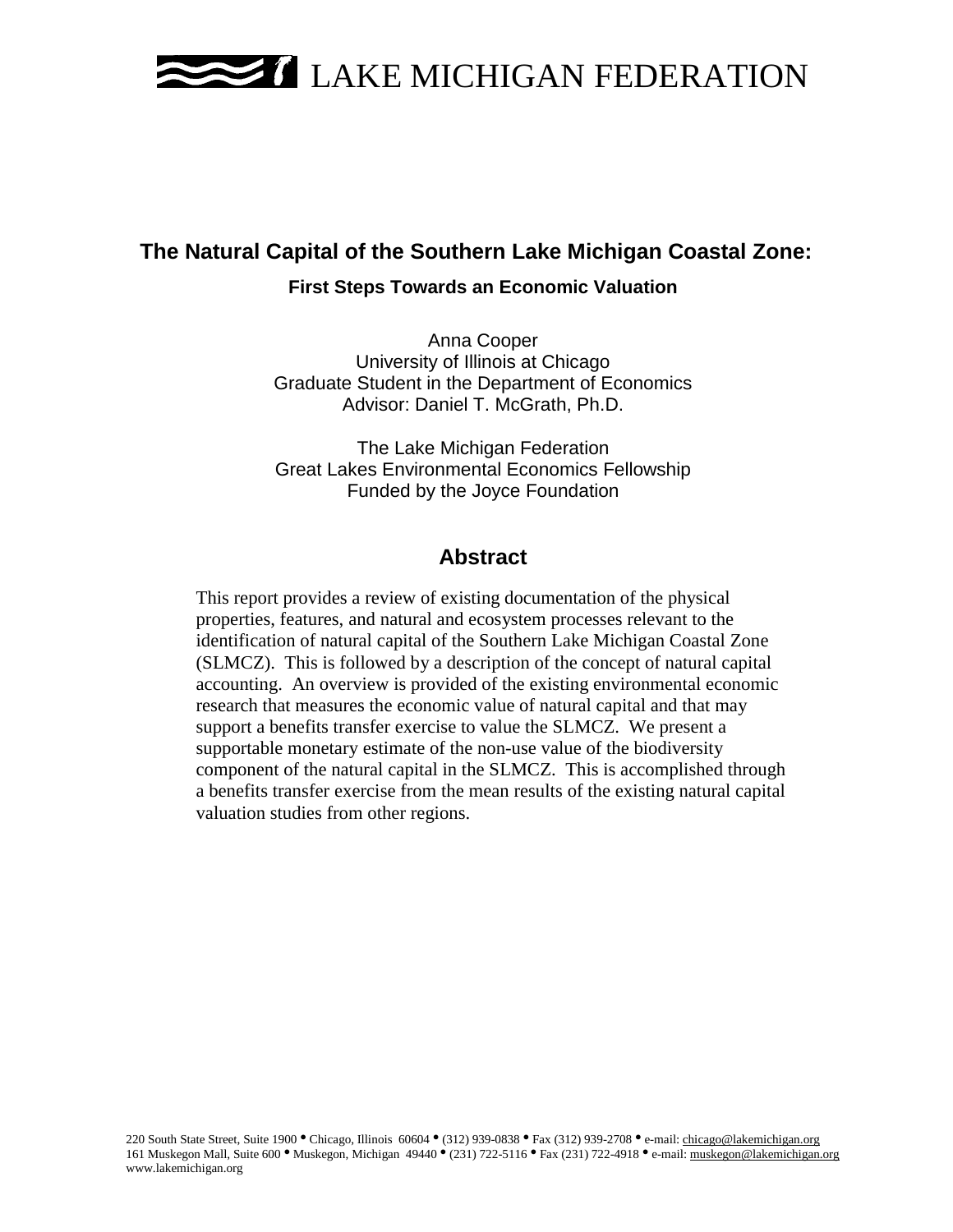# **The Southern Lake Michigan Coastal Zone**

Lake Michigan, the only Great Lake entirely within the borders of the United States, is the second largest Great Lake by area (22,300 square miles), and has a volume of 1,180 cubic miles, placing it behind Lake Superior. Lake Michigan is considered to be the most geologically diverse of all the Great Lakes because it has many different landform types on the shoreline. These include lake plains, clay bluffs, eroding bluffs, dune fields, rocky cliffs, sand ridges, and clay and pebble shores. Lake Michigan's sand dunes make up the largest concentration of freshwater dunes in the world. 411 coastal wetlands have been identified on the shores, mostly concentrated along the rivers emptying into the lake from the west, in Green Bay, and within embayments in the northern end of the lake (SOLEC, 1996).

The Chicago area and the surrounding smaller cities located on and around the southwestern coast of the Lake constitute the largest urban area in the Great Lakes basin, accounting for about 8 million of the 10 million people living around the whole of Lake Michigan. This area is defined, for the purpose of this report, as the Southern Lake Michigan Coastal Zone (SLMCZ). The zone includes the 45 miles of shoreline in Indiana and the 63 miles of shoreline in Illinois. It also includes the nearshore waters and any wetlands that are close enough to the shoreline to be affected by changes in lake levels and wave patterns. The fish, bird, and plant species that spawn, live, and otherwise rely upon the habitats within the area are too considered to be part of the natural capital of the Southern Lake Michigan Coastal Zone.<sup>1</sup>

# **Lakefront Types**

The immediate lakefront areas of the SLMCZ are extremely diverse and include solid, shore-armoring structures, sand beaches, mixed sand and gravel beaches, riprap revetments, vegetated low banks, fringing wetlands, and sand dune systems. Beginning at the Illinois-Wisconsin border, mixed sand and gravel beaches are present as far as Waukegan, where riprap revetments begin and continue as far South as Lake Forest, dotted with areas of beach. Immediately surrounding the Great Lakes Naval Training Center there are some pure sand beaches. From Lake Forest south to Glencoe, the lakefront is mostly sand and gravel beaches with small areas of riprap revetments and exposed artificial structures. From Glencoe south to Wilmette, the lakefront types continue to alternate between mixed sand and gravel beaches, artificial structures, and riprap revetments. North of the Wilmette harbor there is a long stretch of sand beach and south of the harbor the alternating types begin again. The Chicago lakefront is made up of long expanses of solid artificial structures and riprap revetments, with sand beaches appearing just north of Montrose harbor and south of Diversey Harbor. Three lagoons, located just west of the Illinois-Indiana border, have sheltered vegetated low banks. Directly east of the border, the lakefront is mostly riprap revetments with areas of mixed sand and gravel beaches. Around the Indiana Harbor are all solid artificial structures that

<sup>&</sup>lt;sup>1</sup> The U.S. EPA defines Southern Lake Michigan in its Environmental Sensitivity Index as the shoreline of Illinois and Indiana west as far as Westchester, Illinois. Southern Lake Michigan is also commonly considered to stretch from southeastern Wisconsin to the eastern border of Porter County in Indiana.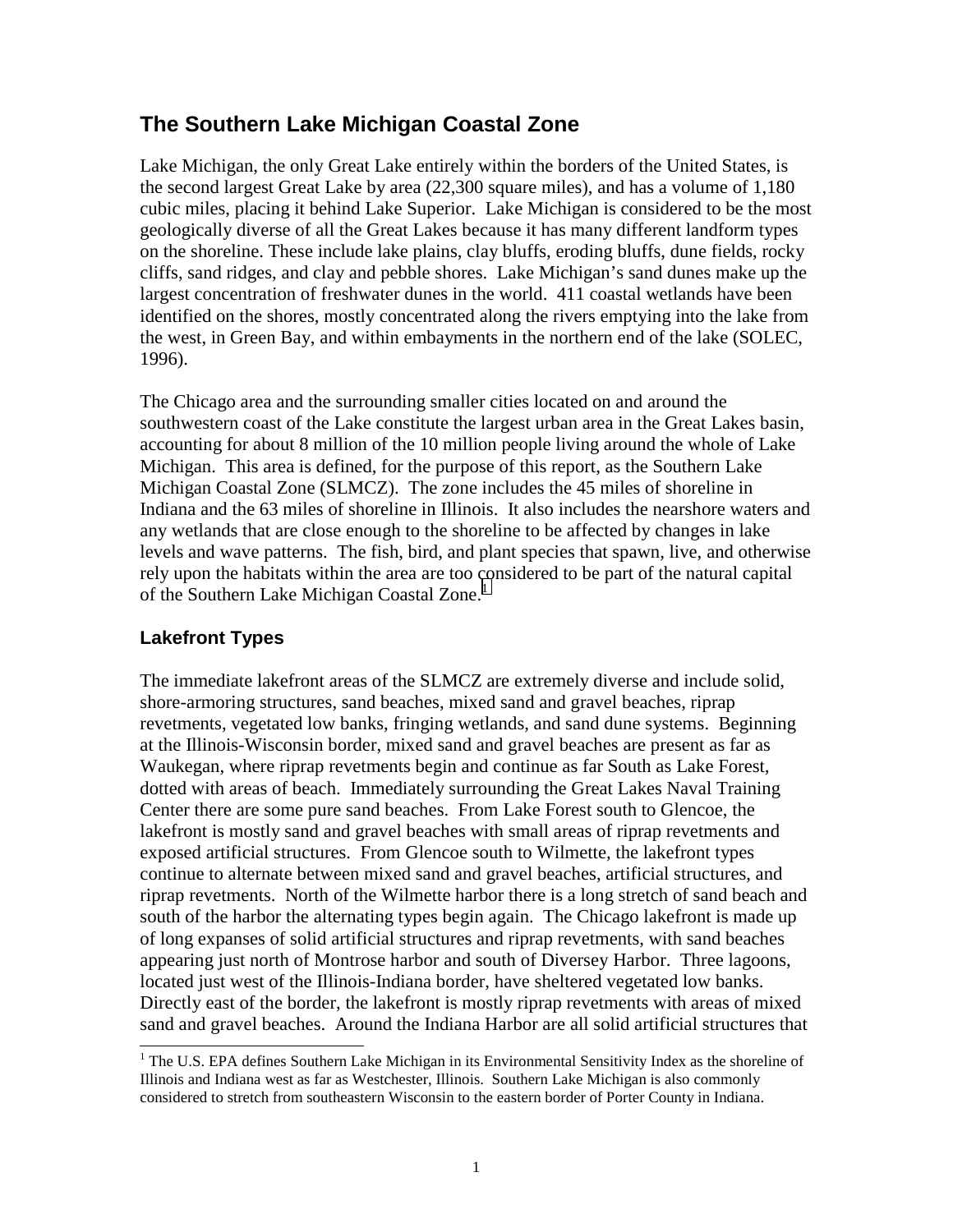expand just east of Gary to the Indiana Dunes National Lakeshore except for a few areas of riprap revetments and one small fringing wetland. The National Lakeshore is a long expanse of sand dunes. East of the National Lakeshore to the Indiana-Michigan border are sand beaches and riprap revetments.

### **Nearshore Waters**

Nearshore waters are defined by the Environmental Protection Agency as: "…beginning at the shoreline or the lakeward edge of the coastal wetlands and extending offshore to the deepest lakebed depth contour, where the thermocline typically intersects with the lakebed in late summer or early fall". The boundary can be from where the depth reaches 9 meters to where it reaches 27 meters {U.S. EPA, 1996}. The volume and length from the shoreline of the nearshore waters can vary depending on meteorological conditions, and general lake levels, and can also vary along a given coast depending on how steep the offshore slope is. For Lake Michigan they typically account for between 7.7% and 26% of the area and between .4% and 4.2% of the volume. The Lake Michigan Federation has an alternative definition for the nearshore: "the area of water just off the shoreline within which construction of breakwaters and other structures can take place." From south to north along the coastline in the SLMCZ, the slope of the nearshore lake bottom becomes steeper and steeper, meaning that there is a larger area of nearshore waters on the Chicago coastline than up at the Illinois/Wisconsin border. These waters contain extremely important physical habitats. It is estimated that 80% of the fish in the Great Lakes use the nearshore waters for at least some part of their life cycle (Lane). From the same study it was shown that of the 139 documented Great Lake fish species, only 5 did not use waters less than 10 meters deep as their nurseries. Most of the human recreation activities related to the lake, such as swimming, boating, and sport fishing, make use of the nearshore waters as well.

### **Wetlands**

Wetlands are defined by the U.S. Army Corps of Engineers as "areas that are inundated or saturated by surface or ground water at a frequency and duration sufficient to support, and that under normal circumstances do support, a prevalence of vegetation typically adapted for life in saturated soil conditions". Great Lakes coastal wetlands are those that are between the permanent aquatic and permanent upland environments along the shores of the lakes. Coastal wetlands were once considered biologically and economically insignificant and were systematically drained and filled. Today, wetlands make up a very small percentage of the SLMCZ; the only wetland identified on the Environmental Sensitivity Index (ESI) map is on the northeastern edge of the peninsula associated with the Indiana Harbor. These few remaining are critical for a large number of species of birds, fish, insects, and plants. In fact, over 90% of the fish in the Great Lakes directly depend on wetlands for some part of their life cycle (SOLEC, 1996).

### **Dunes**

The coastlines of Illinois and Indiana both contain unique dune and swale sand landscapes. The dunes in Indiana are mountains of sand on the shoreline that rise up to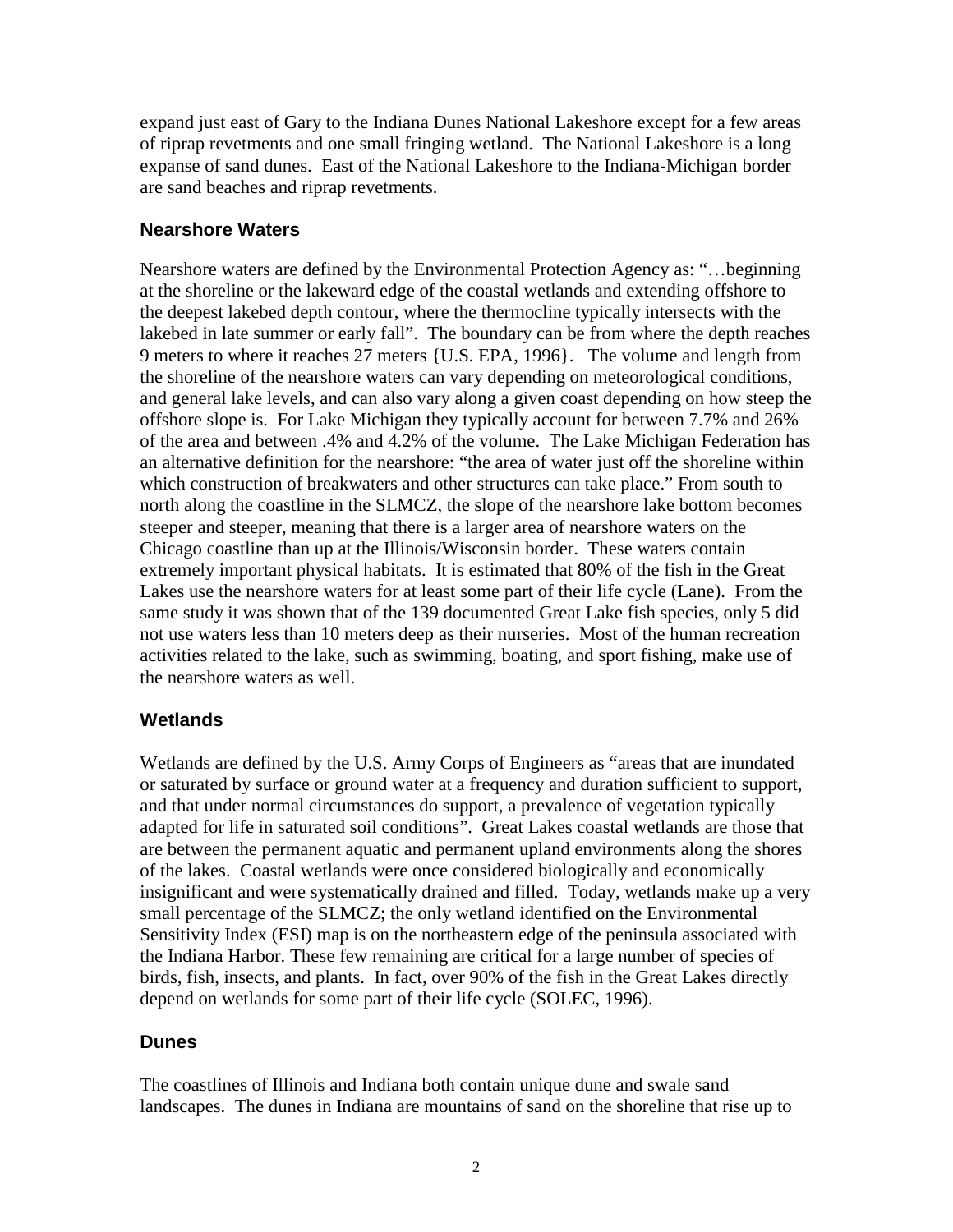100 feet above the swales, created by the winds blowing off the lake and the sand continually washing in from the current. The dunes in Illinois have more vegetation and are much smaller because the prevailing winds more generally blow eastward away from the lakeshore. Dune systems evolve over time and this process accounts for the distinct dune zones: beach, foredune, trough, and backdune. Each of these zones supports very different vegetation and wildlife species. Stretching from Southwestern Michigan into Indiana is an expansive stretch of sand dunes, broken only by a few industrialized areas.

### **Birds, Fish, and Plant Life**

Each of the different coastal areas (nearshore waters, wetlands, and dunes), represent distinct habitats for diverse collections of species. $^2$  Indiana's Department of Natural Resources published a list of threatened and endangered plant, insect, fish and mammal species existing in the each of the three counties in Northwest region of the state. The list includes well over 150 different species, with vascular plants accounting for two thirds of them (IDNR, 1999).

Twenty different fish species were identified in the ESI maps, but only one of them is listed as endangered, the lake sturgeon. (Personal conversation, Brett Fischer, IDNR). Most of the fish species at risk in the Illinois and Indiana have habitats in smaller lakes, rivers, and streams. There are three federally endangered bird species occurring in the area, the bald eagle, the piping plover, and the common loon. The peregrine falcon, which was recently reclassified from endangered to threatened, also resides in the area. Ten bird species are known to nest in the area and an additional 300 have migration paths or spend at least six months in the SLMCZ (Bird Conservation Network). The ESI maps include an index of the bird and fish species common in specific areas, including endangered and threatened species. For the purpose of the valuation at the end of this report, the most prevalent bird and fish species will be identified in the table in section 4, along with those listed as endangered or threatened.

### **Illinois Beach State Park**

Illinois Beach State Park stretches for six and a half miles along the shore of Lake Michigan in northern Illinois. It includes the only beach ridge shoreline remaining in Illinois and over 650 identified species of plants ranging from wildflowers to grasses to cattails. Recreation activities available at the park include picnicking, camping, swimming, hiking, biking, and boating. Fishing is prohibited in this designated natural area. The site contains many concession stands during the busy season, and a large 96 room hotel and conference center.

<sup>&</sup>lt;sup>2</sup> For a complete and more specific index contact the U.S. EPA, Region 5, the Division of Fish and Wildlife in Indiana or Illinois, the Illinois Natural History Survey, or the Illinois Endangered Species Protection Board. All of these agencies have produced detailed species indices for their respective states.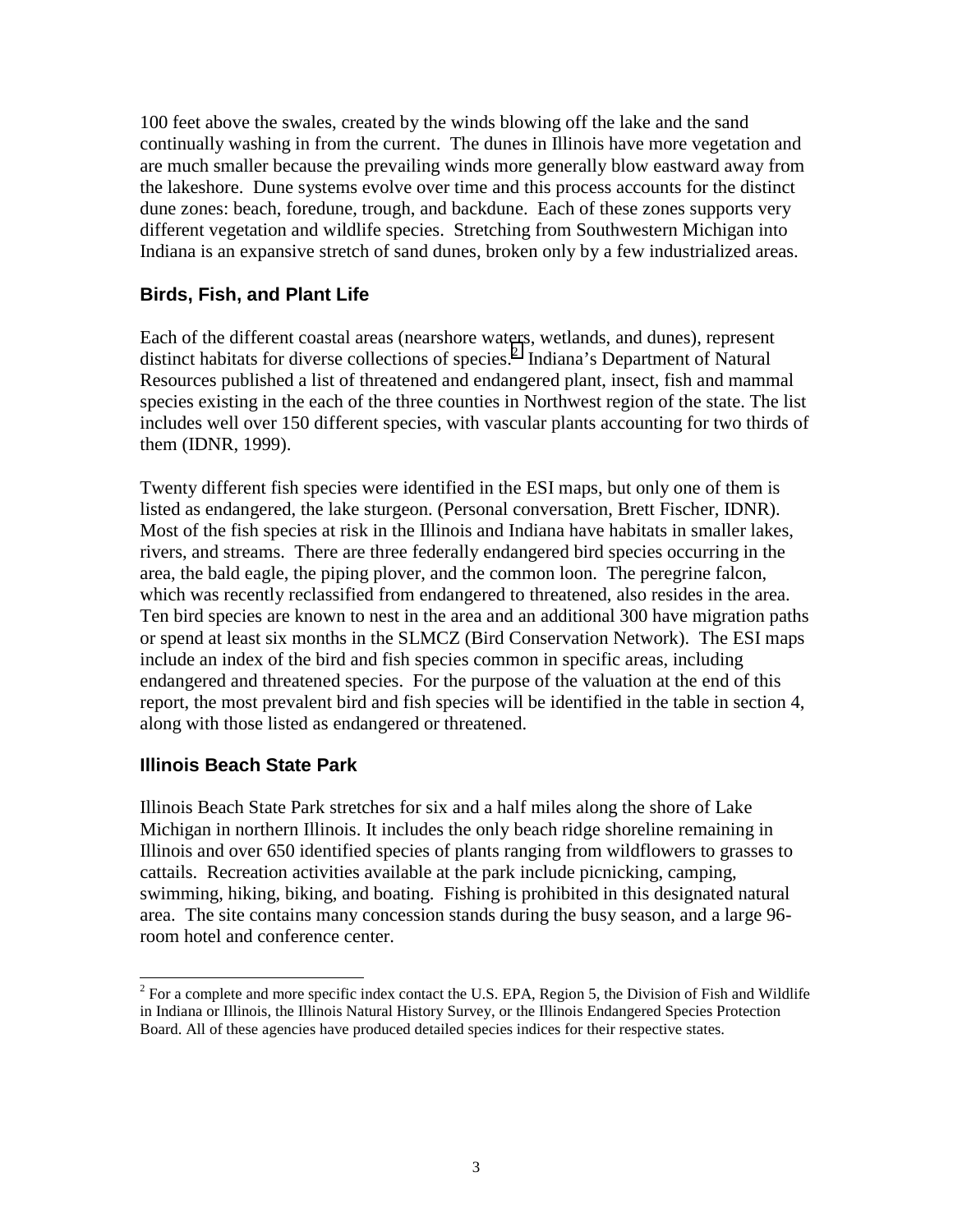#### **Indiana Dunes National Lakeshore**

The National Lakeshore is located about 50 miles southeast of Chicago in parts of Lake, Porter, and LaPorte Counties in Indiana. Indiana Dunes National Lakeshore is a protected area that runs for 25 miles from Michigan City to Gary and contains about 15,000 acres, 2,182 of which make up the Indiana Dunes State Park. The National Lakeshore ranks third among National Parks in plant species diversity, according to The Nature Conservancy, and has 90 of the state's threatened or endangered plant species and is by far the most biologically diverse region of the SLMCZ. It is also an important amenity economically for the region as the site had more than 1.8 million visitors in 1999 who came to view the site, camp, hike, swim, bike, fish, and boat.

### **The Environmental Degradation of the SLMCZ**

Because the SLMCZ continues to face the threats of urban expansion and economic development, the valuation of its natural capital is all the more pressing in order to ensure that existing fragments remain healthy and capable of supporting existing biodiversity. Historical industrialization and infill along the shore has adulterated many natural areas. The Chicago area has gained over 5.5 square miles of additional land from filling in the lake. The sources of the lakefill were sand mined from the Indiana sand dunes and dredged from the Indiana shoals located offshore of East Chicago, Indiana, and debris from construction, demolition, and waste collection (ISGS). Of the 45 miles of shoreline in Indiana, 39% is used as residential, 24% for recreation, 20% for agriculture, 12% for commercial uses, and 5% for industrial uses. The figures are similar for the Illinois coastline.

The SLMCZ has lost all but a tiny percentage of its original coastal wetlands. Since the 1800s, Indiana has lost 87% and Illinois 85% of its wetland due to filling or conversion to other uses. In addition to destroying habitat for numerous species, wetland loss results in a loss of wetland "services." Coastal wetland services include controlling sedimentation, reducing turbidity, improving water quality, and acting as barriers against erosion. Much of the sand dunes have also been destroyed, but not to the extent of the wetlands. The privately owned dunes in Indiana are not subject to strict zoning laws and residential units are rapidly being built, often too close to the shoreline {LMF}. While wetlands can be reconstructed (for a price), sand dunes most likely cannot be replaced.

Habitat loss due to development continues to be a major problem in the SLMCZ, and the area is also severely impacted by pollution from commercial, industrial, agricultural, and residential sources. Pollutants enter the lake not only from direct deposition by factories, but also by run-off from agricultural sources and air pollution. Chemicals known as persistent toxic substances include polychlorinated biphenyls (PCBs), polycyclic aromatic hydrocarbons (PAHs), dioxins, and heavy metals as well as many others. These chemicals and others have been associated with physical and reproductive deformities in fish and wildlife as well as threats to human health. A Michigan Sport Fishery study showed that people who ate 24 pounds or more of Great Lakes fish per year had significantly higher levels of PCBs in their blood compared to a control group (Johnson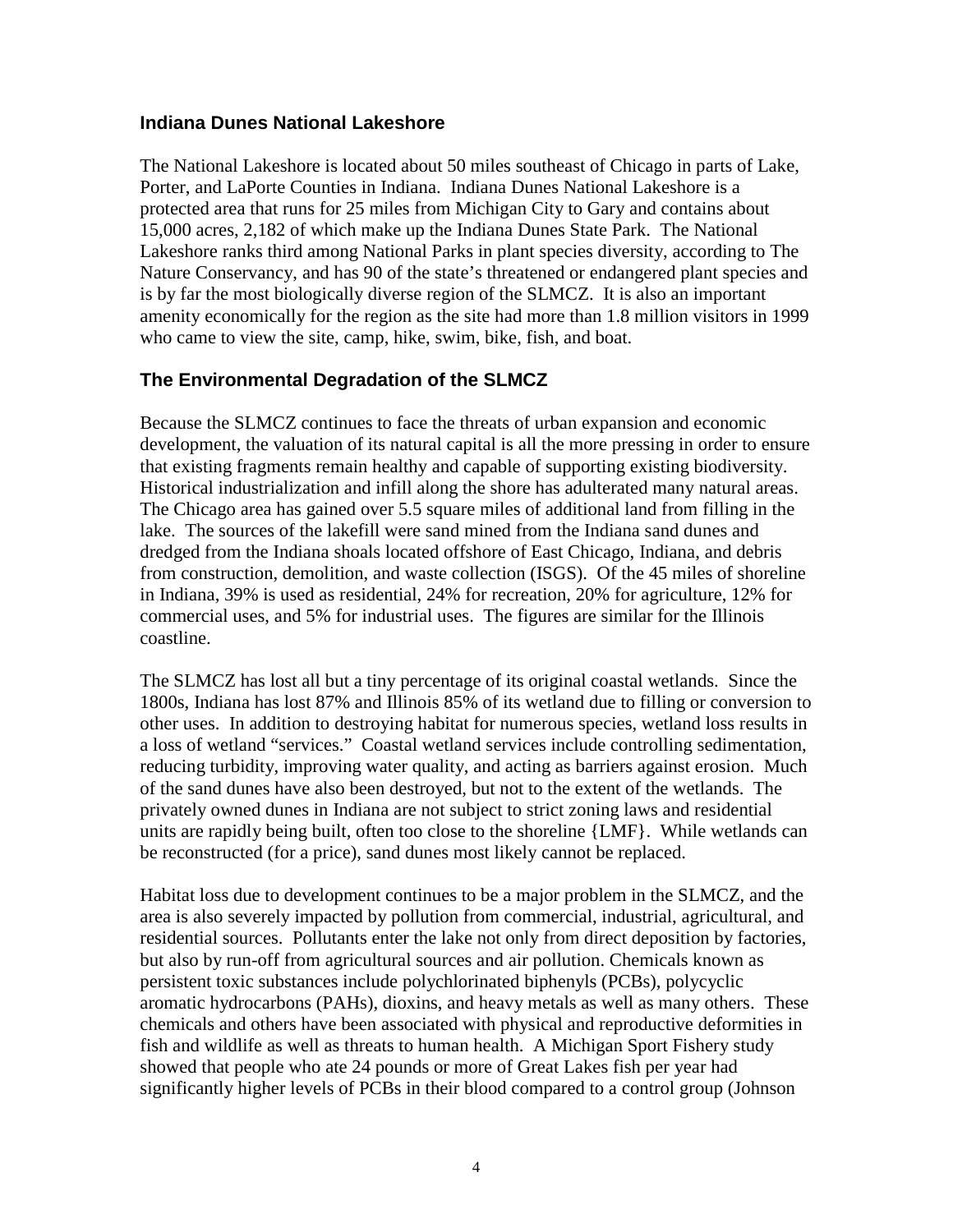et al., 1998). The Michigan Maternal and Infant study found a strong correlation between pregnant women who consumed more than 12kg of contaminated fish and increased neurological deficiencies in their newborns.

Exotic species introduction and persistent over-fishing have threatened the biodiversity and the food web stability of the SLMCZ. The most notable changes in the fish population include the loss of five species of ciscoes and the extreme decline in populations of lake trout and lake whitefish (Fabrizio et al., 1999). Today, lake trout is stocked for recreational angling because their reproduction is no longer successful. Much of this can be attributed to the introduction of the alewife, an exotic planktivore that had no natural predator and reached nuisance levels in the 1960s. Salmon was introduced to control the alewife, but it has been suggested that the pelagic food web of Lake Michigan will not be able to support increased stocking of salmon or trout far into the future (Sprules et al., 1990). The introduction of the zebra mussel into the SLMCZ ecosystems has harmed the position of native species within the food web through their effectiveness at consuming large quantities phytoplankton and zooplankton in the nearshore water column. Additionally, their rapid reproduction has increased the maintenance costs of local water-related businesses and various public agencies by clogging water intake structures. A total of 140 exotic species have entered the Great Lakes since the early 1800s, and recent measures indicate that this rate is increasing, largely from the release of ship's ballast waters (need citation here). The region continues to face introductions of foreign species, which will likely continue to upset the food webs of the Great Lakes.

# **The Valuation of Natural Capital**

The benefits of existing environmental resources and the costs to be incurred from their depletion have become factors of increasing interest to policymakers in recent years. Assignment of standardized monetary values to resources is required for policymakers to make effective, logical decisions. Broadly defined as "natural capital," these resources include obvious stores of production inputs such as timber stands and farmland, as well as more abstract environmental goods such as air and water quality, biodiversity, and ecosystem services. Natural capital is designated as either renewable or non-renewable. Examples of renewable environmental resources include plants and animals consumed and/or managed in a manner that ensures their future existence, while non-renewable resources include such straightforward examples as crude oil and minerals deposits. In reality, however, the distinction between these two types of environmental resources is not always clear, and it is possible for environmental goods shift back and forth depending on external factors and economic conditions. While individual species may be viewed as renewable, the entire ecosystem supporting that individual species is likely best considered as non-renewable due to the high replacement cost and/or insufficient scientific knowledge as to the structure and function of the ecosystem. The very nature of natural capital, the uncertainty surrounding its full function and design, and the inability to truly know whether an ecosystem is renewable or non-renewable makes its efficient management of existing stocks all the more problematic. As has become evident over the past decades, the market is not necessarily the best means to regulate the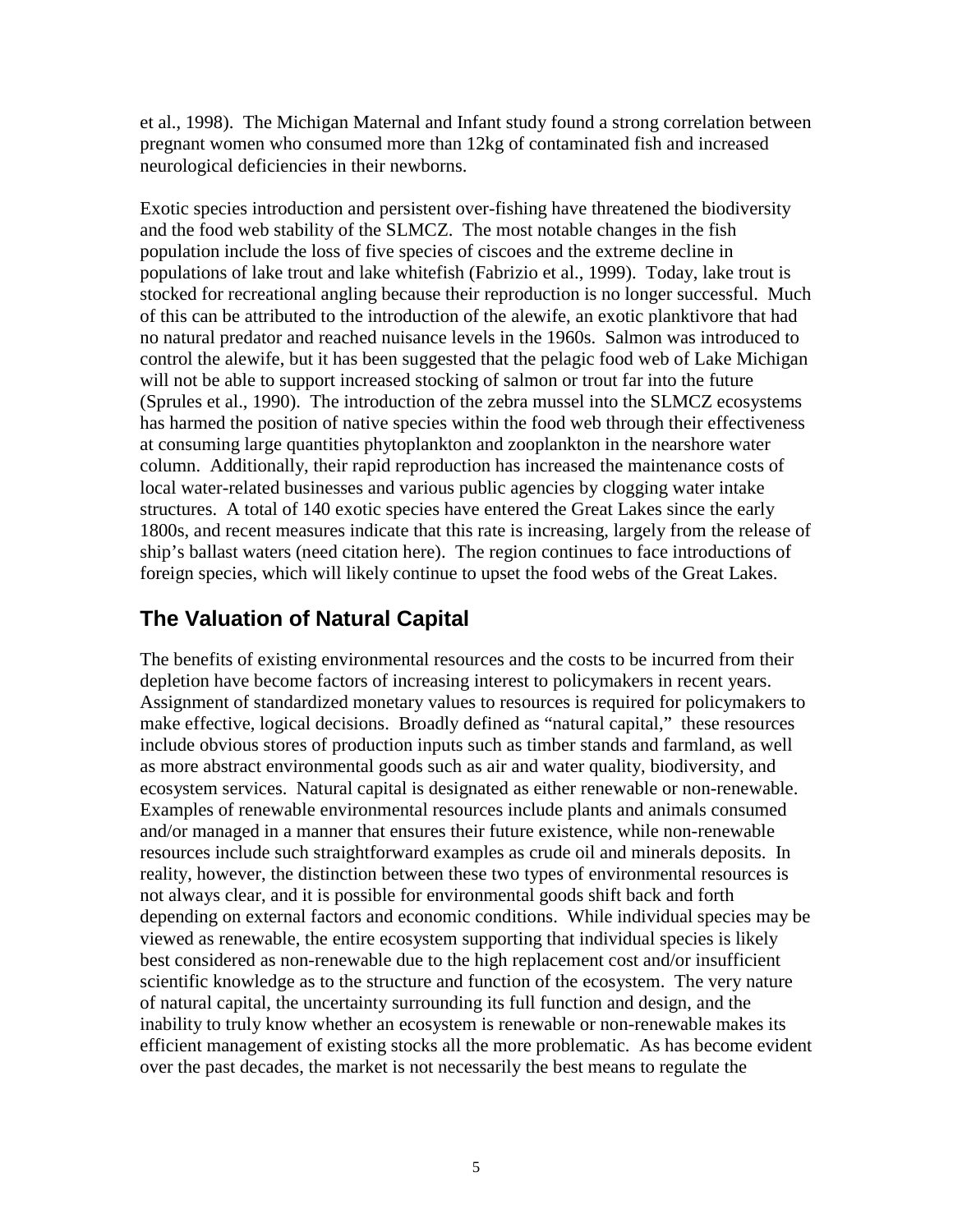consumption of environmental resources. This is because most natural capital possesses two properties whose existence render the market inefficient.

The first problem is that much of the world's natural capital is considered a public good. A public good is "nonexcludable", meaning it would be too costly or simply impossible to prevent any one party from consuming it. Of goods that are nonexcludable, their consumption can either be indivisible or divisible. The direct consumption of natural capital that is also a public good is almost always divisible. For example, a firm that uses the disposal services that air or a body of water (public goods) provide is simultaneously decreasing the quality of that good. Public goods often have the quality of being undersupplied because, despite the fact that a demand exists for them, it is difficult to exact payment for their creation and use.

The second property of natural capital is that its consumption often carries with it negative externalities. What makes the existence of externalities a serious environmental problem is that ecosystems are often complexly interwoven. It is very difficult to forecast how the consumption of one type of natural capital, say the mining of dune sands, will affect the supply or quality of another, say regional biodiversity. Even when the physical consequences of negative externalities can be predicted, they are often difficult to quantify monetarily.

The basis of our macroeconomy is an efficient pricing system which implies that the party placing the highest value upon any good will consume each available unit of that good. However, in the case of public goods and externalities, the market most often fails to arrive at an efficient "price." The identification of an efficient price for natural capital – most often a public good – will help increase the likelihood of it being efficiently sustained by governmental units responsible for the provision and maintenance of public goods. It follows that in order to incorporate a negative externality into the price of consumption of an environmental good, one must first find the value of the good(s) that will be negatively affected in its supply or quality. Remedying the inefficient overuse of the world's natural resources and increasing the supply of undervalued environmental goods are the end goals of natural capital accounting.

### **Overview**

Natural capital accounting focuses on the determination of the total economic value of a given environmental good. Finding a value for specific goods that are priced in the market is relatively straightforward. For example, the market value of the commercial fishing industry is easily determined from the reported profits from the fishing industry from the sale of fish products in a given year. But as stated above, most environmental goods, like functioning ecosystems, are not priced within the marketplace, and other methods must be incorporated to try and assign to them a value that can support decisionmaking. This section aims at providing a brief overview of the methods currently in use that aim at reveal the total economic value of an environmental good.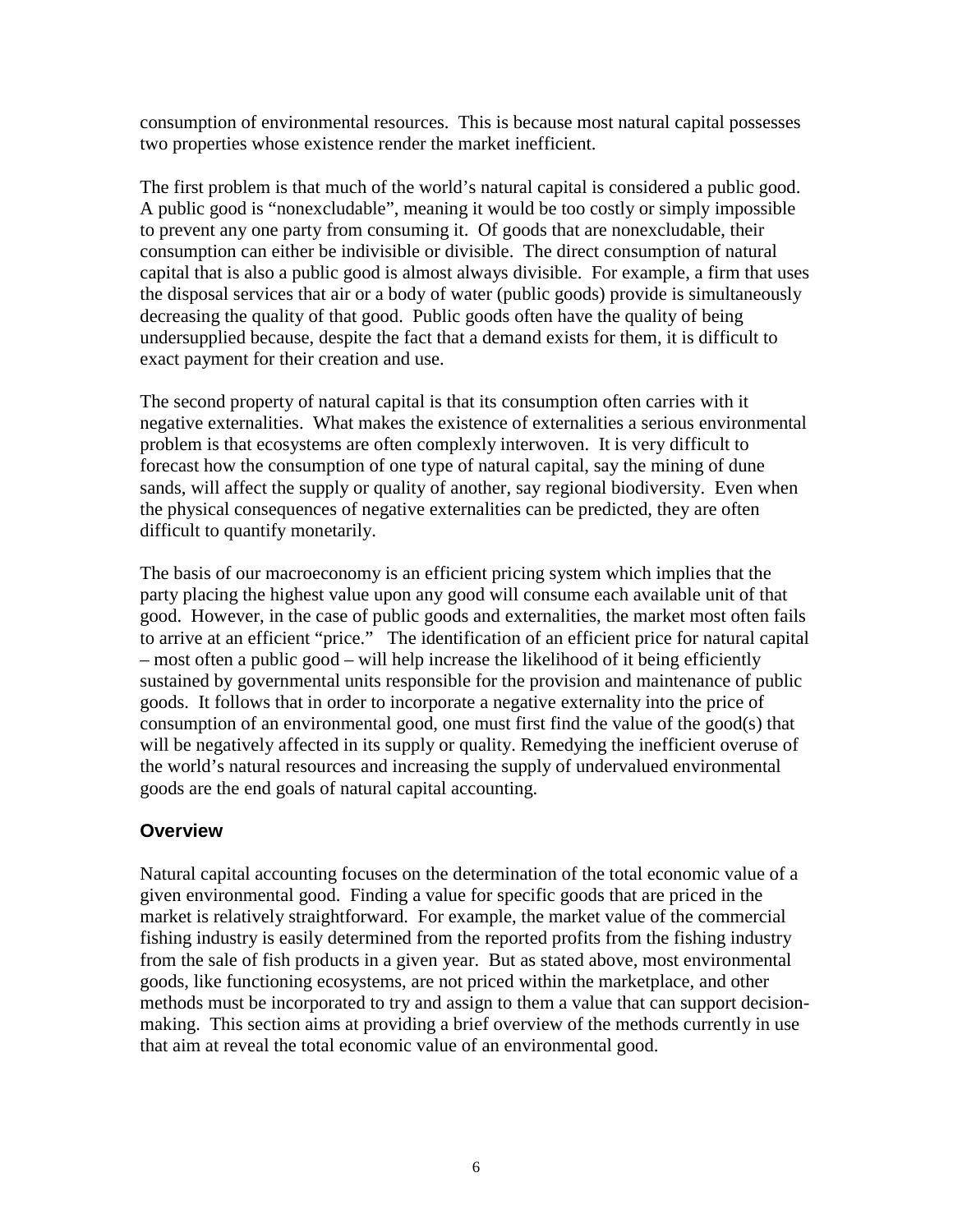Some of the use values of environmental goods may be priced in the market, but these goods may have other non-use values that are not properly accounted for in the price.

An economist's approach to an environmental good traditionally analyzes the different types of values that individuals and society place upon it. These values can be distinguished as either "use values" or "non-use values". Use values, as the name implies, are those derived from a person's actual use of an environmental resource. An angler fishing in the SLMCZ who keeps his catch to eat it is extracting use value from the Lake. Use value can be further broken down broadly as direct use and indirect use. The local municipalities that withdraw water from Lake Michigan are withdrawing direct use value from the Lake. People enjoying the near shore waters for swimming are enjoying the indirect use value that the Lake provides.

Non-use value is not as straightforward. People can also obtain value from an environmental resource without extracting something from it or using it in any way. Evidence of this kind of value is readily apparent in the contributions that people make to environmental organizations that work to preserve and restore environmental resources that the contributor may never see or use. This kind of value can be further distinguished as either option value, bequest value or existence value. Option value refers to an individual's being able to use the resource at some time in the future. Someone values an environmental good because she may like to use it in the future. Bequest value implies that the individual values a resource due to her desire to pass on the resource intact to a future generation. Existence value is the value an individual places on a resources aside from the other values and is interpreted as a satisfaction in simply knowing the resource exists. The sum of the use value and non-use value of a particular environmental good is its total economic value.

#### Measuring Non-Use Value: The Contingent Valuation Method

 $\overline{a}$ 

Direct and indirect use values are revealed by measuring the market value of the extracted good or by measuring market activity of individuals indirectly using an environmental resource. However, the non-use values associated with an environmental good must be measured through other means. The most common method that economists employ to determine non-use values is the contingent valuation method (CVM). This method requires that people express their willingness to pay  $(WTP)^3$  to either maintain a current resource or to improve upon the resource in the form of a hypothetical choice. CVM has also been used in past studies to elicit an individual's willingness to accept payment in the face of a loss of welfare. However, willingness to accept is much less prevalent in the literature, and none of the studies referred to in this paper use this approach. A contingent valuation study is most commonly administered in the form of a questionnaire administered over the phone, in person, or through the mail<sup>4</sup>. The

<sup>&</sup>lt;sup>3</sup> Willingness to pay is a measure of human welfare and is technically measured by the area under the revealed demand curve for an environmental good, also known as the consumer surplus.

<sup>&</sup>lt;sup>4</sup> In response to some of the problems that arise in applications of CVM, the National Oceanic and Atmospheric Administration (NOAA) convened a panel of economists in 1993 to assess the reliability of CVM. One significant recommendation was that CVM studies should rely upon personal interviews over telephone and mail surveys.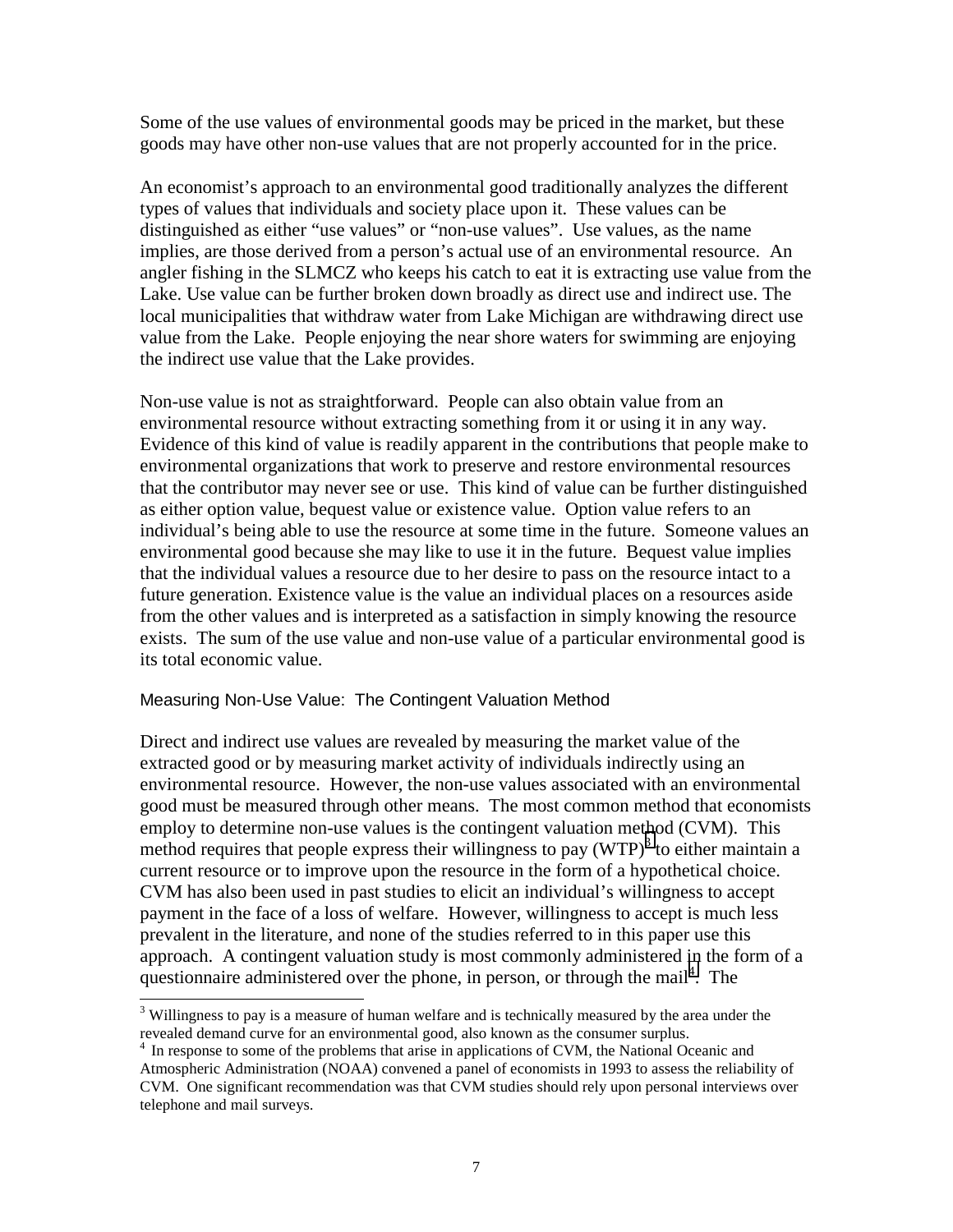questions regarding WTP can be presented as open ended, dichotomous choice (also called take-it-or-leave-it), dichotomous choice with a second round, or as payment cards. Surveys typically provide information pertaining to the environmental good in question, the changes being proposed, who will use and pay for the good, and the payment vehicle. The most commonly proposed methods of payment are increases in taxes or entrance fees or a donation to a foundation or organization. Other socioeconomic and demographic questions are always included in CVM questionnaires, as well as questions regarding each individual's use of or opinions about the good in question. The WTP figure is believed to capture all the values that the market cannot, including the elusive non-use values.

Debate continues to surround the application of CVM method, most of it centered on survey design, the method of administration, and on the fundamental premise that environmental goods can be assigned a meaning monetary value. Despite the criticism, CVM has been approved for use in benefit-cost analysis by federal agencies (U.S. Water Resources Council, 1983; K. Arrow et al., 1993) and has been held up in court as witnessed in the Exxon Valdez oil spill suit (Carson et. al, 1992). Additionally, variables such as how the WTPs were revealed (i.e. through dichotomous choice, open-ended, or a payment card), the response rate, and the year of the study were all shown to be insignificant variables in explaining the variation in monetary estimates, according to a meta-analysis of CVM studies on endangered and threatened species that spanned 18 different studies over 10 years (Loomis and White, 1996). While this does not dispel the concern over the quality of individual studies, there is sufficient evidence to warrant faith and use of the CVM method for policy making. In this paper, the survey method and design will be noted for each study referenced, but will not be critiqued at any length.

#### Revealing Use Values: The Travel Cost Method

The second most prevalent method in the literature is the travel cost method (TCM), which is the method most commonly used to determine use values for either a particular recreation site or to determine demand for changes in environmental quality across recreational sites. Similar to CVM, TCM involves administering a questionnaire on site that includes questions pertaining to the distance traveled, costs associated with the trip, frequency of trips, and attitudes towards the site, as well as demographic questions. A total travel cost is calculated by adding fuel costs, food, lodging, and usually a time cost assumed to be from one quarter to one half of each individual's wage. The use and application of the time cost is probably the most debated aspect of the TCM. Another problem noted is that some individuals may self select and move closer to a certain recreation site, something that is not accounted for in all past studies (Gibson, 1978). In any event this would serve to underestimate the full demand for the site. This method is popular due to its relative ease of administration and due to the fact that it uses actual expenditures to extrapolate values for the environmental good, which many prefer to the hypothetical CVM method. However, TCM cannot, by definition, be used to determine non-use values such as option, bequest, or existence values because the respondents must be actual visitors.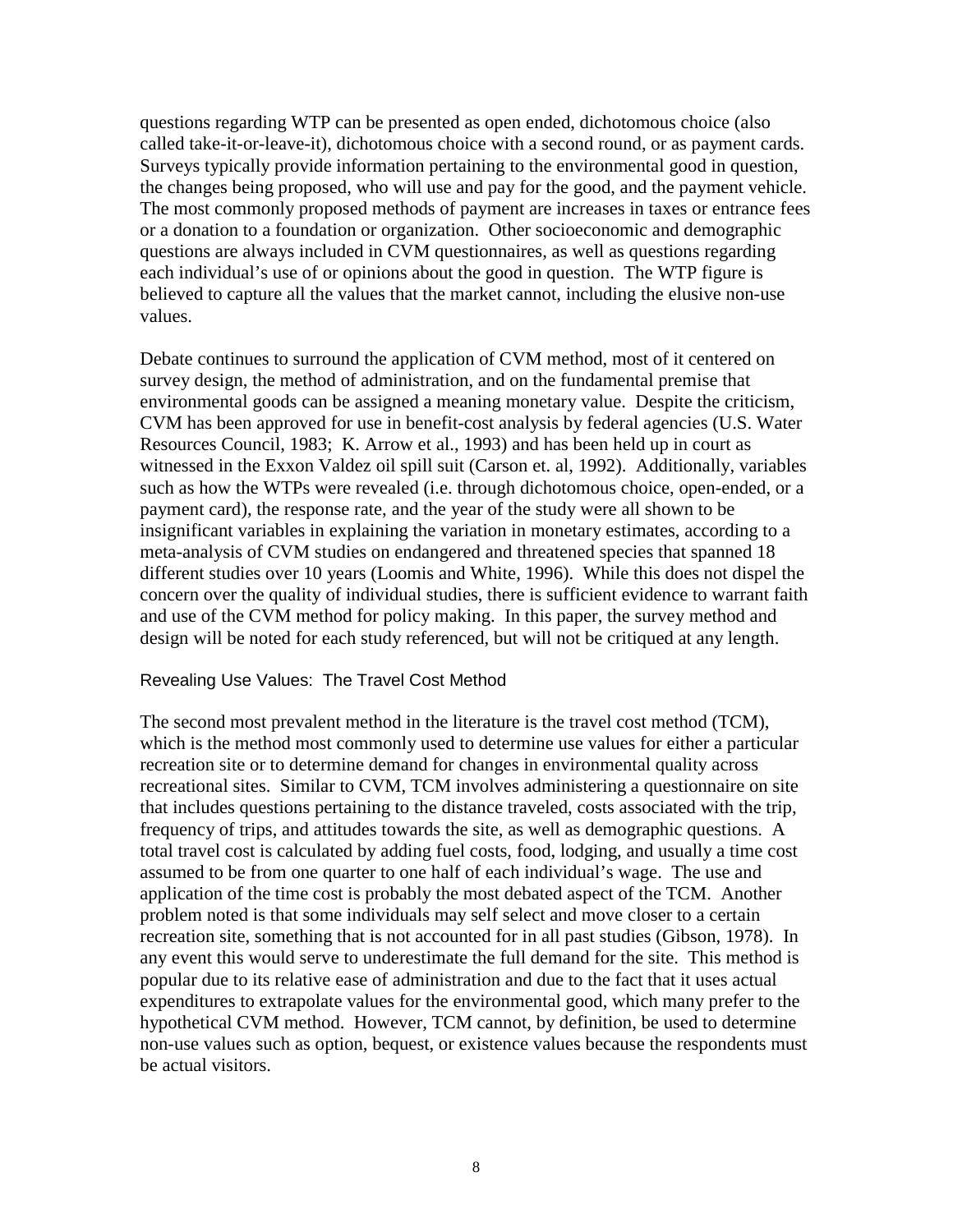Measuring The Value of Changes in Environmental Quality: The Hedonic Pricing Method

The third most common method for assigning a value to an environmental good is the hedonic pricing method (HPM). HPM aims at finding this value through analysis of the value of another good that has a market-revealed price. While it has been argued that HPM can be applied to any market that can be fully estimated (Rosen, 1974), by far the most common use of HPM is in property values that capitalize the value of the environmental goods that surround the property, such as air or water quality. The central idea of HPM is that in a competitive market in equilibrium, all qualities of the marketpriced good will be reflected in its price. This implies that, all other things equal, a parcel of real estate on a lake with poor water quality will be priced lower in a competitive market than a parcel of real estate on a lake with high water quality. HPM faces many more restrictive assumptions than CVM regarding the elasticity of the demand, structure of the market, and that consumers must have perfect information. Whether or not people consider current, future, or past states of environmental quality, and the time lags of environment-related diseases and the housing market in general have all been problems for the execution of HPM. However, a few careful HPM study results will be included in this report.

Most of the environmental economics literature that addresses assigning values to natural resources does so only through the individual consumer, be it CVM, TCM, or HPM. But the value of natural resources as necessary production inputs has been touched upon recently, including the value of ecosystem services and resources as far reaching as a particular region's soil and air (Costanza et al, 1997), (MacDonald, 1999). In light of these studies, it could be argued that any study that assigns a value to a resource, such as water quality, a species, or a recreation site, without also including the service values of the ecosystem for which the particular valued resource helps to complete, is fundamentally pricing the resource too low. Therefore, any lower bound reported in a range of values should be considered undoubtedly well below the "actual" value of that natural resource.

# **Existing Natural Capital Valuation Research**

This section presents existing natural capital valuation research. As a whole, this body of work is intended to be a representative sample of the subject matter and methods prevalent within the environmental economics literature; however, a few studies that stray from the norm are also outlined. The section is organized so that the natural capital being valued becomes larger and larger in scale, beginning with water quality, followed by specific endangered species, biodiversity and habitats, recreation, and ecosystem services. The quality of each type of natural capital directly depends on the quality and supply of that of the preceding group. As is common with economic literature, the numerical results of many of these studies are prefaced by technical economic analysis regarding model specification and followed by an analysis of the econometric methods. For the purpose of this report, these aspects of the studies will not be discussed at length, except when necessary for completeness. The research area, subject matter, and methods will be outlined, followed by a statement of the numerical results. It is important to point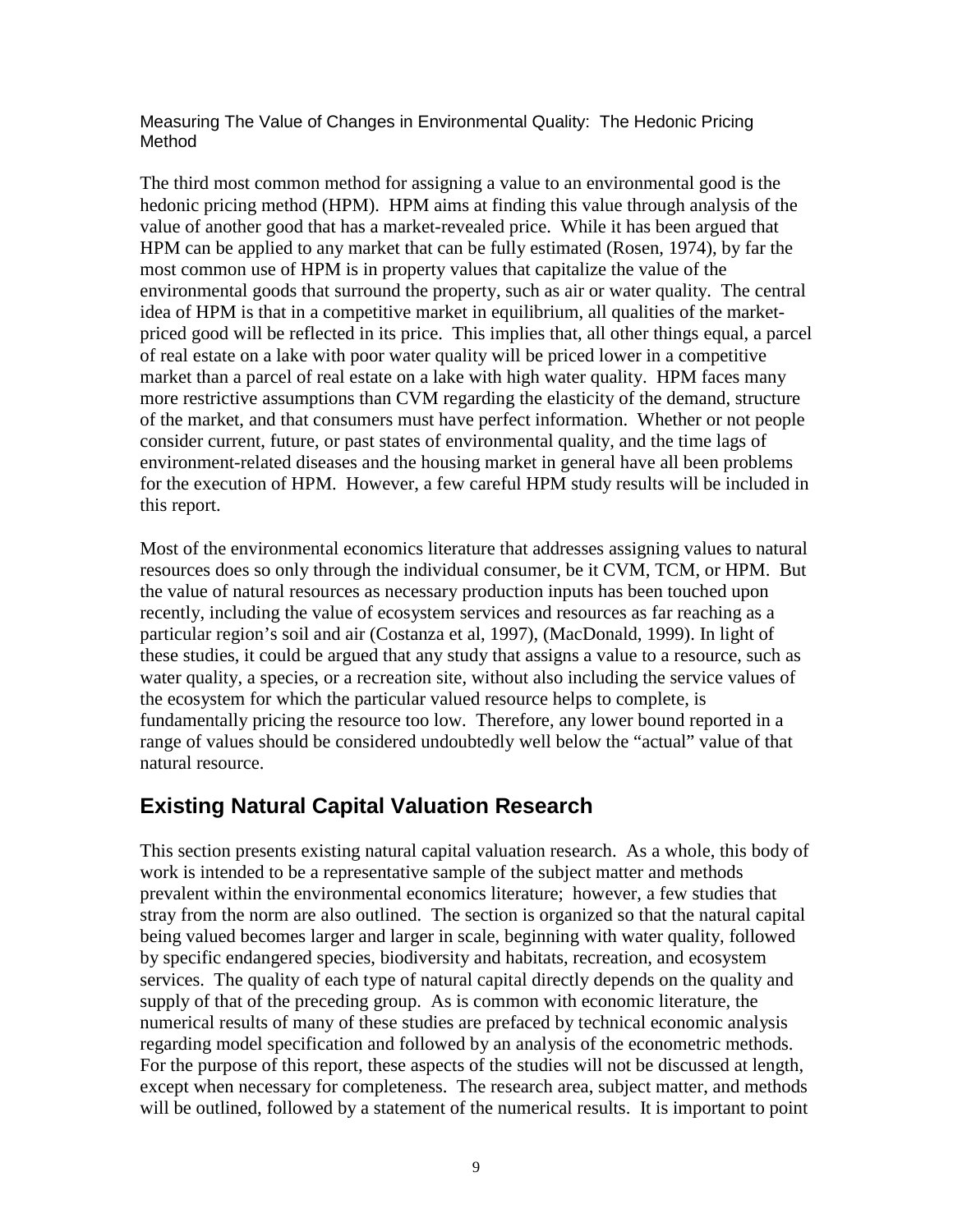out that unfortunately the authors of these studies often choose not to aggregate the values they obtain in order to estimate a total dollar figure for the subject. This is mainly because most of the papers exist often initially as intellectual exercises within the field of economics. Even if a study's results have been aggregated at some point, a researcher is much more likely to encounter the original journal article rather than the secondary publication included in dialogue pertaining to legal battles or policy. This fact does not preclude their findings being considered and used for practical purposes, such as awareness and policy writing. All dollar figures will be reported in terms of the year the paper was published, unless otherwise stated.

## **Valuing Water Quality – Travel Cost Studies**

The economic value of water quality can be estimated in several ways. Most of the literature employs one of the three following methods: (1) travel cost studies that include measures of varying water quality at varying recreation sites, (2) contingent valuation studies that propose reductions or increases in water quality, and (3) hedonic studies on property values. This particular group of studies is intended to represent the three most common natural capital valuation methods; particular studies were chosen because of their relevance to the SLMCZ. The methods will be briefly discussed, followed by a statement of the results.

#### Caulkins, P.P., Bishop, R.C., Bouwes, N.W., Sr. (1986)

The authors obtained the results from a Wisconsin statewide water quality survey, conducted prior to 1986, and used data such as place of residence, amount and destination of lake trips, and occupation to create a travel cost variable. The travel cost was deflated by the opportunity cost of time, which in this case was designated as one quarter the hourly wage rate. The water quality variable was the Lake Classification Index (LCI), a technical index created by Uttormark and Wall in 1975. Three other lake attributes were included: four categories of shoreline (urban, low intensity development, agricultural, and underdeveloped), lake depth, and lake size. The authors designed two multinomial logit models, the first in order to predict the probability of an individual choosing any one site. The second model was constructed to predict the probability of an individual choosing to participate in lake recreation on any given day.

The multinomial logit model was used to estimate the percentage change in visits to one of the Wisconsin sites, Shadow Lake, from a one unit LCI increase in water quality. The sample was of 60 individuals who made 1,305 visits in one year to Shadow Lake. The model predicted an increase of 12%, which means an additional 154 trips. In 1984 the average annual attendance to Shadow Lake was between 80,000 and 90,000, so the additional 8,000 to 10,000 people would account for a sizeable increased revenue to the state of Wisconsin. The authors did not calculate a total value of the water quality of Shadow Lake, but it conceivably could be determined with adequate recreation expenditure data.

### Phaneuf, D.J., Kling, C.L., Herriges, J.A. (1998)

The data used for the second study under discussion was from a 1990 mail survey conducted by the University of Wisconsin-Madison that yielded 240 usable observations.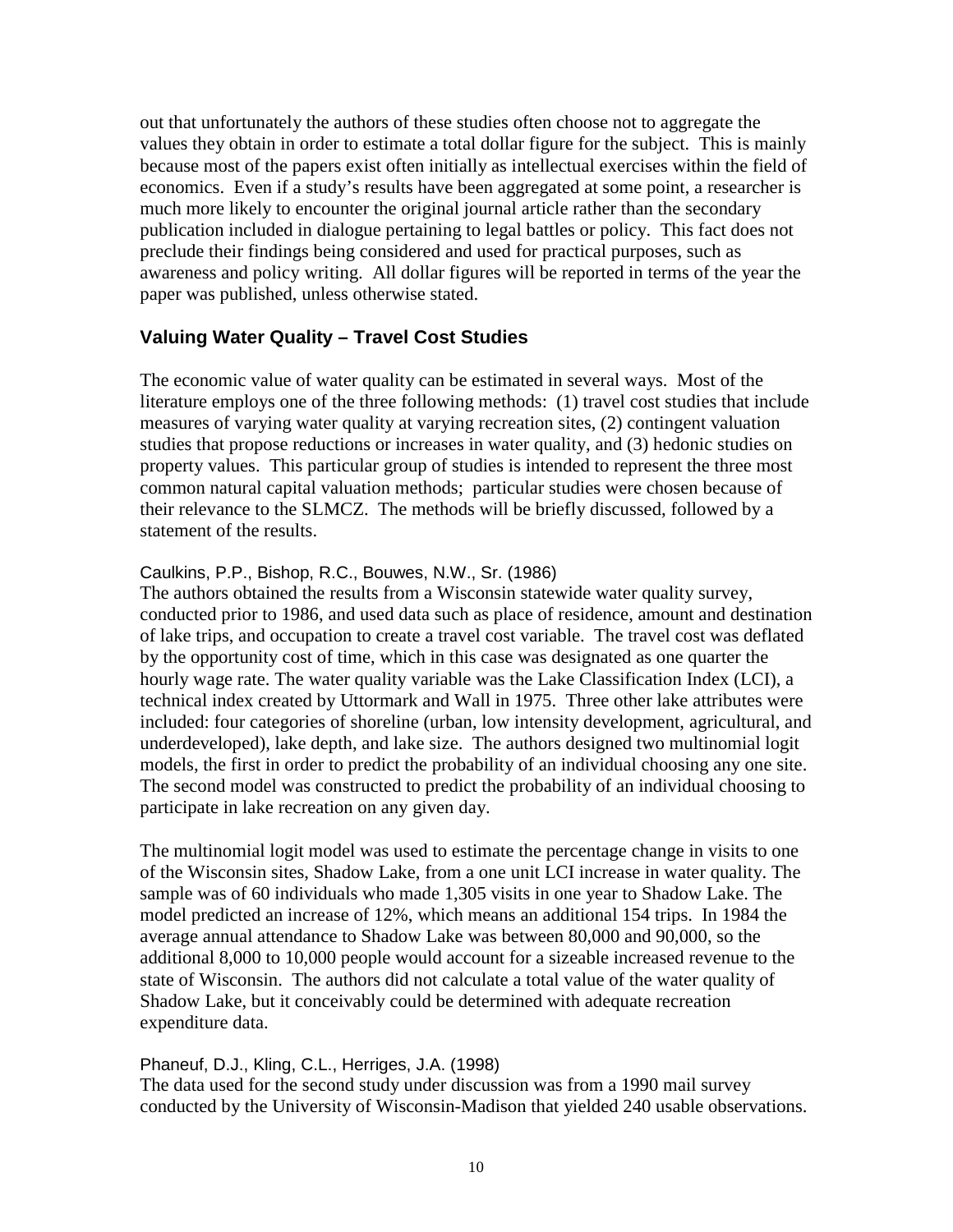The 22 reported recreation destinations were separated into four distinct sites, Lake Superior, Southern Lake Michigan, North Lake Michigan, and Green Bay and the authors manipulated the data to create a travel cost variable, with one third of the respondent's wage as the opportunity cost. The site quality was judged by the catch rate for four salmonid species and toxin levels in lake trout flesh. The authors specified three different empirical models, the repeated nested logit model, a system of demands, and the Kuhn-Tucker. The dependent variable<sup>5</sup> was attractiveness of a recreation site and the independent variables were *travel cost, catch rate, toxin*, and a dummy variable<sup>6</sup> for whether the individual owned a boat. Toxin levels and a site's "price" (travel cost) both were significant negative variables, meaning they both decreased the attractiveness of a recreation site at higher levels.

The parameters of the models were used to estimate the changes in welfare – in this case utility of anglers – from changes in water quality. The hypothetical scenarios were: (1) *Scenario A – a 20% reduction in toxins at all sites and* (2) *Scenario B – loss of south Lake Michigan for angling due to an environmental disaster.* The welfare gains from a reduction in toxins averaged \$35.85 over all four models, in dollars per angler per season. The welfare loss from a complete loss of South Lake Michigan ranges from \$98.34 in the repeated nested logit model to \$849.09 in the Kuhn-Tucker model, again reported in dollars per angler per season. The authors point out that the reason the Kuhn-Tucker model has values much higher than the other models is that it incorporates non-use values when the other models reflect only direct-use values. However, the Kuhn-Tucker does not include the existence value of the sites. As in the previously discussed report, the authors declined to aggregate their findings to determine an overall monetary figure for the water quality of Lake Michigan for fishing. But, given sufficient angling data, an estimate could be made. This study serves to display the definite negative effects of pollution, as standardized in dollars, on a region's sporting population.

#### Sutherland, R.J. (1982)

The final study using the travel cost approach does so in a novel way. It was conducted in 1980 and examined over 179 recreation sites in Washington, Idaho, and Oregon. The author doesn't make use of an actual travel cost survey, but instead estimates one using available census and fish and wildlife service data. He chooses not to include the opportunity cost of time in the estimation of the travel cost variable. He then employs a device called a gravity model to estimate the number of visits to the 179 sites for camping, hunting, fishing, and swimming. The author makes an important assumption that water quality and recreation facilities are perfect substitutes, an assumption that enables him to estimate the benefits of improving water quality through estimating the benefits of increasing facilities on degraded rivers and streams. Regional planners in each state were asked to view maps of degraded rivers and tell if and how many recreation facilities would be constructed in the event of improved water quality.

<sup>&</sup>lt;sup>5</sup> The dependent variable in an equation is one whose value is estimated in whole or in part by the other, independent, variables.

<sup>&</sup>lt;sup>6</sup> A dummy variable is one that traditionally takes a value of zero or one, to indicate the presence or absence of a condition.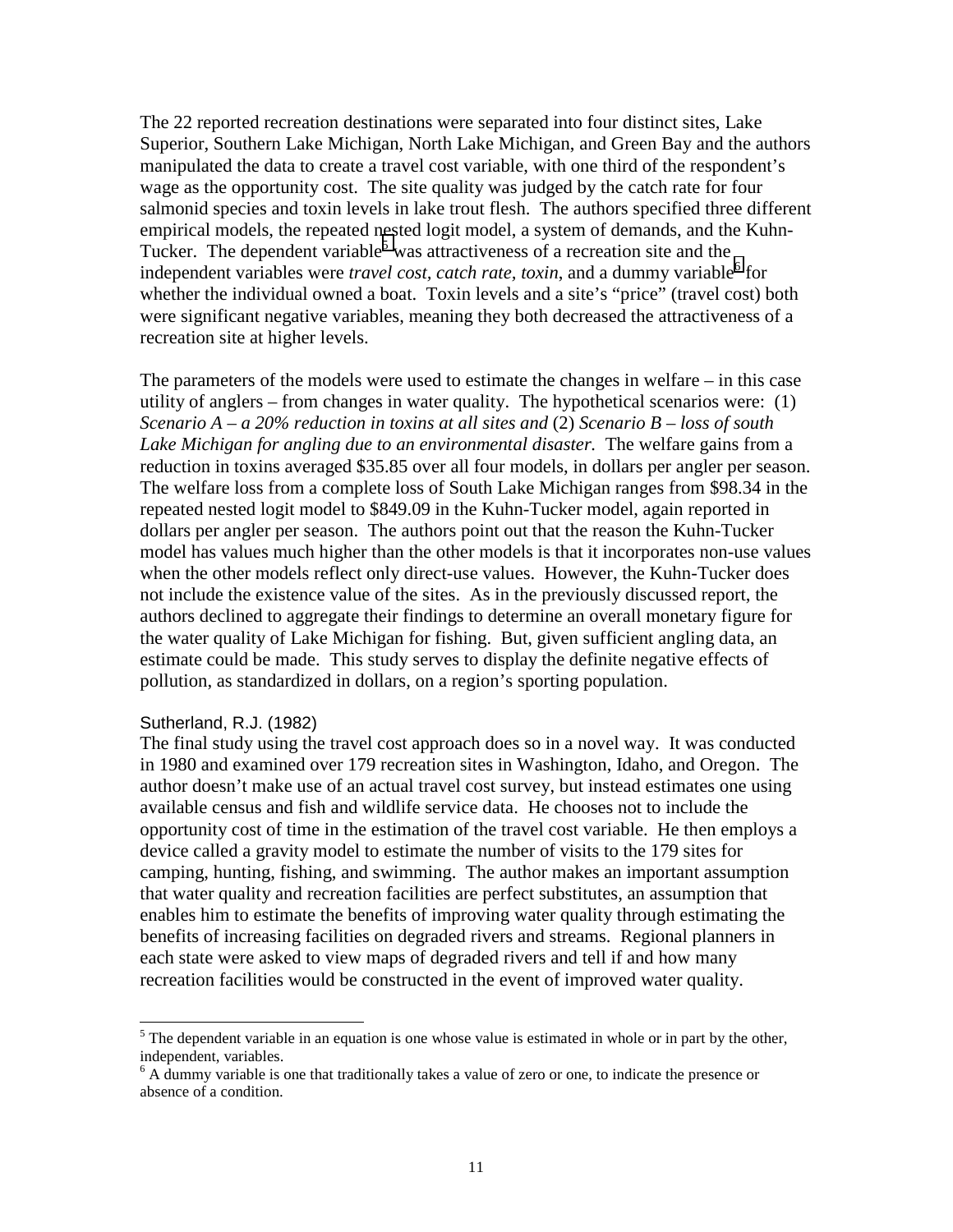The results were summed up over the entire three-state region and the reported total annual recreation existing benefits were \$377,196,700. The total regional incremental benefits of making all the degraded waters suitable for all recreation were \$18,748,413. The author points out that his method of questioning regional planners may be less scientific, but he stresses the need for a method that can be repeated on alternate sites for a smaller cost than a full blown travel cost study.

#### **Valuing Water Quality – Contingent Valuation Studies**

Three studies incorporating the contingent valuation method will be addressed. The descriptions are somewhat less lengthy than those of the travel cost studies because it was not necessary to create models and use econometric techniques to determine the willingness to pay (WTP) in these studies.

#### Greenley, D.A., Walsh, R.G., Young, R.A. (1981)

The first CVM study comes from a paper published in 1981, centered around a survey conducted in Denver and Fort Collins on a random sample of 202 residents (Greenley, Walsh, Young, 1981). The surveys were given in the respondents' homes where the interviewers displayed pictures of three different rivers and provided information regarding the heavy metal concentration in each. The heavy metal concentration was considered the sole measurement for water quality. The respondents were then asked how much they would be willing to pay to improve the water quality in order to improve recreation along the rivers. Half of the respondents were given the option of watersewage fee increases in increments of 50 cents per month and the other half were given the option of increased sales taxes in increments of \$.025 on the dollar*.* 

While the value of recreation accounted for approximately 50% of the WTP for cleaner rivers, option value was about 20%, bequest value about 12%, and existence value about 17%. Respondents who currently engaged in recreation activities reported higher option, bequest, and existence values. The authors aggregated the total annual recreation benefits of water quality over the half million households in the River Basin based on the WTP additional sales tax. The total benefits were estimated to be \$61 million, with an option value of \$10.5 million, an existence value of \$14.4 million, and a bequest value of \$9.8. Then the aggregate values were discounted and extended to compute the present value of water quality for the entire River Basin, which was estimated to be nearly \$1 billion.

#### Jordan, J.L., Elnagheeb, A.H. (1993)

A second use of contingent valuation was demonstrated in a study undertaken in Georgia in 1991 where 567 surveys were mailed to residents and follow up telephone interviews resulted in 192 usable observations. The survey included a small amount of information regarding the current quality of drinking water and was specialized depending on whether the respondent used the public water or wells. The respondents were given a discrete choice of six possible payments from \$0-\$100 that would be used to improve the quality of the drinking water. They also answered questions regarding their education, occupation, and their perceptions of the current water quality. The mean willingness to pay was reportedly \$8.52 for well users and \$7.54 for public water uses, in 1991 dollars per month. The authors aggregated this figure for the entire state of Georgia and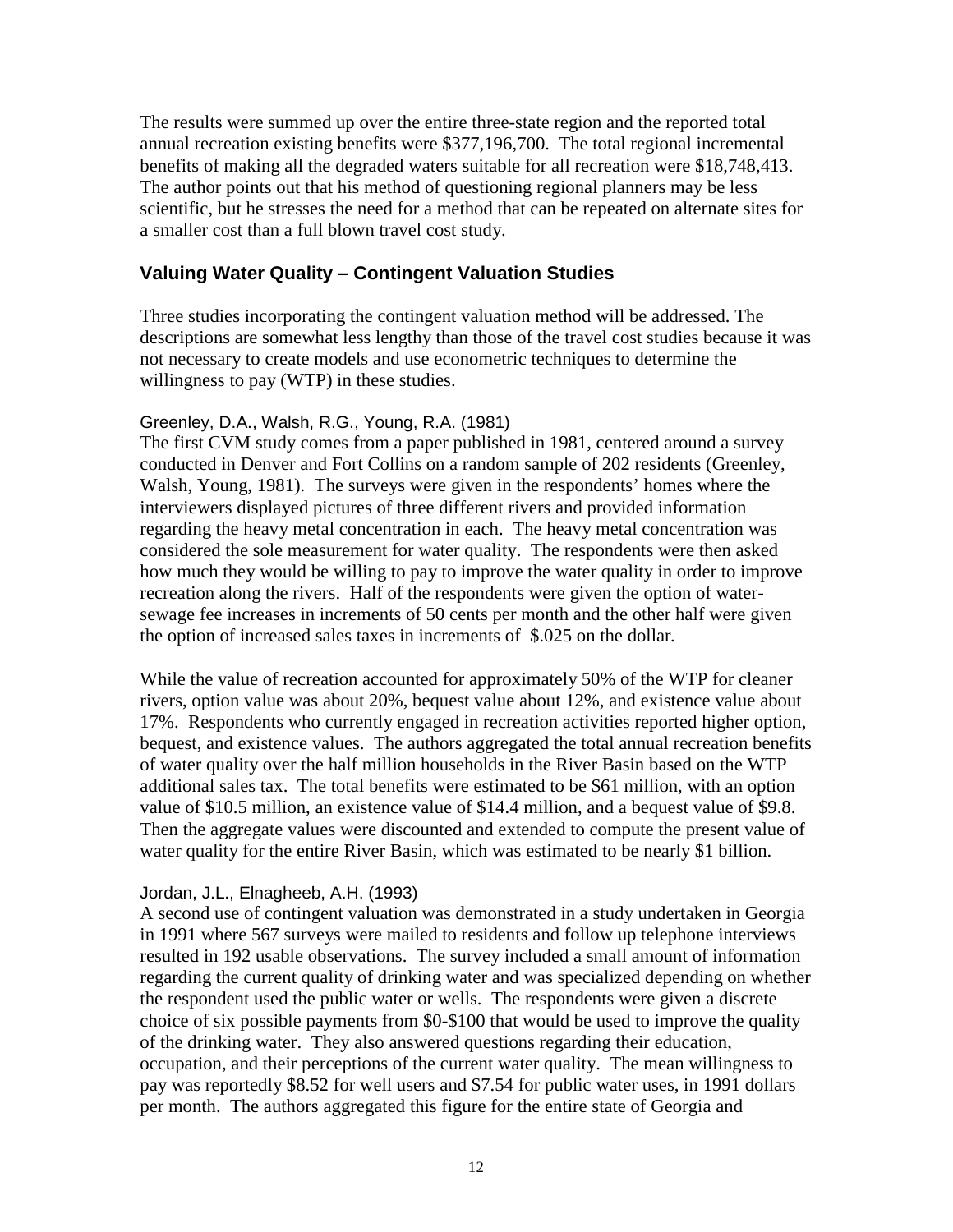estimated the willingness to pay in Georgia for improved drinking water to be about \$275 million.

Georgiou, S., Langford, I.H., Bateman, I.J., Turner, R.K. (1998) The final contingent valuation study pertaining to water quality was conducted in England in 1995. Surveys were administered on two different beaches in England, one that had passed the Bathing Water Quality Directive Standard and one that had failed it. The 400 respondents were given information regarding the health risks associated with swimming in water containing high levels of bacteria and then were asked questions about how much they would be willing to pay in an increase in "water rates" to a*. keep the water clean at the passing beach* and b. *clean the water at the failing beach*. The mean WTP to keep the clean beach clean was 14.32 pounds, or \$8.68 annually and at the failing beach it was 12.64 pounds, or \$7.66 annually. The authors presented the results of a regression analysis identifying which variables affect the WTP. Not surprisingly, if an individual was previously aware of the health risks, they were much more likely to bid higher values. The authors did not aggregate the figures in this study to determine the overall value of clean water.

### **Valuing Water Quality – Hedonic Studies**

#### Michael, H.J., Boyle, K.J., Bouchard, R. (1996)

The first study to be discussed that uses hedonic methods examines the effect of water quality on housing prices in Maine. The authors state that the only major water quality issue in the Maine lakes at the time of the study was eutrophication, which results in decreased water clarity in addition to other biological effects. Water clarity was measured by a device called a secchi disk and had been recorded for all of the sample locations over all the relevant years with a few exceptions. The levels of eutrophication were reportedly different at each lake and varied over time, enabling the hedonic model to function correctly. Twenty-two lakes divided into three distinct property markets made up the sample group. The authors modeled 17 variables describing the structure and location of the properties sampled and then used a telephone survey to ask 52 people (one from each lake) questions about water quality knowledge and perceptions. Lake water clarity was determined to be the second most important lake characteristic after scenic beauty, and 54% of respondents said it had an effect on their decision to purchase the property. Ten variables were modeled to capture people's water quality perception and whether the respondent considered past, present, or future in forming the opinion. The results of the regression analysis reported that the percentage of a purchase price of a residence in Maine attributed to water clarity ranges from .5% to 2.3%, depending on which market it falls in, which can be translated to between \$5,000-\$10,000.

### Legget, C.G., Bockstael, N.E. (1999)

In this paper, the authors point out that there have only been five studies on the effect of water quality on housing prices compared with 25 air quality studies. This study was conducted in Anne Arundel County, Maryland, on the western shore of the Chesapeake Bay. The physical properties of the coastline and industries cause the water quality to differ within one market, a requirement, as stated previously, for hedonic studies. The measure of water quality was the fecal coliform bacteria count. The authors created two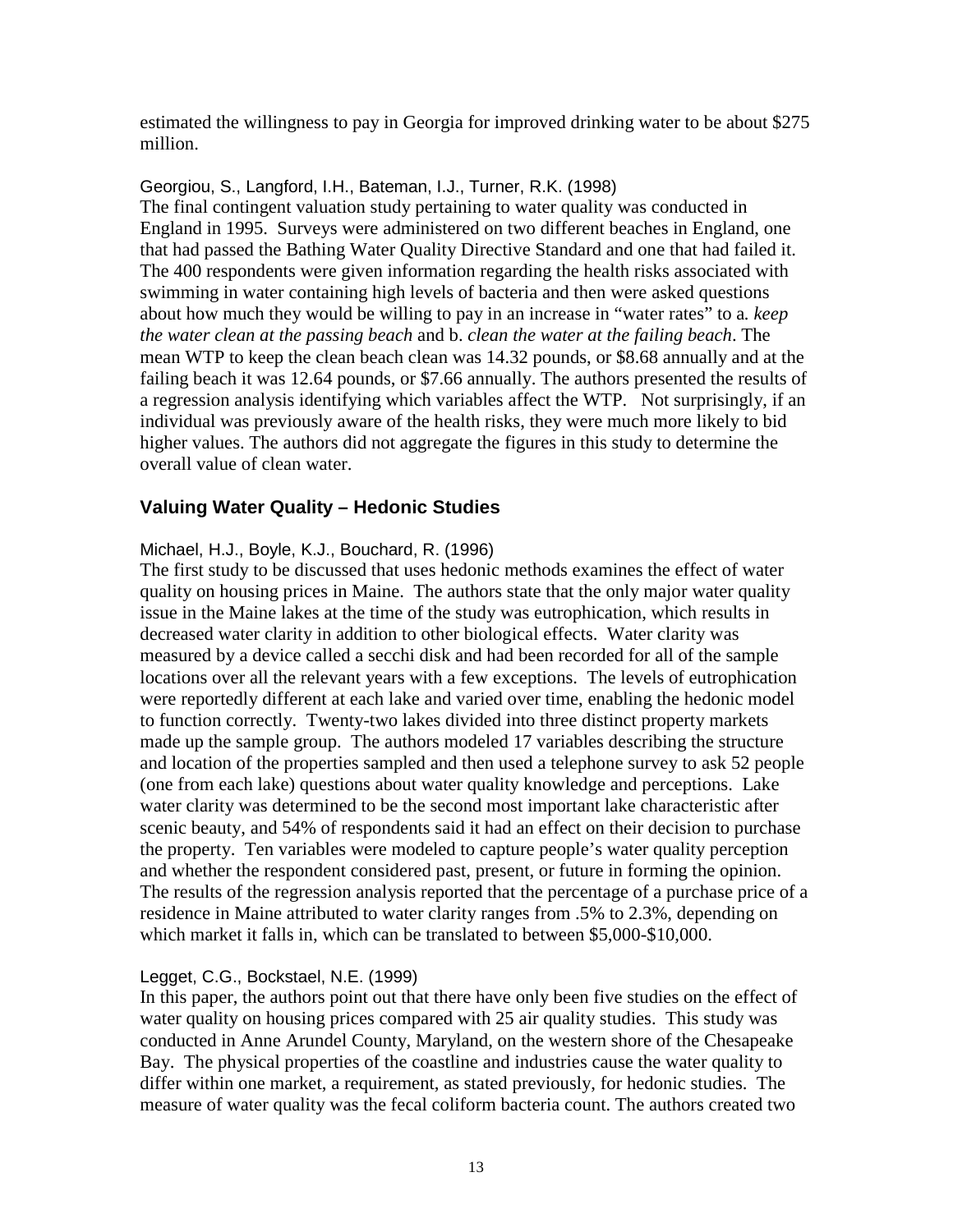models. The first used the price of the residential property as the dependent variable and 14 independent variables that describe the structure, location, and the water quality. The other used the market price minus the "value" of the structure as the dependent variable. The coefficient for the fecal coliform count was negative and significant in both models and the mean effect on the predicted price of a residence from a 100-count change in fecal coliform ranged from \$5115 to \$9824. The mean market price for a home in the study was \$378,540. The estimated upper bound for the benefits of improving the water quality at all of the 494 residences with high fecal coliform counts was \$12,145,000. The authors point out that this study ignores the potential impact on public beaches and also doesn't capture any non-use values.

## **Valuing Water Quality – Some Problems**

Problems exist in every environmental economics study for the reasons previously discussed. Complete travel cost studies are costly and time consuming and they fail to account for the non-use values because all the respondents have, by definition, used the site. Hedonic studies suffer from the same problem because actual prices are used. Contingent valuation studies do capture all types of values, but are also time consuming and costly, and when administered on site, as in the English study, they may exhibit bias by select respondents that place a higher value on the environmental resource in question. With values of water quality specifically, problems arise in choosing the standard. Ideally, researchers want a standard that reflects people's perceptions of water quality, but it may not always be obtainable and one single standard will surely not capture all the measures of quality. It is important to consider these studies as a group which displays the different dollar values people place on water quality, whether it be for recreation, drinking, or aesthetic purposes.

# **Valuing Endangered Species, Biodiversity, and Natural Habitats**

This section examines natural capital valuation studies that are more diverse and much broader reaching than those valuing only water quality. An area's biodiversity value, the conservation value of a particular coastline, and the values placed on a number of endangered species throughout the nation are addressed in the following group of studies. The majority employs the contingent valuation technique, although there are a few exceptions. It is important to note once again that the econometric sections of these papers will not be discussed. It is common for researchers to perform regression analysis  $\frac{1}{2}$  in a logit or tobit<sup>7</sup> technique on the CVM results in order to correct for the statistical problems that can occur when there is a high number of "0" values in the WTP data. The values reported are considered to be the researchers' best estimates with or without the aid of econometric techniques.

Stoll, J.R., Johnson, L.A. (1984)

 $\overline{\phantom{a}}$ 

One of the earlier studies was conducted in 1983 in Texas and attempted to assign a value to the Whooping Crane, a federally endangered species (Stoll). Surveys were

 $<sup>7</sup>$  Logit and tobit are econometric modeling techniques that are commonly used in the analysis of</sup> socioeconomic data.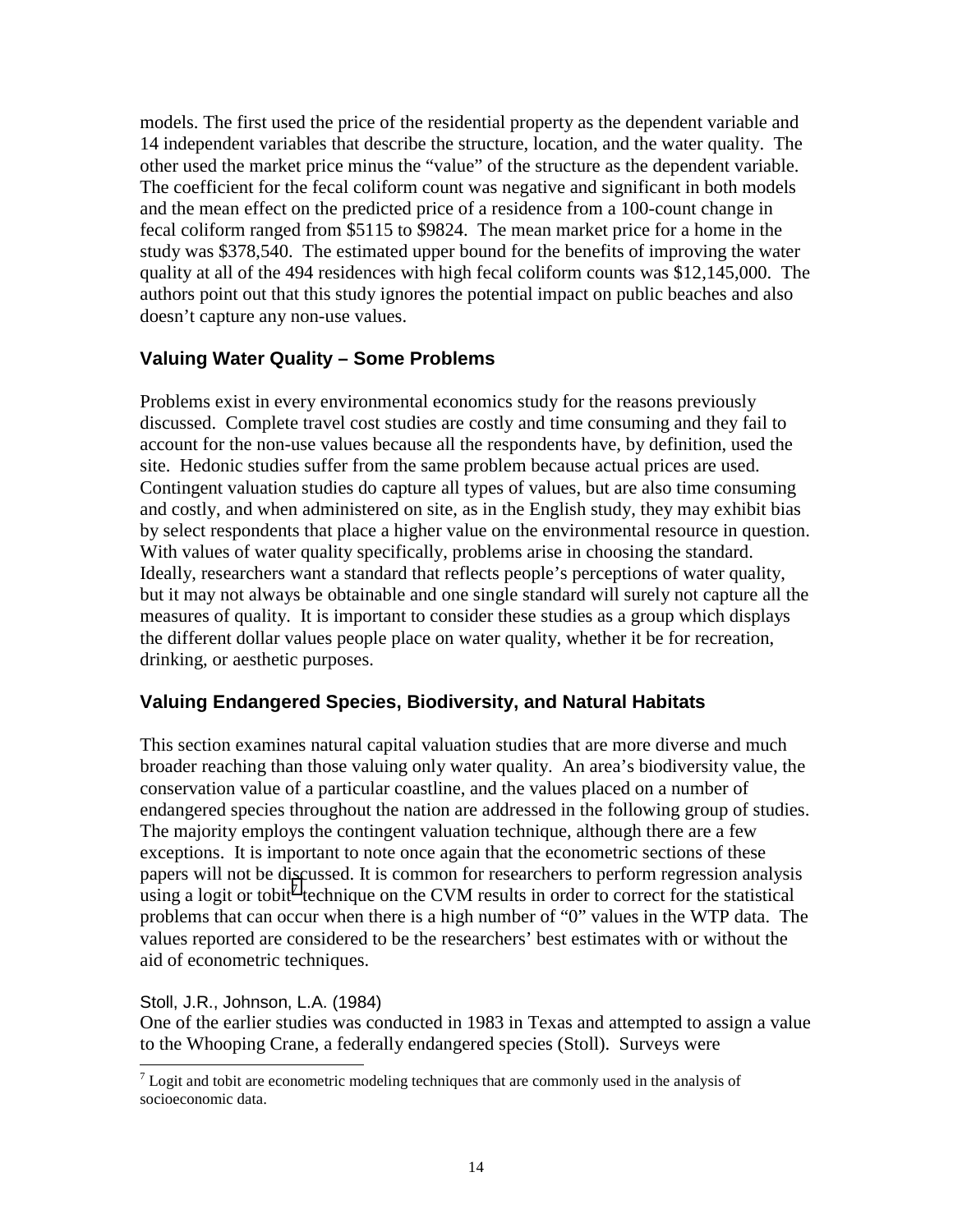administered on-site at the Aransas National Wildlife Refuge and mailed to residents of Texas and to individuals in Los Angeles, Chicago, New York, and Atlanta. The respondents were asked questions about their knowledge and previous contact with whooping cranes and various socioeconomic questions. They were then asked to accept or reject a specified WTP amount ranging from \$1 to \$70 for a permit to use the Aransas refuge with and without whooping cranes, and from \$1 to \$130 to join a foundation to help save the whooping cranes.

The authors used the results of the survey to calculate estimates of use value, option price, and existence value. The use value for visitors to the Aransas refuge was estimated at \$213,340 and the existence and option value for the visitors was estimated at \$779,382. Expanding option and existence figures (a WTP of \$7.13) and use values to every resident of Texas, the authors estimated a value of \$38.7 million for the whooping crane. They then expanded those same numbers for the nation, using 1980 census data, resulting in a value of \$1.58 billion. The authors point out that these figures do not include regional revenues from travel costs and extra expenditures on services related to viewing the whooping crane, such as boat rides.

#### Boyle, K.J., Bishop, R.C. (1987)

In 1987 Boyle and Bishop published a study that attempted to find the total value of two endangered species, the bald eagle and the striped shiner (a minnow whose habitat is the Milwaukee River). The purpose of the study was to find out why Wisconsin taxpayers were not contributing to the state's Endangered Resource Donation (ERD) fund when paying their state income taxes. Five hundred surveys were mailed out to those who did not contribute and 500 to those who did. Half of the individuals were asked to value the bald eagle if it could no longer be viewed (existence only) and the remaining half were asked to value the bald eagle in its current state. The surveys asked about the striped shiner only in its current state because it was assumed to only have existence value. The proposed method of payment was membership in a foundation that would protect these species; respondents were given a dichotomous choice of randomly selected membership fees between \$1 and \$100.

The mean willingness to pay differed significantly between the known species and the unknown species. The mean WTP for viewers of the bald eagle at its current state who were also contributors to the ERD was \$75.31 and for contributing nonviewers it was \$18.02. For noncontributing nonviewers the WTP was \$11.84. If the eagle were to be conserved but not viewable, those figures dropped to \$28.38, \$30.78, and \$10.62 for the contributing viewers, nonviewers, and the noncontributors respectively. The WTP for the shiner was \$5.66 for contributors and \$4.16 for noncontributors. The authors expanded these figures to obtain an aggregate value estimate for all Wisconsin taxpayers of the bald eagle and the striped shiner equal to \$40,179,700.

#### Kinnel, J.C., Epp, D., Fisher, A., Lazo, J., Shortle, J. (2000)

A survey was mailed to 870 Pennsylvania duck hunters in 1997 providing them with information about the Prairie Pothole region, an area that provides a breeding area for 50% to 80% of the ducks in North America and includes portions of the Northern Midwestern States and the Prairie Provinces in Canada. The hunters were also given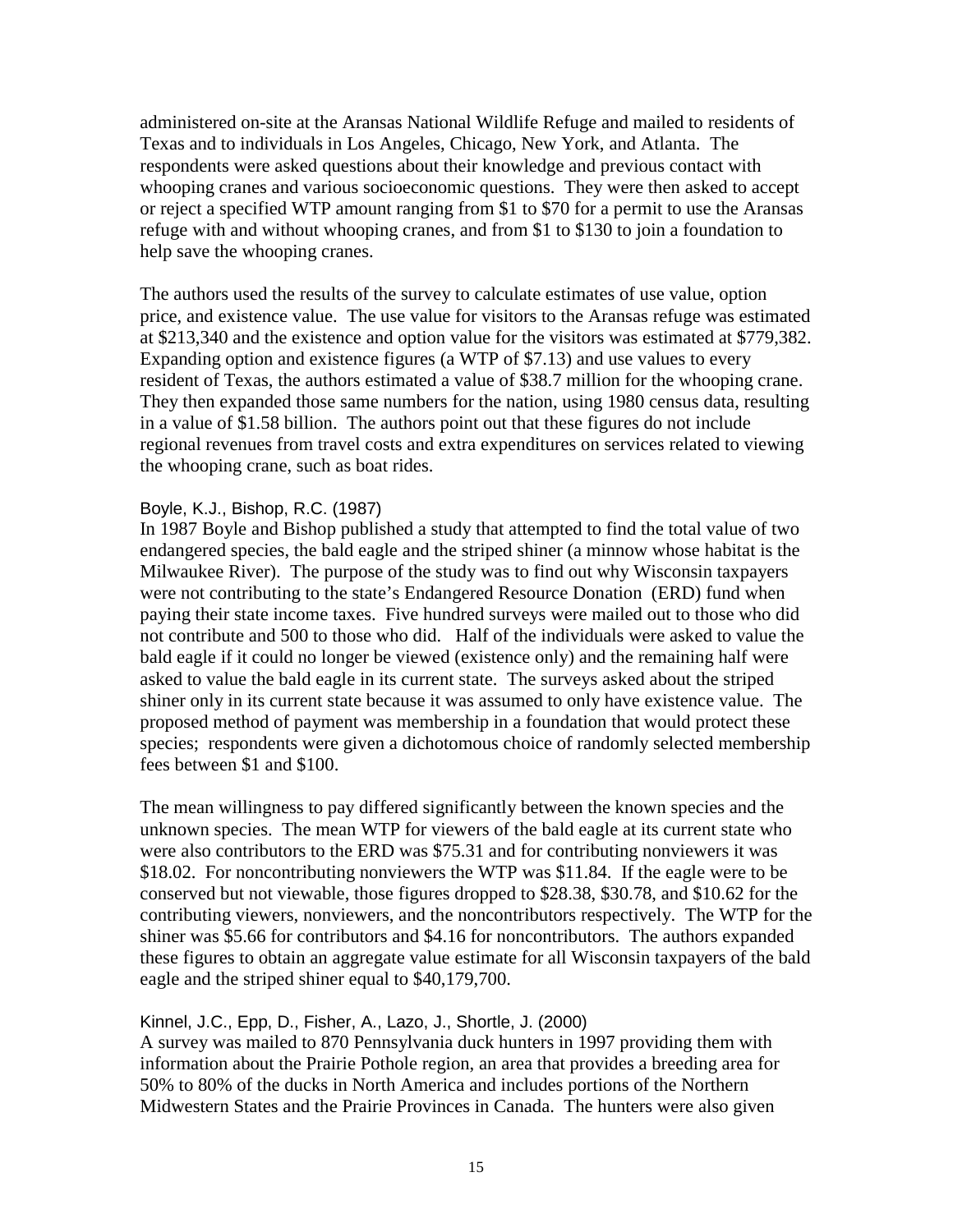information about the potential damage that may occur there in the future from global climate change, agriculture, or both. The survey asked questions about respondents' hunting habits and preferences, socioeconomic questions, and a question about WTP for measures taken to save the duck population by protecting this area. Eight different versions of the survey were mailed out that specified preventing either a 30% or 75% decrease in the population, from either agricultural causes or global climate change over 100 years, or from a combination of agricultural and climate change over either 100 or 40 years. Some surveys did not contain information leaflets.

The mean WTP reported across the eight different surveys was \$11.33. The greatest WTP was to prevent a proposed 75% decrease in the duck population from global climate change alone over 100 years. The smallest WTP was to prevent a 30% decrease over 30 years from agriculture alone. The surveys that did not contain an information leaflet describing the prairie pothole region and the environmental threats to it did not seem to affect the mean WTP very significantly. It should be noted that the sample contained only duck hunters and was heavily biased towards males. These respondents likely held higher values for ducks than the general population. The complete value of the habitat in the Prairie Pothole Region was not calculated.

#### Loomis, J.B., White, D.S. (1996)

This 1996 study used a regression analysis to account for the variation in WTP values in a number contingent valuation studies over species and survey design. The dataset included the estimated values for the bald eagle, the striped shiner (a minnow), and the whooping crane, and listed 15 other values for species ranging from the cutthroat trout to grizzly bears. The authors suggest that with increasing data, meaning more quality contingent valuation studies on particular species, it may be possible to construct an econometric model to estimate the value for any species. This would be particularly helpful to any region wanting to perform a complete economic valuation of its natural capital, by enabling it to estimate values for its rare and endangered animal species without being forced to undertake multiple expensive and time consuming CVM studies.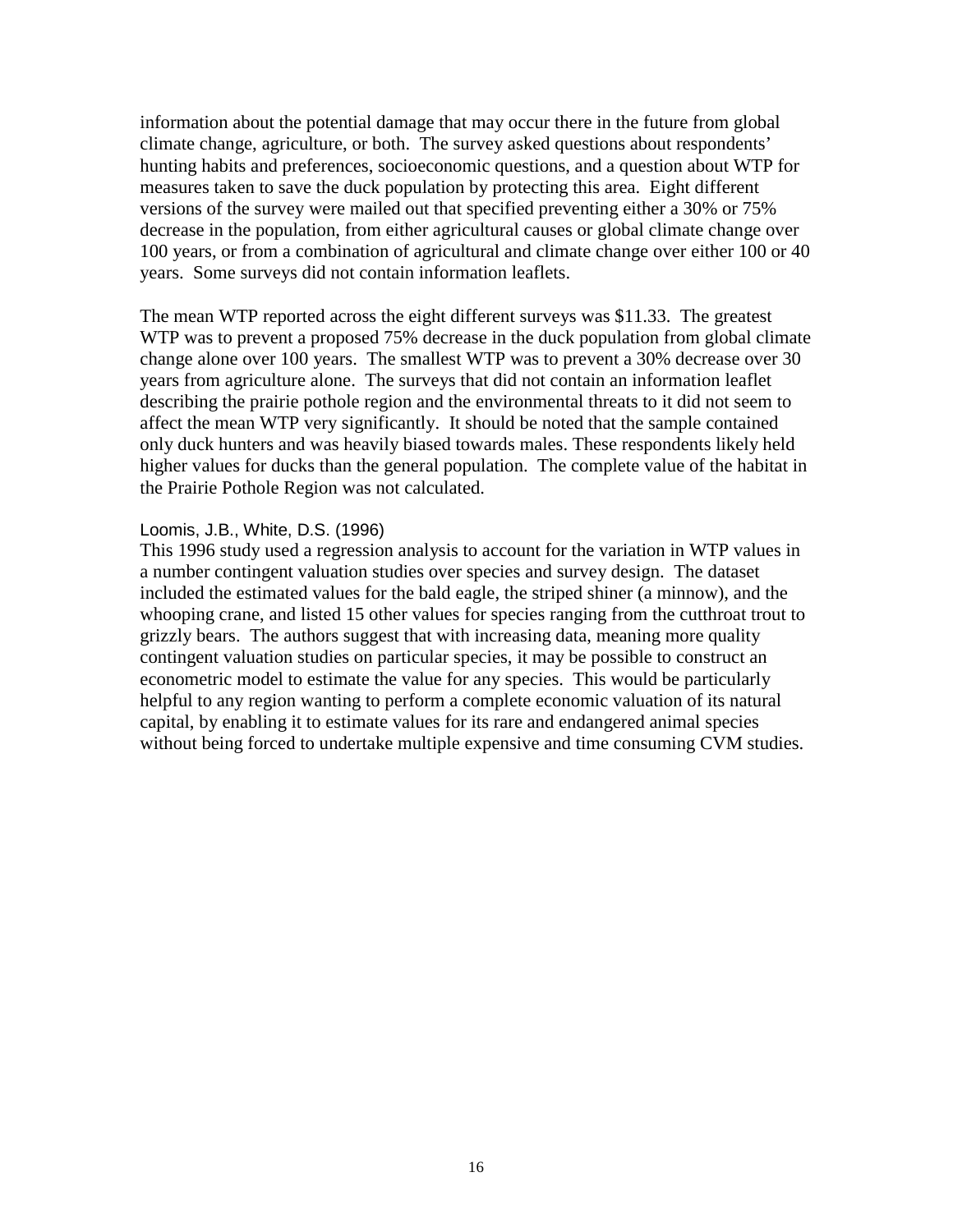| <b>Species</b>       | <b>Average annual WTP</b><br><b>Per Person</b> | <b>Species</b>     | <b>Lump WTP</b><br><b>Per Person</b> |  |
|----------------------|------------------------------------------------|--------------------|--------------------------------------|--|
| Northern Spotted     | \$70                                           | <b>Bald Eagles</b> | \$216                                |  |
| Owl                  |                                                |                    |                                      |  |
| Pacific salmon/      |                                                | Humpback whales    | \$173                                |  |
| Steelhead            | \$63                                           |                    |                                      |  |
| Grizzly bears        | \$46                                           | Monk seal          | \$120                                |  |
| Red-cockaded         | \$13                                           | Gray wolf          | \$67                                 |  |
| woodpecker           |                                                |                    |                                      |  |
| Sea otter            | \$29                                           | Arctic grayling/   | \$15                                 |  |
|                      |                                                | Cutthroat trout    |                                      |  |
| <b>Gray Whales</b>   | \$26                                           |                    |                                      |  |
| <b>Bighorn Sheep</b> | \$21                                           |                    |                                      |  |
| Sea turtle           | \$13                                           |                    |                                      |  |
| Atlantic salmon      | \$8                                            |                    |                                      |  |
| Squawfish            | \$8                                            |                    |                                      |  |

*Table 1: Reported WTP figures for Species Preservation* 

source: Loomis and White, 1996

The main findings of the meta-analysis were that WTP amounts are sensitive to the size of the proposed change in population. This is an important finding because it indicates that the WTP results are not merely symbolic votes for preservation. Additionally, the WTPs for marine mammals and birds are statistically significantly greater than those for fish, land mammals, and reptiles. The lump sum figures are significantly higher than the other because they are presumed to by payed once, while the others are paid annually.

#### Montgomery et al. (1999)

In a paper entitled *Pricing Biodiversity*, the authors first construct a model of "management prices" for units of habitat contributing to the population size of each species. They stress the importance of management prices because biodiversity is a public good and "land managers" must have prices that measure how their activities will affect its supply and quality. The basic idea is that the management price must equal the aggregate marginal rate of substitution between land for habitat and land for other uses, while incorporating the marginal rate of substitution between biodiversity and other goods. A diversity index is defined as one that depends on the viability of each species and the probability that its population size at a certain time will exceed a certain level.

A case study was undertaken in Monroe County Pennsylvania, an area composed of 20 municipalities where different management prices would be applicable. The study was based on 147 bird species in the area for which a diversity index was created. The authors estimated the sum of all the management prices, the cost to maintain the status quo of biodiversity in the county, to be \$460 million. The opportunity cost, or the decrease in the market value per increment of biodiversity depended directly on the difference between unlimited development of the land and the status quo scenario, was estimated at \$177 million. A value of biodiversity was also estimated, not by contingent valuation methods, but by creating a model for the value of biodiversity and plugging in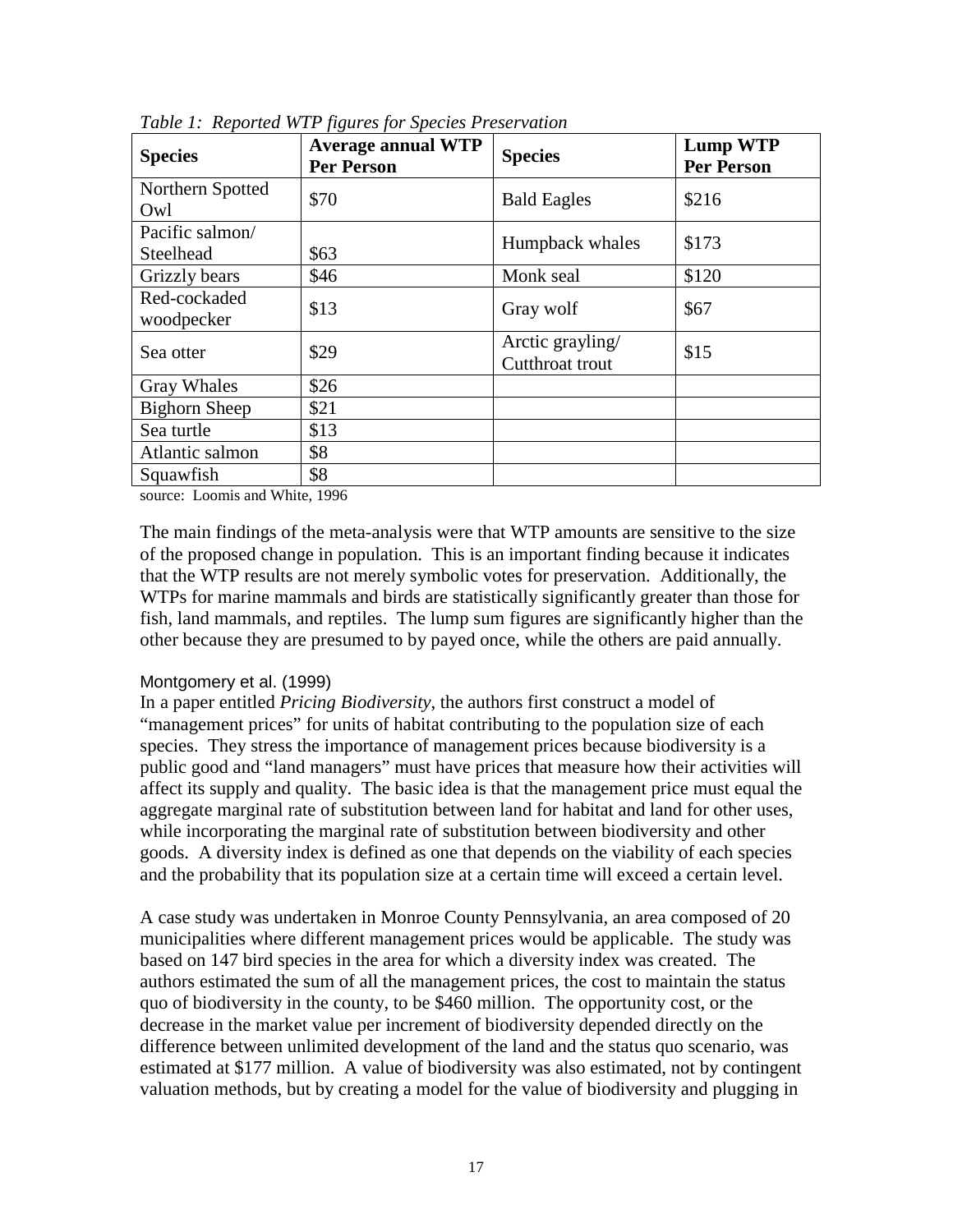the value to society of biodiversity times the level of diversity estimated by the diversity index. The figure obtained was \$1.45 billion, much higher than the sum of the management prices and the opportunity cost.

#### Goodman, S. L., Seabrooke, W., Jaffry, S. A. (1998)

A survey was conducted through personal interviews of 800 residents of the East Midlands area of England in 1996. Two settings were described to respondents: a group of coastal areas with relatively high conservation value, and a group with low conservation value. The interviewers claimed that each group represented 10% of the British coast and that without intervention 75% of the biodiversity and irreplaceable coastal habitats will be lost and in the next 30 years. Then the interviewees were asked if and how much they would be willing to pay in increased taxes to support conservation in each of these groups and then for the entire coast. Additional questions covered respondents' attitudes and usage of coastal resources.

The annual WTP for a conservation program for the entire coast was 48.36 pounds (\$29.31). The site with high conservation value had a WTP of 24.75 pounds (\$15.00), and the site with low conservation value had a WTP of 17.87 pounds (\$10.83). Those respondents who had visited the coast within the last six months, had a familiarity with coastal nature and conservation, and/or had positive attitudes towards environmental conservation in general were much more likely to have higher WTP figures.

### **Recreation**

#### Walsh, R.G., Johnson, D.M., McKean, J.R. (1992)

As seen in the section addressing water quality studies, the value of human outdoor recreation is generally viewed as one of the more intuitively valid approaches by which to address natural capital valuation, quality, and supply issues. The level of coastal water quality affects the demand for swimming, the level of coastal biodiversity and the quality of ecosystem function directly affects the demand for sightseeing, hiking, and off-road driving, and the level of habitat conservation affects the supply for hunters. All of these recreation activities can to an extent be priced in the market through travel cost as previously examined, but also through expenditures on gear and lodging, and through the direct market pricing of game that hunters bring in for tagging. Figures placing values on recreation activities are by far the most prevalent in the literature and can be found in economic journals as well as in government and private organizations' publications. In a paper by Walsh, Johnson, and McKean entitled *Benefit Transfer of Outdoor Recreation Demand Studies, 1968-1988*, the authors performed a massive literature search and gathered 120 sources that estimated 287 values over 24 different recreation activities. These studies represent the dollar amounts that participants would be willing to pay above their current expenditures, or consumer surplus, in order to guarantee the recreation resource's availability. The literature review was limited to studies of use values on site, so therefore does not include any estimates for option or existence values.

#### Walsh, R.G., McKean, J.R. (1999)

Walsh and McKean did go on to address option values and "anticipatory" values through a study of undergraduate students at Colorado State conducted in 1991.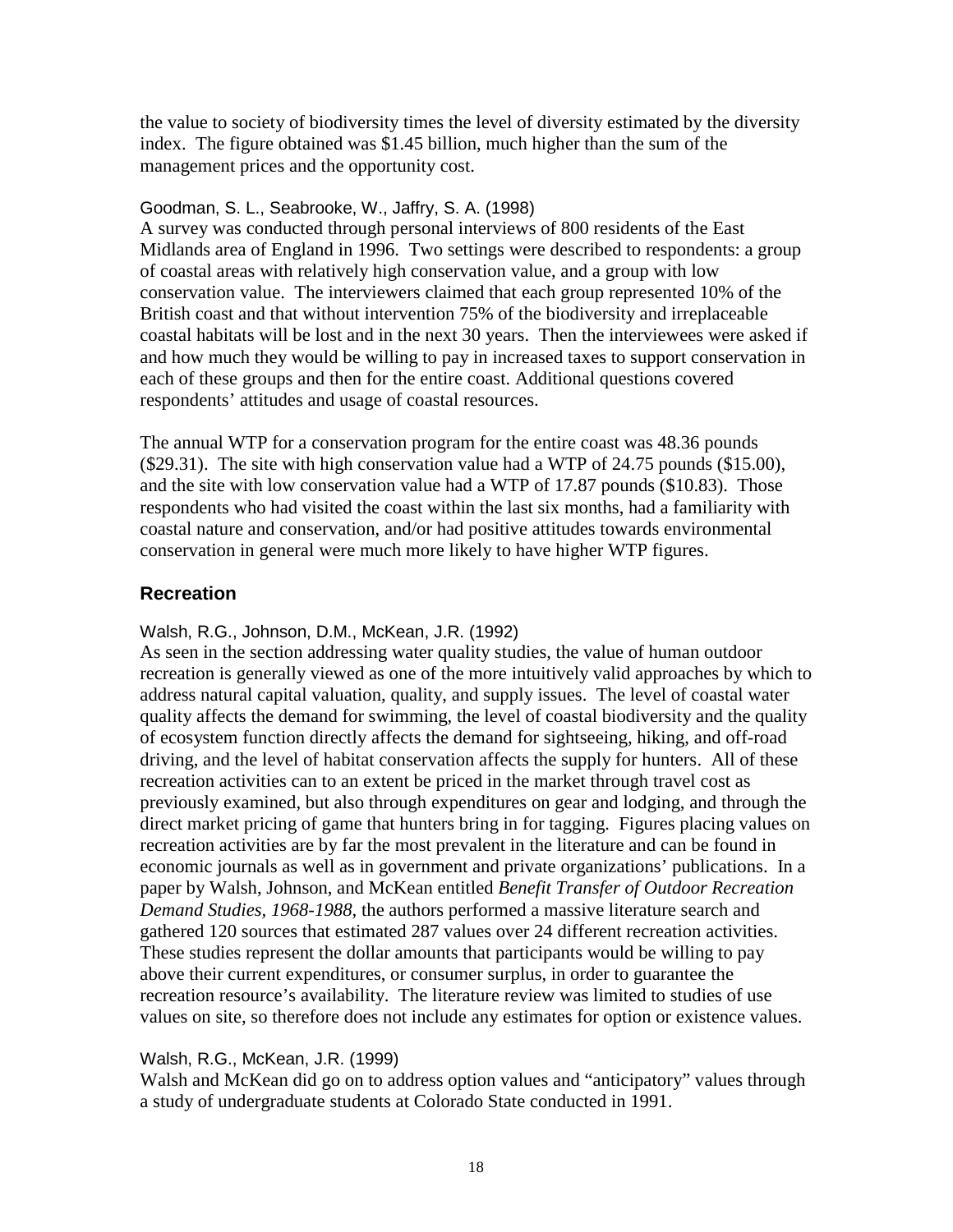| <b>Activity</b>                      | <b>Number of estimates</b> | <b>Mean</b> | <b>Median</b> |
|--------------------------------------|----------------------------|-------------|---------------|
| Total                                | 287                        | \$33.95     | \$27.02       |
| Camping                              | 18                         | 19.50       | 18.92         |
| Picnicking                           |                            | 17.33       | 12.82         |
| Swimming                             | 11                         | 22.97       | 18.60         |
| Sightseeing and off-road driving     | 6                          | 20.29       | 19.72         |
| Boating, motorized                   | 5                          | 31.56       | 25.67         |
| Hiking                               | 6                          | 29.08       | 23.62         |
| Winter sports                        | 12                         | 28.50       | 23.62         |
| Resorts, cabins, and organized camps | $\overline{2}$             | 12.48       |               |
| Big game hunting                     | 56                         | 45.47       | 37.87         |
| Small game hunting                   | 10                         | 30.82       | 27.48         |
| Migratory waterfowl hunting          | 17                         | 35.64       | 25.27         |
| Cold water fishing                   | 39                         | 30.62       | 28.49         |
| Anadromous fishing                   | 9                          | 54.01       | 46.24         |
| Warm water fishing                   | 23                         | 23.55       | 22.50         |
| Salt water fishing                   | 17                         | 72.49       | 53.35         |
| Nonconsumptive fish and wildlife     | 14                         | 22.20       | 20.49         |
| Wilderness                           | 15                         | 24.58       | 19.26         |
| Other recreation activities          | 9                          | 18.82       | 16.06         |

*Table 2: Valuation of Recreational Activities* 

source: Walsh and McKean, 1999

The survey asked 30 questions aimed at extracting information on participation in recreation activities, expenditures, knowledge of specific sites, socio-economic data, and WTP. The indirect uses associated with anticipating a visit that were listed in the survey were as far reaching as watching TV, reading magazine articles, quiet reflection, and cleaning. The authors hypothesized that the value of the actual visit to one site does not encompass the true value of recreation because sites that are too far away or too expensive to visit display their value through the students' anticipation and indirect activities.

The main result of this study is that the more expensive the individual's travel cost is to a certain site, the higher the WTP is for anticipatory activities relating to that site, when compared to those of other more accessible sites. The value of the indirect uses of anticipation per site is \$12 for the optimal 3.6 hours. The average number of use options (swimming, hiking, etc) is 2.8 per trip taken and results in a value of \$33 per site. The authors estimate that the average total value of a recreation experience would be approximately \$169. This is calculated as the sum of indirect use value of \$18, the onsite use value of \$36, and an option price of \$54.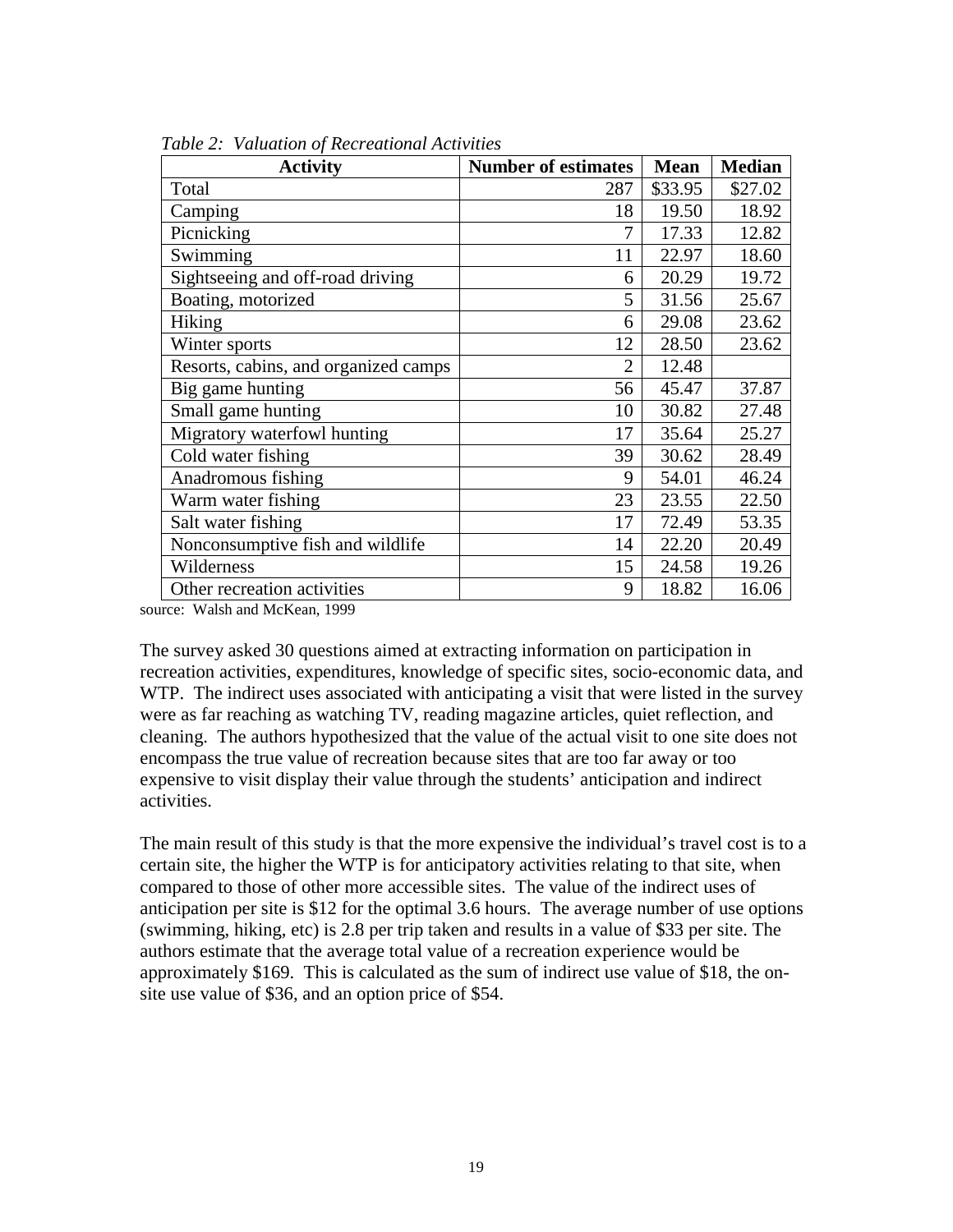# **Economic Impact Studies**

An economic impact study focuses on the contribution that natural capital makes to a local or regional economy by estimating the direct and indirect/induced market economic activity – usually in terms of personal income. Two reports published in 1999 undertook the task of tallying up the fiscal benefits of regional recreational beaches. The first, *The Fiscal Impact of Beaches in California* was a report commissioned by the California Department of Boating and Waterways (King 1999). It was determined that the beaches generated \$73 billion dollars of direct, indirect, and induced spending within the State of California and supported a total of 883,000 jobs in 1998. A similar study entitled *The Value of Lake Erie Beaches* obtained an annual figure, but did not include tax revenues and job creation. However, the researchers did estimate "value of satisfaction" using the travel cost method. The total annual value over all Lake Erie beaches in Ohio was \$3,481,578 in 1997. (Sohngen et al., 2000)

In 1993, The U.S. Army Corps of Engineers, along with the Chicago Park District and the City of Chicago, released an extensive cost-benefit analysis of the City of Chicago's aging shoreline. The goal of the analysis was to increase federal funding for the repair of the step-stone revetments along certain reaches of the shoreline, thus avoiding extensive erosion while maintaining public access. The study found that the total economic value of Chicago's shoreline facilities and lakefront property exceeds \$5 billion. These facilities include the museums, public parks, and, most importantly, the Lake Shore Drive federal highway. Of specific interest to this report are the proposed annual recreation benefits that would accrue to Chicago from the proposed step-stone revetment improvement plan, which totaled over \$12 million per year.

### **Ecosystem Services**

#### American Petroleum Institute (1991)

The API report took a similar form to this report, in that it performed a literature search of economic studies that attempted to value natural capital, in this case specifically wetlands. A table within the report summed up the estimates of functional values of wetlands, not all of which the coastal wetlands in the SLMCZ perform. Table 3 includes only the relevant services.

| <b>Wetland function</b>    | Value (1984\$) in<br>\$/acre/year | \$/acre capitalized value at 5%<br>$(1984\$ |  |
|----------------------------|-----------------------------------|---------------------------------------------|--|
| Fish and shellfish habitat | $$32 - $66$                       | $$700 - $1,320$                             |  |
| Waterfowl habitat          | \$167                             | \$3,340                                     |  |
| Mammal and reptile         | \$12                              | \$240                                       |  |
| habitat                    |                                   |                                             |  |
| Recreation                 | $$6 - $70$                        | $$120 - $1,400$                             |  |

*Table 3: Values Associated with Ecosystem Type* 

source: American Petroleum Institute (1991)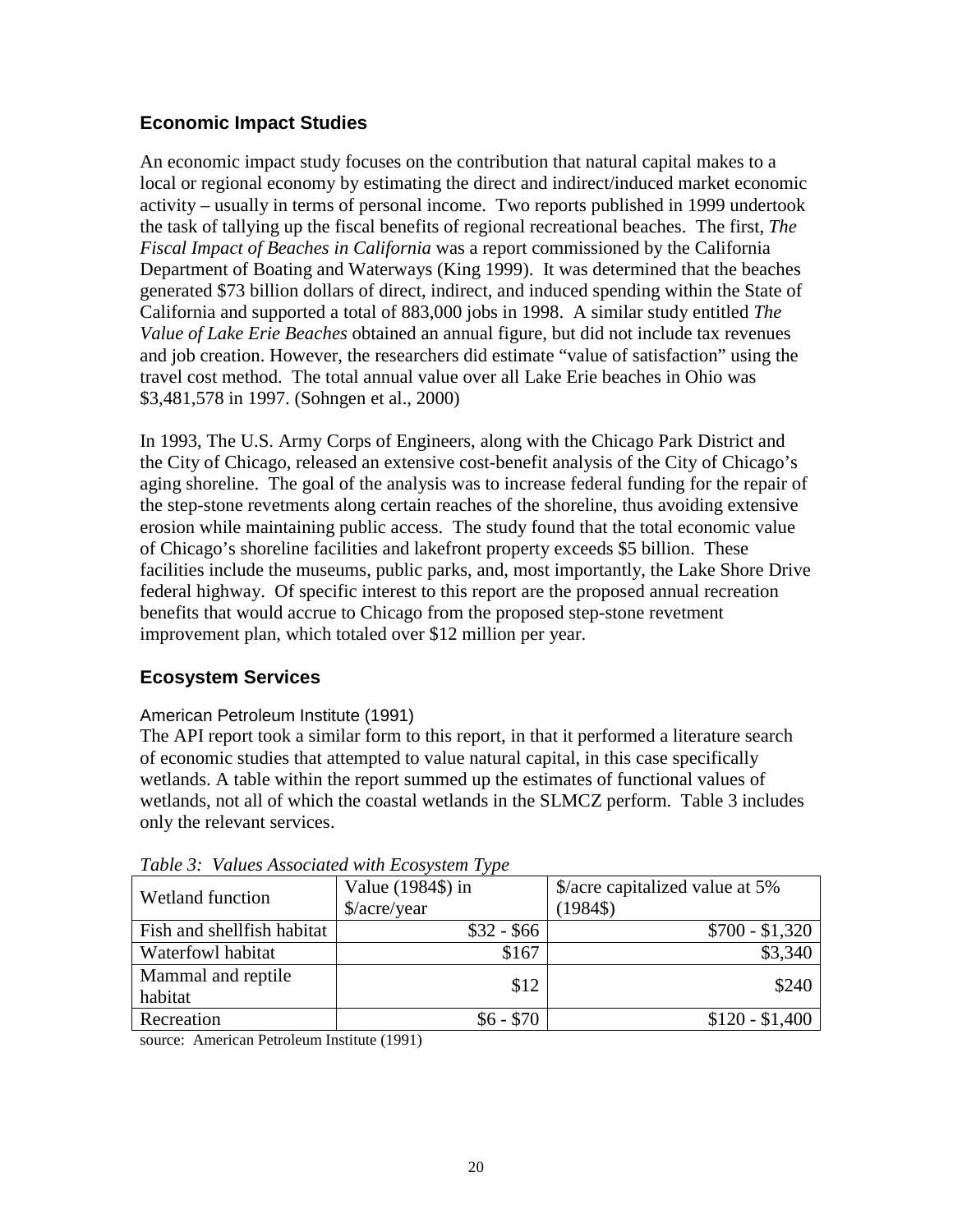#### Unsworth, R.E., Bishop, R.C. (1994)

This study points out that the value of wetland services varies depending on location and the particular physical properties of the wetland. It is often too costly to conduct the research necessary to find a dollar figure applicable to a damage suit. Thus, a model is proposed that helps to determine compensation to the public for the loss of use and the non-use values associated with wetlands when environmental damage occurs. The model assumes that the total value of wetlands, *N*, cannot be known, so the question becomes: how many acres of newly created wetlands that produce *N* in services per acre per year in perpetuity would be required to produce the equivalent of the present value of environmental damages. In this model, *N* appears on both sides of the equation and cancels out, leaving damages equal to wetland acre years. This enables the services of wetlands to be valued in terms of acreage of wetland instead of dollars, which may perhaps be more applicable when increased wetland protection and restoration is the goal.

This model was applied to the Great Swamp National Refuge in New Jersey. Two dumps that contain asbestos are located within the refuge. In 1991 the U.S. Fish and Wildlife Service filed a claim against the firm that operated these sites. A total of 5.58 acres of wetland were lost as a result of the dumps. Because of the large area and dangerous nature of the chemicals involved, it was suggested that the sites be capped. This meant that the wetland services from the 5.58 acres are lost in perpetuity. The equation estimates that 228 acre-years of wetland services (1993 \$) would be lost by 1998, when the new wetlands would be completed. The new wetland acres required to compensate the public for the interim losses between 1968 and 1997 equaled 7.96, for a total of 13.54 necessary new acres.

#### Costanza et. al (1997)

In a highly controversial paper, 13 researchers attempted to place a value on the entire world's ecosystem services. 17 ecosystem services were defined for the study. They were: gas regulation, climate regulation, disturbance regulation, water regulation, water supply, erosion control and sediment retention, soil formation, nutrient cycling, waste treatment, pollination, biological control, refugia, food production, raw materials, genetic resources, recreation, and cultural. The authors referenced over 100 existing environmental economics studies to assist them in assigning dollar figures to each service. They also made estimates of the global extent of each of the different ecosystems, ranging from open ocean, which provided an estimated \$21 trillion per year, to desert areas, which provided \$0 of ecosystem services annually. The total figure the authors estimated was \$33.2 trillion annually, though the authors acknowledged that there are many sources of error involved with this type of massive analysis, the most prevalent being extensive data gaps in the biological and economic research. The authors emphasized that the point of the exercise was to make this type of analysis more apparent and to point out areas in need of additional research.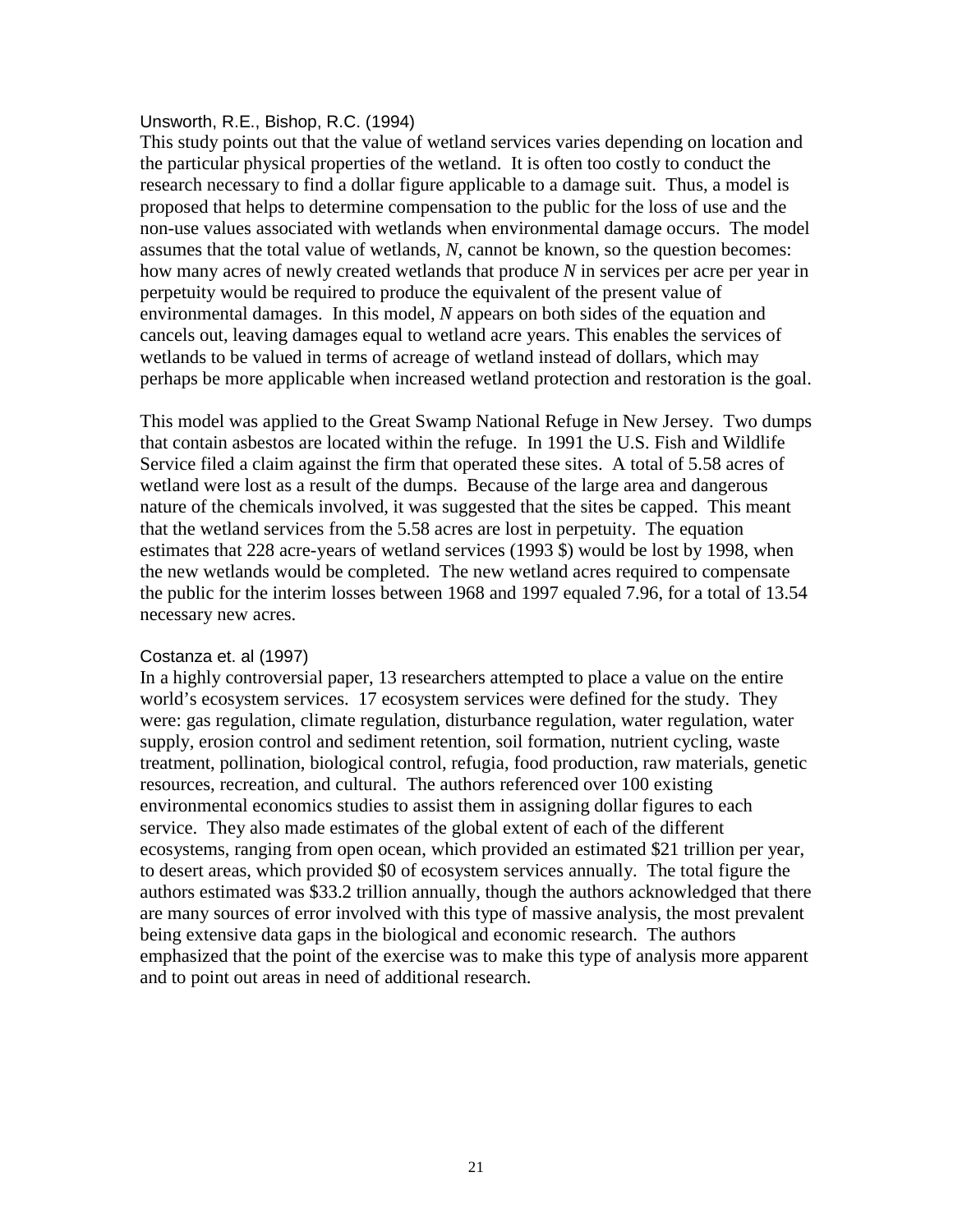# **An Economic Valuation of the Natural Capital of the Southern Lake Michigan Coastal Zone**

Though many of the studies identified above do not go so far as to estimate a total dollar figure for the environmental amenity being considered, some of them do. Unfortunately, none of the cited research focuses on any component of the natural capital of the SLMCZ as the amenity to be valued. An important outstanding question is whether these cited examples provide enough information to attempt a valuation of the SLMCZ. Given that the SLMCZ contains qualitatively similar natural capital stocks and ecosystem functions to which economic values were assigned within the cited research – such as similar endangered species like the bald eagle, active sport fisheries, numerous recreational beaches, and high water quality that supports both humans and non-humans – the benefits transfer exercise attempted here is likely to be defensible.

The concept of ecosystem services as part of natural capital is still a fairly new one and is a focus of the developing field of ecological economics (Costanza, et. al, 1997). A recently published paper (MacDonald, Hanley, Moffatt, 1999) attempts to take the concept of natural capital and apply it across the entire central region of Scotland. This involved analyzing the air, soil, water, and natural flora and fauna and the respective services they provide, as well as the degradation they faced in the past and future. The authors declined to estimate a number for the value of the natural capital, stating: "Identification of natural capital stock and the critical components of that stock requires environmental information on which to base an assessment. If available data do not provide indications of critical levels or insight into whether these are being maintained, this imposes a large data requirement and raises doubts on the practicality of the concept."

Despite technical and data limitations, any discussion of a given ecosystem as natural capital is incomplete without an attempt at monetary valuation. The notion of "capital" implies that a given stock of assets produces a stream of goods and services for which individuals have economic demand – a willingness-to-pay for these goods and services. Fundamentally this implies that the capital stock – in this case natural capital – producing the flow of goods and services can be valued monetarily, even if it cannot be replaced.

# **Boundaries and Components of the SLMCZ**

As discussed above, an accurate accounting of the natural capital of the Southern Lake Michigan Coastal Zone requires that the relevant ecosystems be completely defined and described. However, similar to the Scottish example cited above, there is a strong general consensus among regional experts that the necessary ecological mapping and  $\overline{\text{description}}$  has not yet been completed for the SLMCZ<sup>8</sup>. According to Mr. John Rogner of the U.S. Fish and Wildlife Service, "[species quantification and natural area mapping in] Illinois and Indiana have largely been ignored." Dr. Jonathon Higgins, senior aquatic ecologist with the Nature Conservancy's Freshwater Initiative, has described the

 $\overline{\phantom{a}}$ <sup>8</sup> Based on personal conversations with Dr. John Dettmers, Illinois Natural History Survey, John Nelson, Illinois Department of Natural Resources, and Mr. Thomas Brody, U.S. EPA-Region V.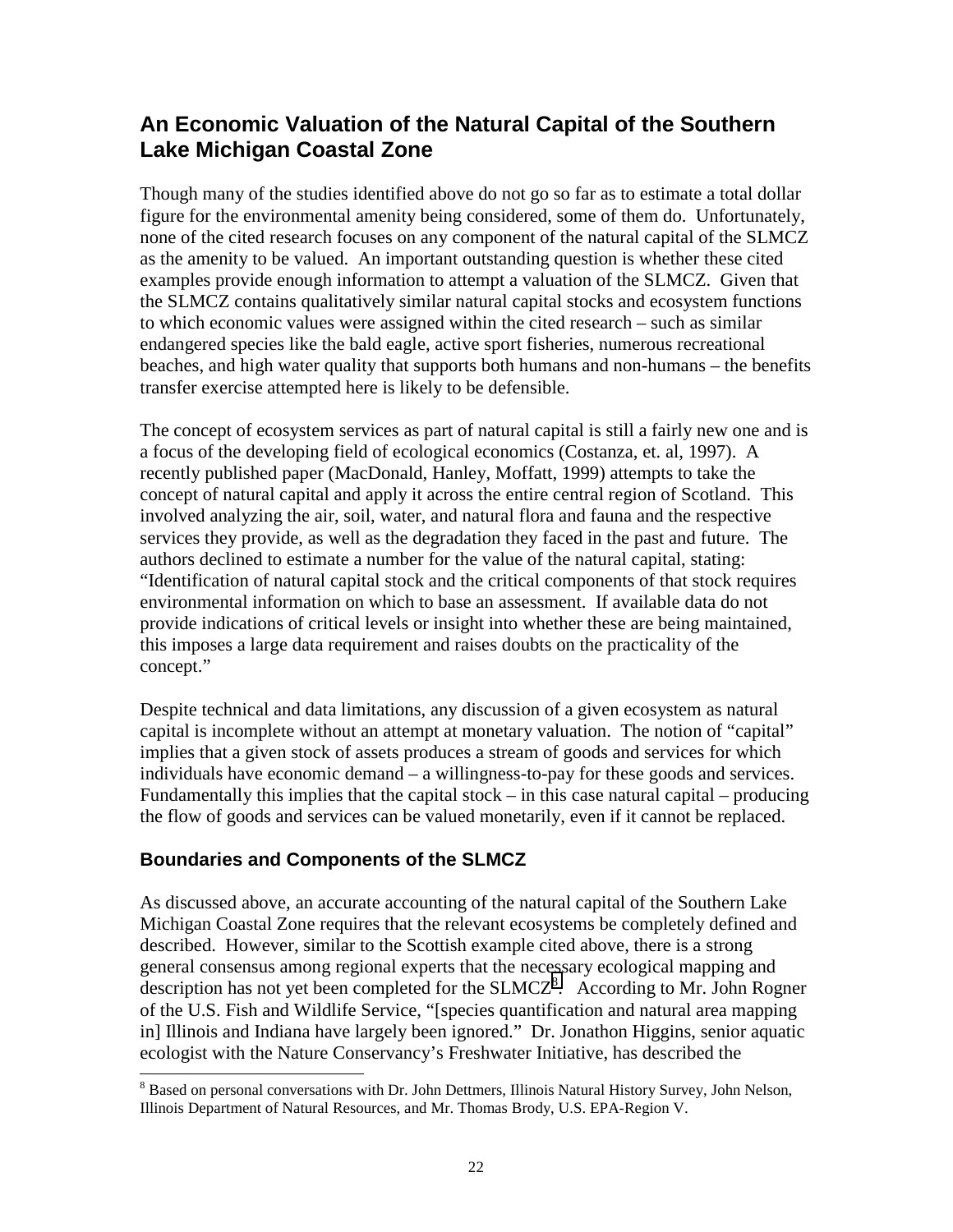scientific research that would benefit the SLMCZ in a handout to members of the Urban Aquatic Restoration Summit Steering Committee (Higgins, 2000):

"Research on the status (survey and quality analysis framework) of native biodiversity [is needed] in the southern [Lake Michigan] basin. This will help inform the understanding of the types and number of sites that will need to be protected an/or restored, and will help refine the selection of sites. Landscape-scale modeling and analysis of the natural processes and the types and levels of threats to these processes [are required]. In order to conduct adequate protection or restoration of habitats that are a part of, or are connected to the southern basin of Lake Michigan, we have to understand the natural processes and at what scale they operate."

The State of the Lake Ecosystem Conference: Ecoregional Context (U.S. EPA and Environment Canada) describes the available data and research gaps:

"In the United States a number of classifications have been used to identify ecological regions… The U.S. EPA has also developed an ecoregional classification scheme, generally based on the spatial coincidence of all geographical phenomena that affect or reflect differences in the health/integrity/quality of ecosystems and ecosystem components. To date the only Great Lakes states that detailed ecoregion mapping has been developed for using this approach are Indiana and Ohio…[Ecoregional classification] is an important tool for organizing information across the Great Lakes basin, and for increasing understanding of ecological patterns and connection…because of the close connections between the character of regional landscapes and human activities, ongoing efforts should be made to correlate social and economic characteristics with ecoregional mapping." (U.S. EPA, 1996).

It bears mention that there have been attempts at ecosystem classification within the SLMCZ. An important example is the U.S. Coast Guard's shoreline habitat maps that have been produced for most of the SLMCZ (U.S. EPA, 1994). These maps are intended to index how sensitive the SLMCZ habitats would be in the event of an oil spill and outlines the shoreline type and the species of fish, birds, and terrestrial plant life that are either threatened, endangered, or considered important to the ecosystem. It is these USCG maps and the comprehensive plan for the Illinois Nature Preserves System (IHPC, 1973) that have been the primary sources for the detailed description of the lakefront shoreline types and species included in this report. Once again, it is important to note that all of the regional experts contacted expressed an opinion that the current data is incomplete and insufficient with respect to species and/or ecosystems services and the interconnectedness between species and habitats. Despite the research gaps, an attempt will be made here to estimate lower and upper bound figures for the value of some components of the region's coastal natural capital. It must be emphasized that the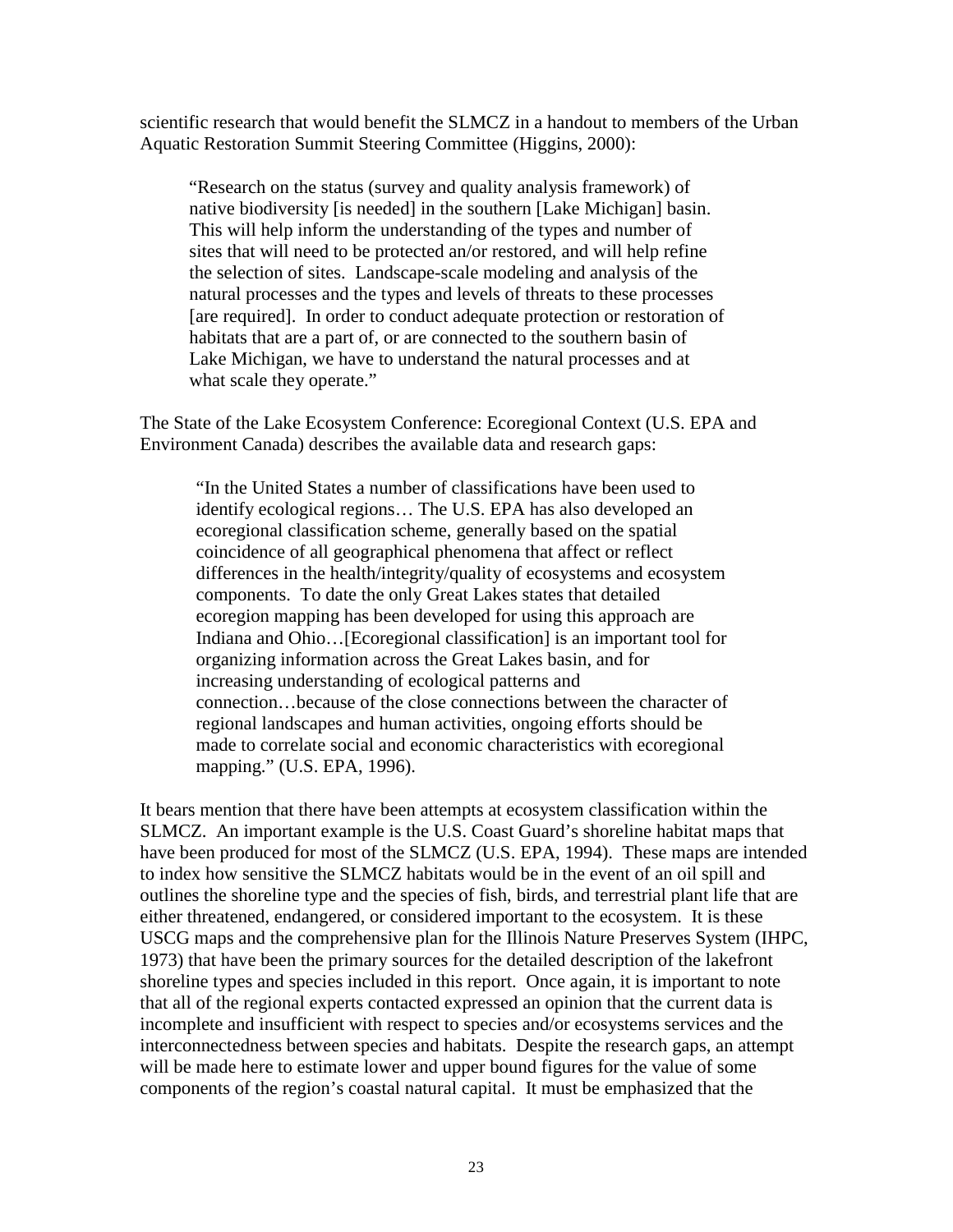reported figure is very preliminary and will need to be modified and re-estimated as more and better data on the SLMCZ and on willingness-to-pay for ecosystem services becomes available.

The area to be valued is the coastal zone of southern Lake Michigan, running for 108 miles and extending 300 feet inland and 100 feet into the water. This area encompasses 228,096,000 sq. feet or approximately 8.2 sq. miles. A physical description of the lakefront habitats and the species contained within them appeared in a previous section, but was by no means exhaustive. A complete valuation of the SLMCZ should focus on the following components: the region's biodiversity (fish, birds, mammals, invertebrates, and plants), water quality supporting biodiversity, habitat existence and quality, and ecosystem services. The quantitative data available on bird species within the SLMCZ are few and far between. Doug Stotts, an ornithologist at the Field Museum in Chicago, is presently working with Audubon groups within the region to compile and organize their separate site data. Fish populations are more closely monitored, but only species fished commercially or for sport. Invertebrate and plant information is even more difficult to find. While there are listings of species occurrence in certain areas, quantitative species totals are not available with these lists. Natural habitats, such as Illinois Beach and the Indiana dunes, are reasonably well mapped, but information on ecosystem services is much more elusive.

While invertebrates play a pivotal role in the functioning of any ecosystem, there exists no economic study that addresses their value. Therefore, this report will not include a discussion of them in the description of the SLMCZ and will not address their valuation, though their critical role in the food web must be recognized and information regarding this role is a clear gap. Additionally, the value of flora to ecosystems has been largely ignored in the environmental literature. "Conspicuously absent are the benefits of preserving plants, even though over half of the species listed in the U.S. are plants" (Loomis and White 1996). Plants often have a more easily determined economic use value than other species, because they are more often utilized commercially. For example, almost a quarter of all pharmaceuticals in the world are chemical compounds derived from plants. The SLMCZ contains approximately 90 species of endangered, threatened, or rare plants, though their potential commercial application and role in ecosystem function remains highly uncertain.

### **Economic Value Versus Economic Activity**

Economic activity and economic value are two distinct concepts. As previously discussed, the waters and coastal amenities of southern Lake Michigan support direct economic activities such as transportation services, marinas, recreational boating, commercial and recreational angling, tourism, bird-watching, beach-going, and other related activities, and these activities also produce net economic value to the participants and to industries within the region. However, it is important to emphasize measures of economic activity are not equivalent to measures of economic value. Economic activity is a measure of what people actually pay to enjoy coastal resources. Economic value is measured as the willingness-to-pay to enjoy coastal activities such as angling or boating. Technically, this is the total the individuals and/or households are willing to pay as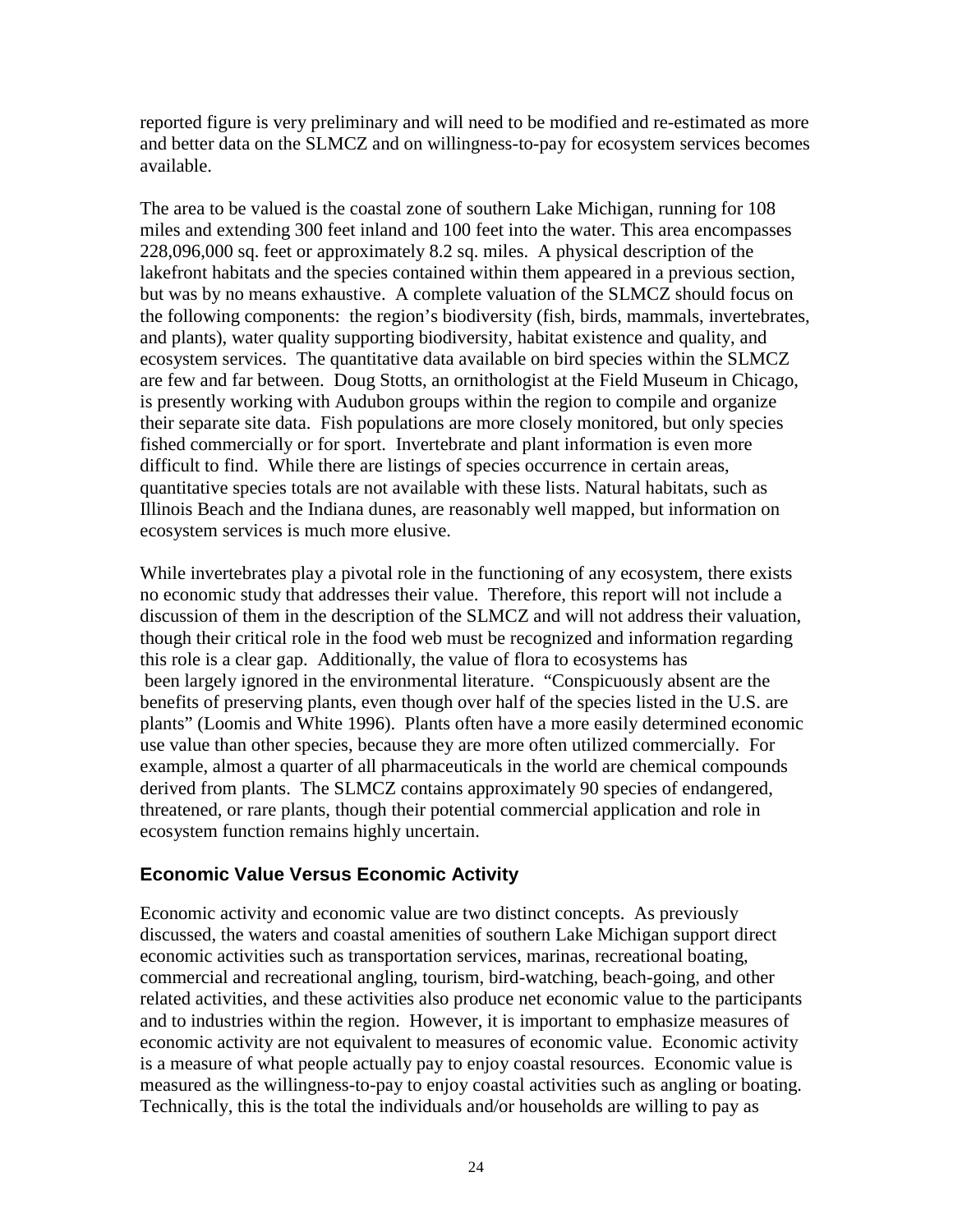measured by the area under the demand curves for each activity less what they actually expend in time and money (economic activity), and the techniques used to measure value are very different from techniques to measure economic activity. While the economic activity associated with the SLMCZ may be substantial, it is a measure of economic value that is most relevant for cost-benefit analysis and thus for decision-making. It is the economic value of the biodiversity and ecosystems SLMCZ that we are seeking to estimate here – components of regional natural capital that are generally outside of the market and for which individuals and household exhibit true demand. Economic impacts are important for decision-making. However, when assessing policies or making decisions that might affect coastal resources, it is changes to economic value that are the relevant measure for a cost-benefit assessment. This report seeks to infer the non-use value of the natural capital of the SLMCZ from existing research – what people are willing to pay just to know that the biodiversity and ecosystem function of the SLMCZ is maintained.

# **Valuation of the Biodiversity of the SLMCZ**

Many of the previously discussed ecosystem components are in some way represented in National Income Accounts. A blue ribbon panel of the National Academy of Sciences' National Research Council which reviewed the work of the Bureau of Economic Analysis on including natural capital in the accounts, stated: "Production of market goods and services from these natural assets-e.g., timber, agricultural crops, fish-is already in the core production accounts." They stressed that more attention needs to be given to "identifying, measuring, and valuing the specific types of nonmarket goods and services produced by these assets" (Nordhaus and Kokkenlenberg, 1999). The data and knowledge needed to value ecosystem services and water quality for the SLMCZ is inadequate because we first need an index for the area. In an attempt to touch upon a likely economic non-use value for the natural capital within the SLMCZ, the focus will be on estimating the non-use value associated with important bird and fish species that might approximate the biodiversity of the SLMCZ. The reasons for choosing this avenue are:

- 1. It has apparently not been attempted in this area.
- 2. This type of valuing groups of species is fairly new, but has been suggested in the literature (Loomis and White, 1996).
- 3. Measuring WTP values associated with multiple species or portfolios of species is likely to incorporate values associated with maintaining the ecosystem function required by those species, thus capturing values of other components of natural capital (Loomis and White, 1996).

This analysis will employ the concept of *benefits transfer,* the process of applying the information obtained at one or more studied sites (resource) to a yet unstudied site (resource) in order to make an estimate of value for the unstudied site without having to undertake additional research.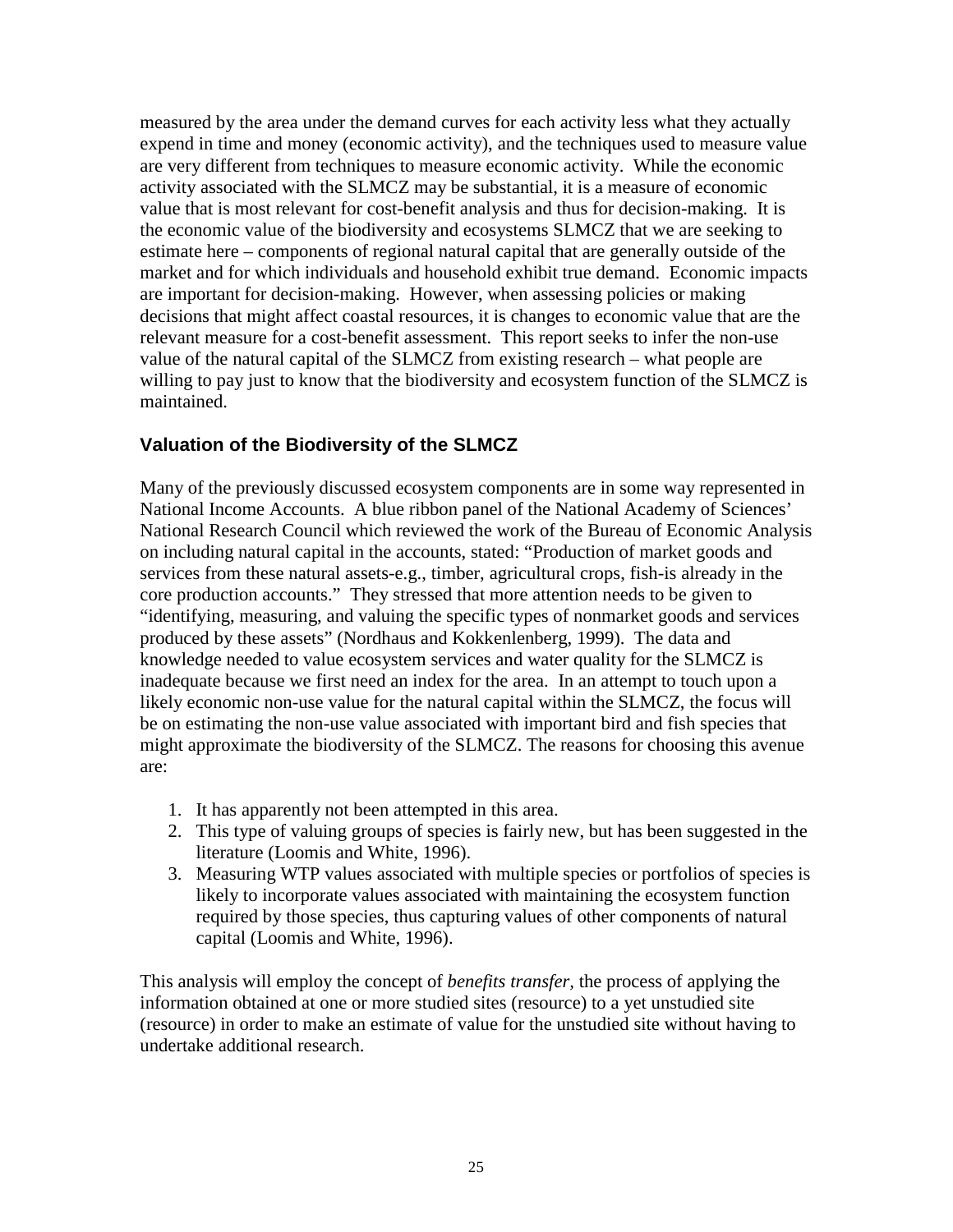It is not possible to perform a natural capital valuation by using the same methods as an accountant would. We cannot simply count the fish and birds, assign them a price and multiply. There are two reasons for this, the most obvious being that we simply don't have quantitative values for these components. The other is that the willingness to pay figures obtained through the contingent valuation studies referenced in this report cannot be converted to "per fish" or "per bird" values. The WTPs reported in the existing literature most always refers to "the population" without specifying exact numbers, and if population figures were given it was to emphasize that the species was endangered or to give a reference point for the proposed change. The willingness to pay was usually either to prevent 100% species loss, to gain some percentage of the existing population, or to reintroduce the species, and cannot be manipulated in order to find the value for one single organism. The WTP in the contingent valuation studies is statistically significantly sensitive to the magnitude of the proposed change in population size, with larger changes eliciting larger WTPs (Loomis and White 1996). Even so, it is not correct to assume that by extrapolating the average WTP to the entire relevant human population and then dividing it by the number of organisms in the proposed area, we arrive at a per organism figure. Therefore, the values placed on species in the SLMCZ must be obtained through an alternative method.

Almost all of the existing valuation studies attempted to value endangered or threatened species, but it is probably safe to assume that both endangered and plentiful species in the SLMCZ carry some value to humans, no matter how small it may be. The endangered bird, fish, and plant species occurring in the SLMCZ have been identified and outlined in Table 4. The important bird species have been deemed to be those that are endangered or threatened, nest in the SLMCZ, and/or are present at least nine months of the year. The important fish species are those that are fished recreationally and one endangered fish. Certain technicalities arise when directly applying the WTP from available species studies. This report makes the following assumptions to aid the process:

- WTP for species that are endangered is higher than for species that are not endangered.
- WTP for species that nest in the SLMCZ is higher than for those that do not nest and are not endangered.
- WTP for species that exist only in the SLMCZ or the Great Lakes region is higher than for species that are found in multiple regions in the U.S.
- WTP for birds is higher than for fish (Loomis and White, 1996).
- WTP for visible or "popular" species is higher than for unseen and unknown species.

Within our species list, we have designated each species as either endangered, nesting, or common, distinguished high profile species from the unknown, and used the mean WTP from the relevant study/studies to obtain a value. The mean per household WTP figures reported in the studies were extrapolated to the over 8 million households in the Chicago metropolitan area, which includes northwest Indiana. Because all of the species studies we located pertain to endangered or threatened species, we had to devise a way of applying the stated WTP to other categories of species. When referencing a study that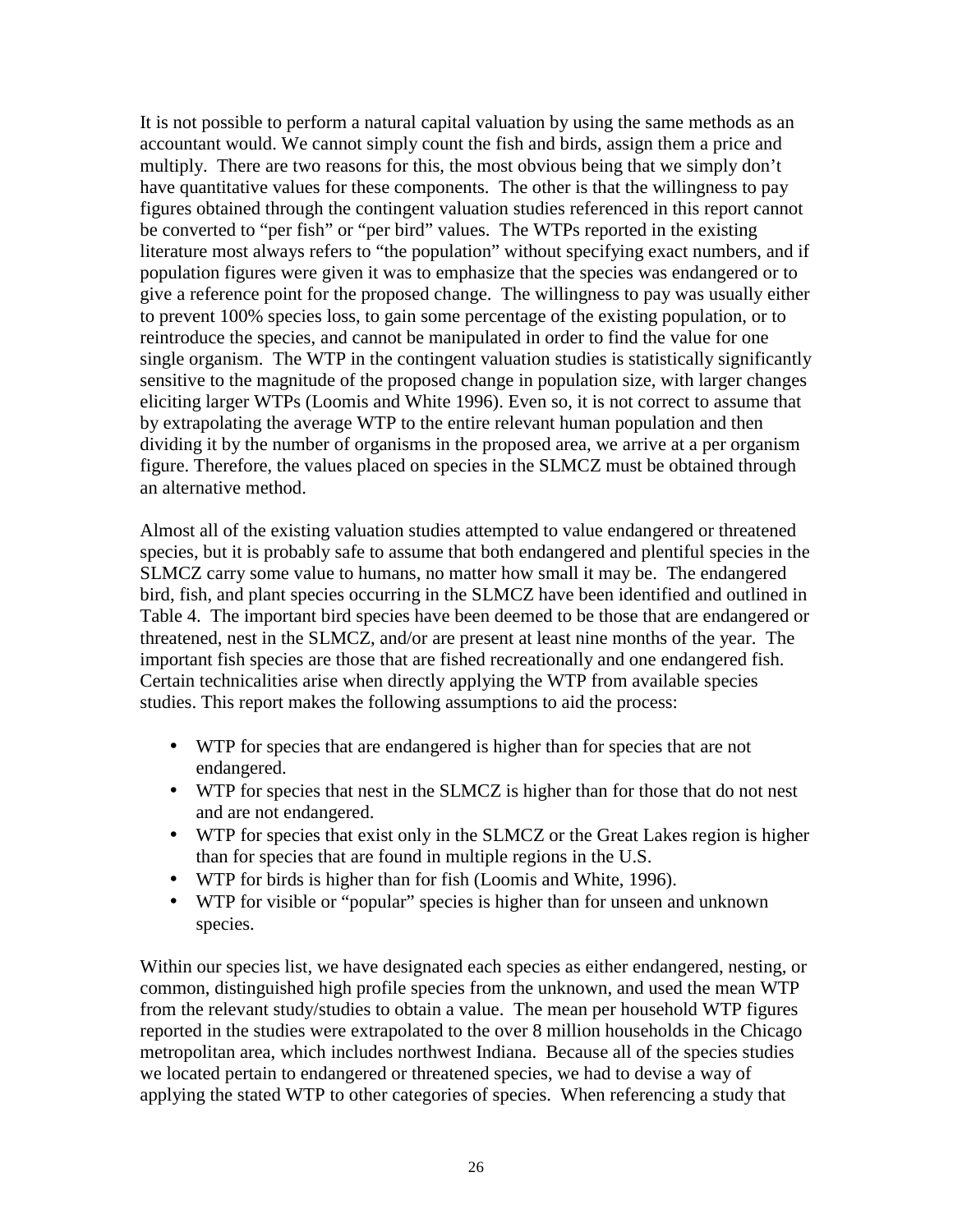addressed an endangered species found only in that certain region, we thought it reasonable to reduce it by 25% for the endangered species in the SLMCZ because all of them exist in other places.<sup>9</sup> Otherwise, for nesting species that are not endangered, we cut the related WTP by 50%, and for common species we cut the related WTP by 75%.

Referencing only the studies included in this report, the annual WTP figures for each of the listed species were outlined in Table 4, including and excluding the single high outlying value in both the bird and fish categories. The mean WTP for each case was then adjusted in Table 5 using the previously discussed methodology of discounting the WTP figures according to the prevalence and status of the relevant SLMCZ species to be valued.

In Table 6 the estimated annual WTP figures for the SLMCZ species were aggregated. The aggregation was performed first by assuming that if in any of the original referenced studies the participants were asked to value not one, but 20 species at once, the stated WTP for the group of species would be significantly less than reported for a single species. In order not to overstate the overall value of the species, each SLMCZ species' WTP was discounted by a predetermined percentage of the preceding value. For the group of fish species, which includes only one endangered species, the lake sturgeon was valued first, and then each of the remaining species WTP was reduced by 25% of the preceding WTP. For the endangered bird species, each species WTP was reduced by 15% of the preceding WTP. The nesting species WTPs were in turn reduced by 25%. With each additional species to be valued, the dollar amount added to the aggregated WTP is smaller and smaller. By using this approach, the subsequent addition of more species will result in an aggregate value that will asymptotically approach a number, instead of increasing by equal amounts into perpetuity. The total value reflects the regional willingness to pay to maintain 100% of the existing species within the SLMCZ, and is likely to include the economic value of the ecosystem function required to maintain these species into perpetuity.

After obtaining both a low and a high aggregated annual WTP estimate for both fish and birds, the figures were extrapolated to the number of households in the Chicago metropolitan area, which includes Chicago and Gary, Indiana (Table 7). The most recent available census estimates were used and then divided by the average household size (2.5). It was hypothesized that not all households in the area have the same tastes and preferences towards spending. Again, in order not to overstate the value, conservative estimates were made pertaining to the percentage of households that would pay the stated amount annually, assuming a rapid decline of the WTP as one moves away from the coast to zero outside the statistical metropolitan region of Chicago as defined by the U.S. Census Bureau. Those percentages of the aggregated WTP range from 100% to 0%, and the percentages of households willing to pay those adjusted amounts range from 50% to 4%. Finally, since the WTP figures in the referenced studies were all stated as annual payments, the estimated figures were extrapolated to obtain a net present value, using 10% as the discount rate. The final range for the regional willingness to pay to maintain

 $\overline{\phantom{a}}$ 

 $9^9$  The SLMCZ does host many species unique to the area, but no unique endangered/threatened and or nesting (spawning) bird or fish species.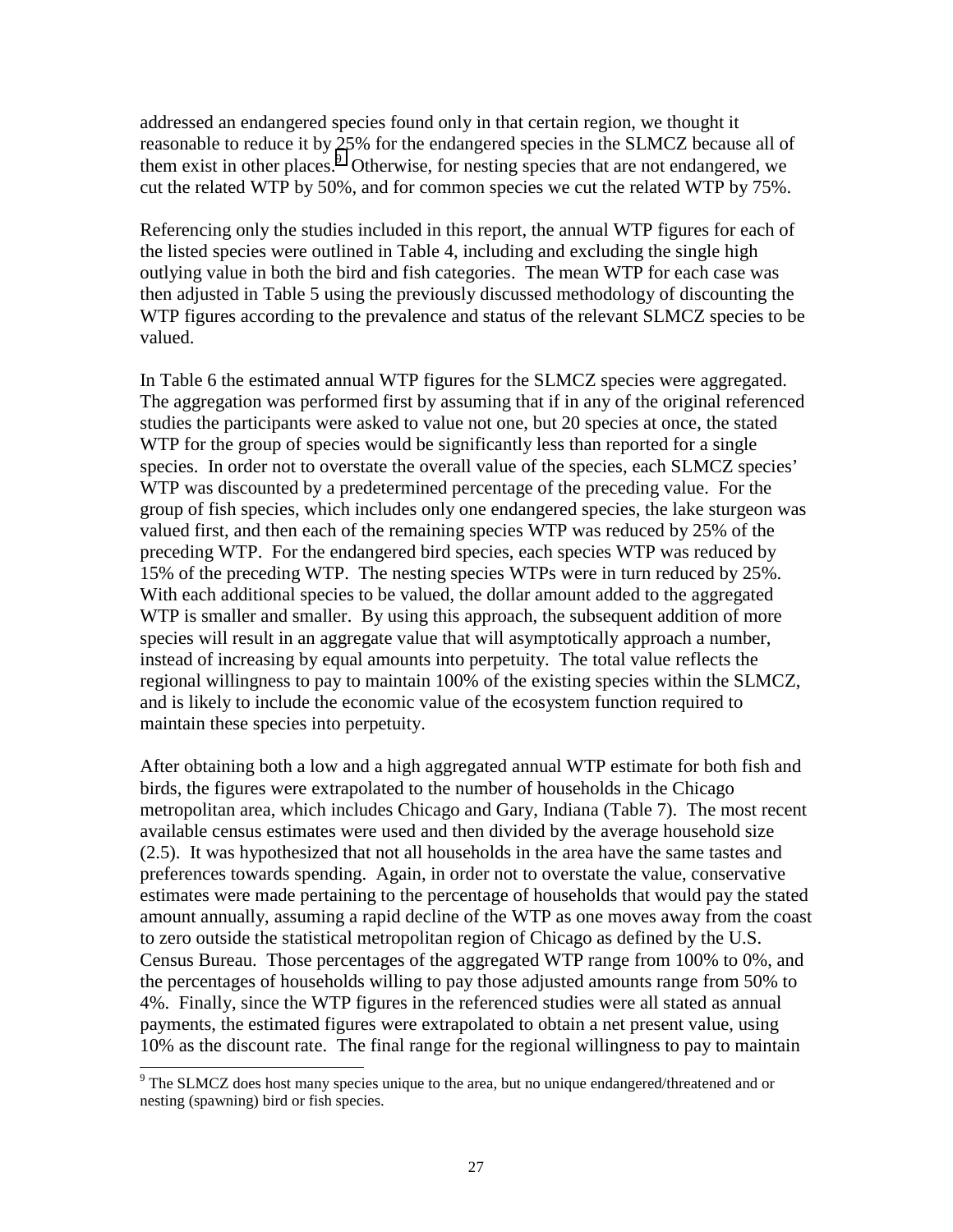the existing stocks of the 20 species of fish and birds in the Southern Lake Michigan Coastal Zone – representing the entire biodiversity of the region – is between \$3,188,000 and \$5,374,000 per year in Yr2000 dollars. Assuming a 10% discount rate, the net present value of the regional willingness to pay is between \$3.18 and \$5.37 billion.

It is important to note that the above method of estimating a value for a group of species is only one of a number of options available to an analyst or policy maker. It is always preferable to conduct a new study pertaining specifically to the site and resource being valued, but time and resources do not always allow lengthy, costly research to be performed. In a case such as this, where time and resources are limited, benefit transfer is the next best option. The preceding analysis employed an "average of values" estimation. Other types of benefit transfer include meta-analysis, demand function transfer, and point estimate transfer. A next step in validating this benefit transfer of values for endangered species would be comparing the results with those obtained using other benefit transfer methods.

The preceding analysis has obvious unavoidable errors stemming from the underlying data, in that the stated WTPs are for different species in different regions. It is impossible to accurately predict how the preferences of the people living in the SLMCZ differ from those who were originally surveyed or how individual species will fare. It is for these reasons that the original WTP figures were discounted heavily for this estimate, in order to assure that the values were not overstated. The high dollar figure range that was estimated, in spite of the many restrictions imposed in the analysis, demonstrates that the birds and fish of the SLMCZ have more than enough value to warrant expenditures on further scientific and economic research in the region.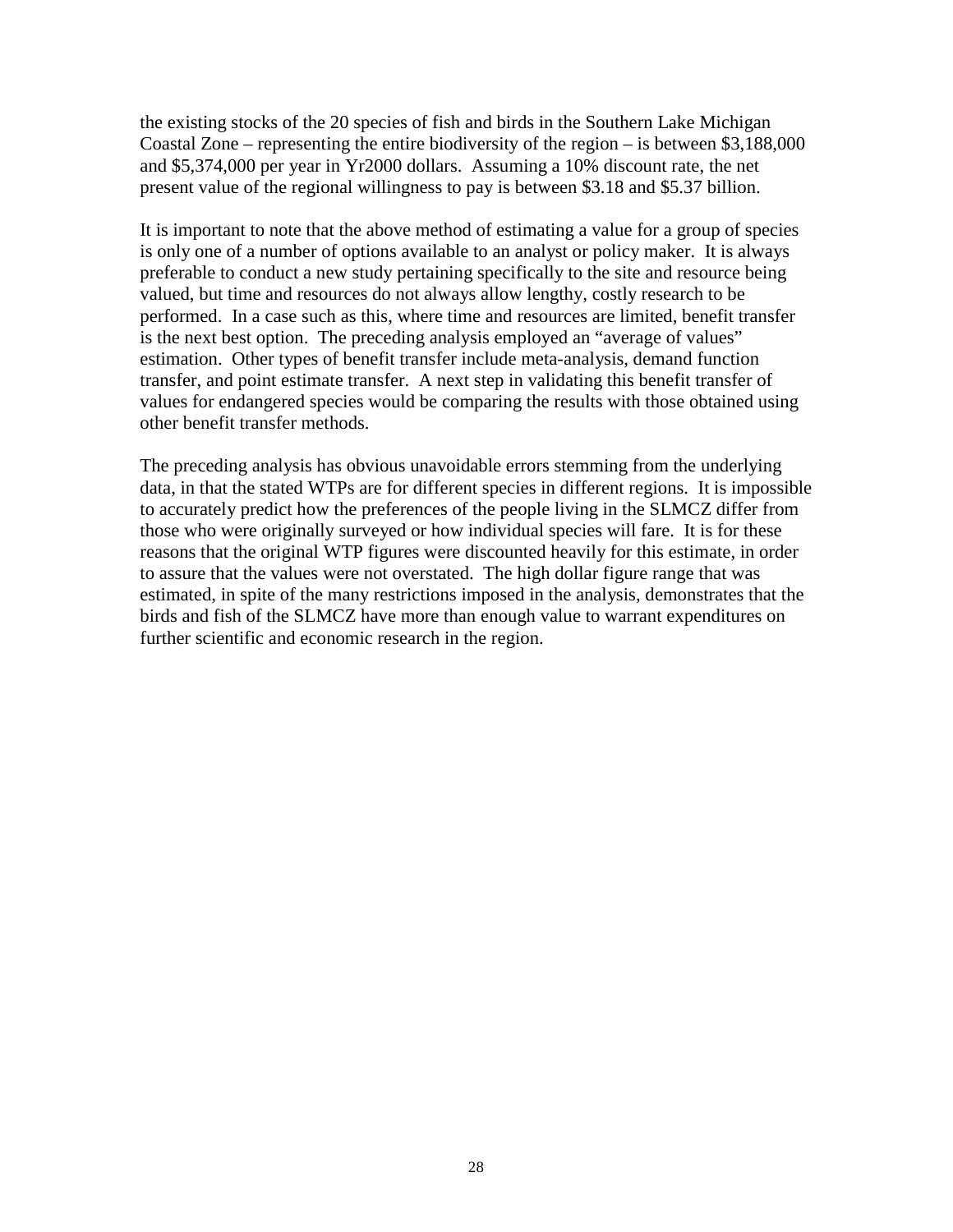|                                     | <u>J O</u><br><b>Lower annual WTP</b><br>(1999) | <b>Upper annual WTP</b><br>(1999) | <b>Mean WTP</b><br>(1999) |  |
|-------------------------------------|-------------------------------------------------|-----------------------------------|---------------------------|--|
| Fish                                |                                                 |                                   |                           |  |
| Pacific                             | \$35.76                                         | \$101.52                          | \$72.67                   |  |
| Salmon/Steelhead                    |                                                 |                                   |                           |  |
| <b>Atlantic Salmon</b>              |                                                 |                                   | \$9.23                    |  |
| Squawfish                           |                                                 |                                   | \$9.23                    |  |
| <b>Striped Shiner</b>               |                                                 |                                   | \$6.92                    |  |
| Mean for fish                       |                                                 |                                   | \$24.51                   |  |
| Mean excluding high                 |                                                 |                                   | \$8.46                    |  |
| value                               |                                                 |                                   |                           |  |
|                                     |                                                 |                                   |                           |  |
| <b>Birds</b>                        |                                                 |                                   |                           |  |
| Northern Spotted Owl                | \$50.76                                         | \$109.59                          | \$80.75                   |  |
| <b>Whooping Cranes</b>              |                                                 |                                   | \$40.37                   |  |
| Red-cockaded                        | \$11.53                                         | \$17.30                           | \$15.00                   |  |
| Woodpecker                          |                                                 |                                   |                           |  |
| <b>Bald Eagles</b>                  | \$17.30                                         | \$38.07                           | \$27.68                   |  |
| <b>Ducks</b>                        |                                                 |                                   | \$11.33                   |  |
|                                     |                                                 |                                   |                           |  |
| <b>Mean for birds</b>               |                                                 |                                   | \$35.03                   |  |
| <b>Mean excluding high</b><br>value |                                                 |                                   | \$23.60                   |  |

*Table 4: Original Study WTP figures* 

*Table 5: Estimates of WTP for SLMCZ species* 

| <b>SLMCZ</b><br>species    | <b>Status</b>           | <b>Familiarity</b> | <b>Lower annual</b><br><b>WTP</b> | <b>Upper annual</b><br><b>WTP</b> |
|----------------------------|-------------------------|--------------------|-----------------------------------|-----------------------------------|
| Sport fish                 |                         |                    |                                   |                                   |
| <b>Yellow Perch</b>        |                         | Well known         | 50%*\$8.46=\$4.23                 | 50%*\$24.51=\$12.25               |
| <b>Brown Trout</b>         |                         | Well known         | 50%*\$8.46=\$4.23                 | 50%*\$24.51=\$12.25               |
| Rainbow<br>Trout           |                         | Well known         | 50%*\$8.46=\$4.23                 | 50%*\$24.51=\$12.25               |
| Coho Salmon                |                         | Well known         | 50%*\$8.46=\$4.23                 | 50%*\$24.51=\$12.25               |
| Chinook<br>Salmon          |                         | Well known         | 50%*\$8.46=\$4.23                 | 50%*\$24.51=\$12.25               |
| Endangered<br>fish         |                         |                    |                                   |                                   |
| Lake<br>Sturgeon           | Endangered<br>in States | Popular            | 75%*\$8.46=\$6.35                 | 75%*\$24.51=\$18.38               |
| Endangered<br><b>Birds</b> |                         |                    |                                   |                                   |
| <b>Bald Eagle</b>          | Federally<br>Endangered | Popular            | 75%*\$23.60=\$17.70               | 75%*\$35.00=\$26.25               |
| Peregrine                  | Federally               | Popular            | 75%*\$23.60=\$17.70               | 75%*\$35.00=\$26.25               |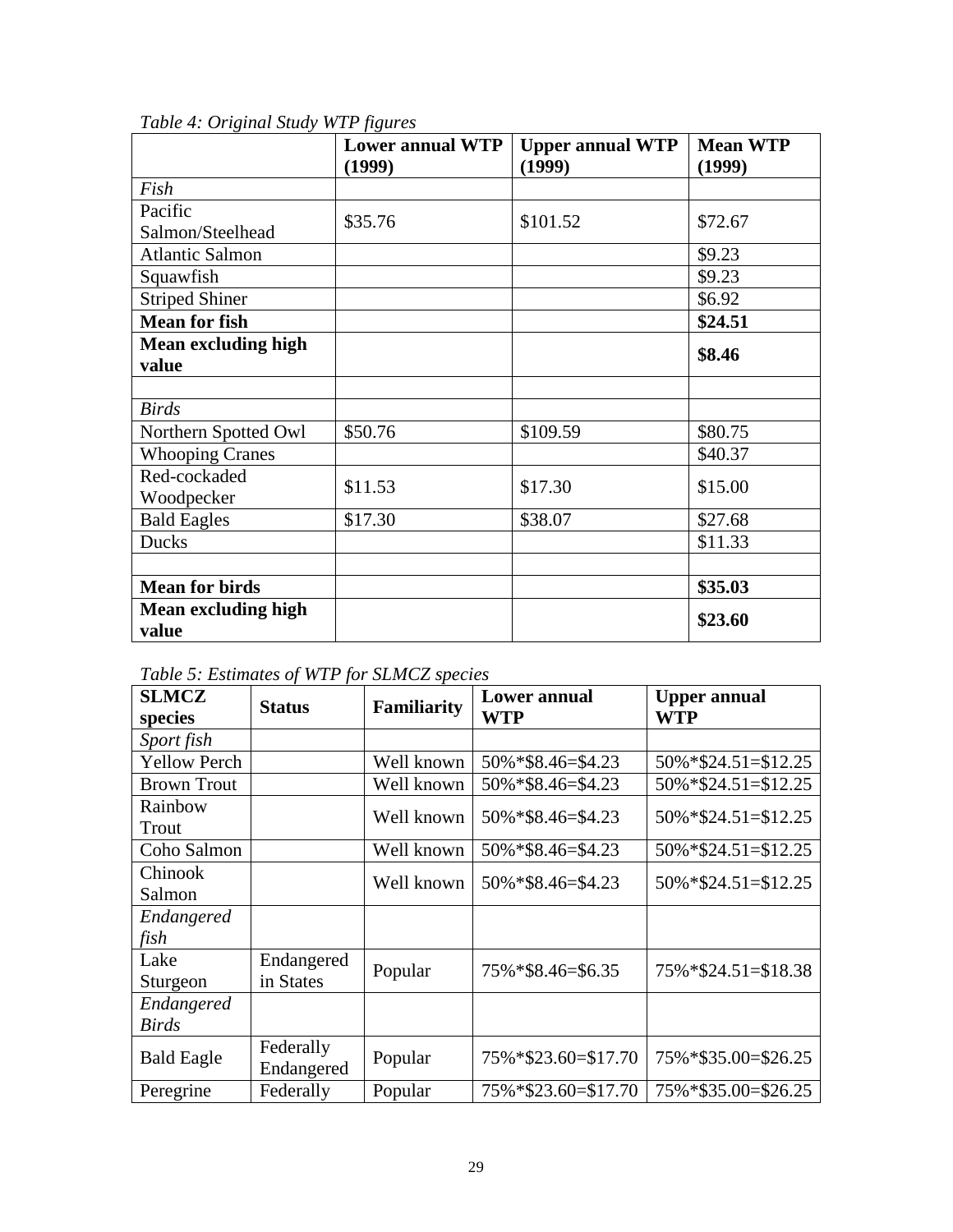| Falcon                           | Threatened              |                   |                     |                     |
|----------------------------------|-------------------------|-------------------|---------------------|---------------------|
| Piping Plover                    | Federally<br>Endangered | Fairly<br>Popular | 75%*\$23.60=\$17.70 | 75%*\$35.00=\$26.25 |
| Common<br>Loon                   | Federally<br>Endangered | Popular           | 75%*\$23.60=\$17.70 | 75%*\$35.00=\$26.25 |
| <b>Nesting Birds</b>             |                         |                   |                     |                     |
| Spotted<br>Sandpiper             |                         | Fairly<br>Popular | 50%*\$23.60=\$11.80 | 50%*\$35.00=\$17.50 |
| Willet                           |                         | Fairly<br>Popular | 50%*\$23.60=\$11.80 | 50%*\$35.00=\$17.50 |
| Blue-winged<br>Teal              |                         | Fairly<br>Popular | 50%*\$23.60=\$11.80 | 50%*\$35.00=\$17.50 |
| <b>Least Bittern</b>             |                         | Fairly<br>Popular | 50%*\$23.60=\$11.80 | 50%*\$35.00=\$17.50 |
| American<br>Woodcock             |                         | Fairly<br>Popular | 50%*\$23.60=\$11.80 | 50%*\$35.00=\$17.50 |
| <b>Great Blue</b><br>Heron       |                         | Popular           | 50%*\$23.60=\$11.80 | 50%*\$35.00=\$17.50 |
| American<br>Coot                 |                         | Fairly<br>Popular | 50%*\$23.60=\$11.80 | 50%*\$35.00=\$17.50 |
| <b>Black</b> tern                |                         | Fairly<br>Popular | 50%*\$23.60=\$11.80 | 50%*\$35.00=\$17.50 |
| Black-<br>crowned<br>Night Heron |                         | Popular           | 50%*\$23.60=\$11.80 | 50%*\$35.00=\$17.50 |

*Table 6: SLMCZ biodiversity WTP per household aggregation* 

| <b>Species</b>                          | Low<br><b>WTP</b> | $\sigma$ $\sigma$<br><b>Discounted Low</b><br><b>WTP</b> | <b>High</b><br><b>WTP</b> | <b>Discounted High</b><br><b>WTP</b> |
|-----------------------------------------|-------------------|----------------------------------------------------------|---------------------------|--------------------------------------|
| Fish                                    |                   |                                                          |                           |                                      |
| Lake Sturgeon                           | \$6.35            | \$6.35                                                   | \$18.38                   | \$18.38                              |
| <b>Yellow Perch</b>                     | \$4.23            | \$3.17                                                   | \$12.25                   | \$9.19                               |
| Lake Trout                              | \$4.23            | \$2.38                                                   | \$12.25                   | \$6.89                               |
| <b>Brown Trout</b>                      | \$4.23            | \$1.78                                                   | \$12.25                   | \$5.17                               |
| <b>Rainbow Trout</b>                    | \$4.23            | \$1.34                                                   | \$12.25                   | \$3.88                               |
| Coho Salmon                             | \$4.23            | \$1.00                                                   | \$12.25                   | \$2.91                               |
| Chinook Salmon                          | \$4.23            | \$0.75                                                   | \$12.25                   | \$2.18                               |
| <b>Subtotal WTP for fish</b><br>species |                   | \$16.78                                                  |                           | \$48.59                              |
|                                         |                   |                                                          |                           |                                      |
| <b>Birds</b>                            |                   |                                                          |                           |                                      |
| <b>Bald Eagle</b>                       | \$17.70           | \$17.70                                                  | \$26.25                   | \$26.25                              |
| Piping Plover                           | \$17.70           | \$15.05                                                  | \$26.25                   | \$22.31                              |
| Common Loon                             | \$17.70           | \$12.79                                                  | \$26.25                   | \$18.97                              |
| Peregrine Falcon                        | \$17.70           | \$10.87                                                  | \$26.25                   | \$16.12                              |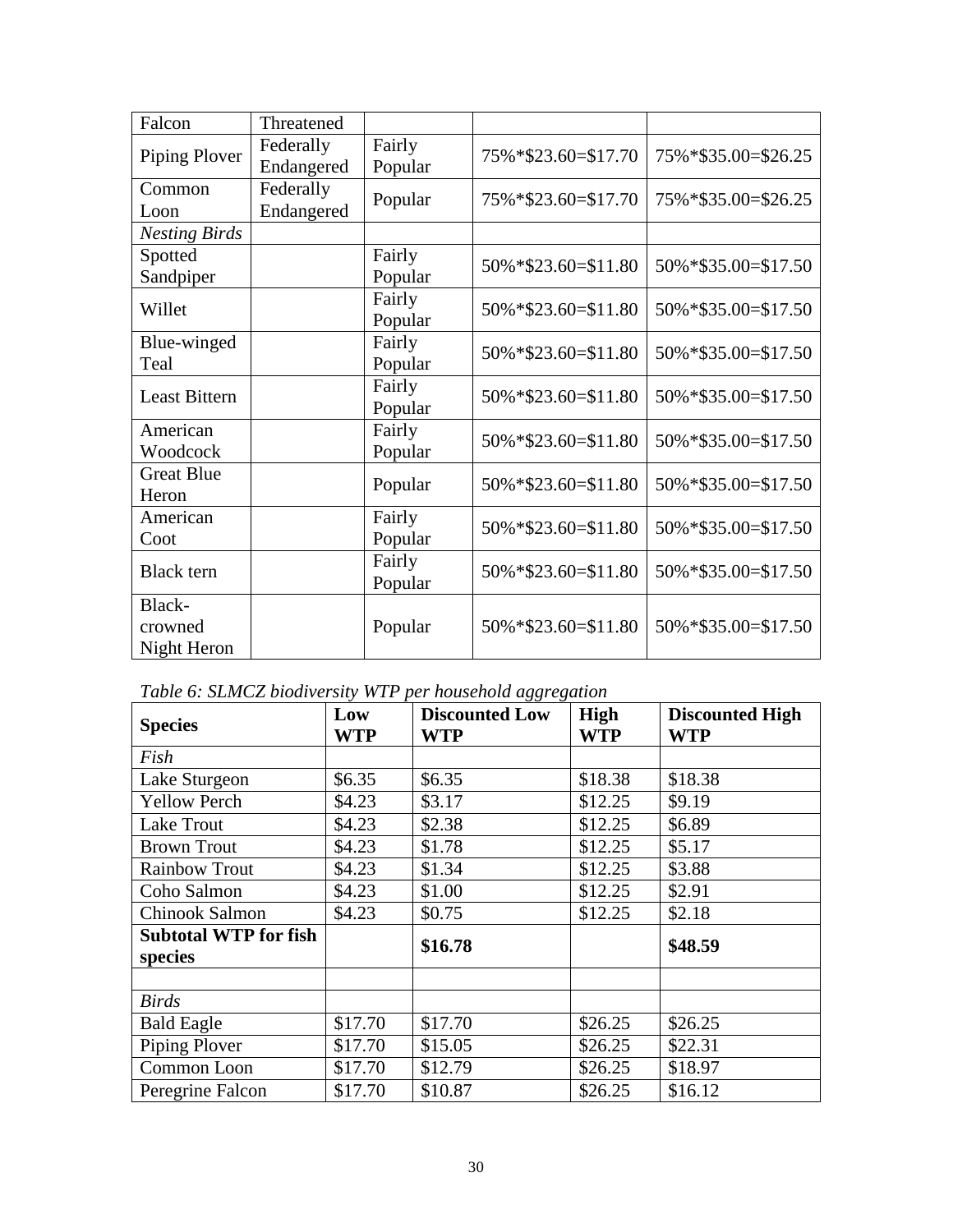| Black-crowned night       | \$11.80 | \$11.80  | \$17.50 | \$17.50  |
|---------------------------|---------|----------|---------|----------|
| heron                     |         |          |         |          |
| <b>Spotted Sandpiper</b>  | \$11.80 | \$8.85   | \$17.50 | \$13.13  |
| Willet                    | \$11.80 | \$6.64   | \$17.50 | \$9.84   |
| <b>Blue-winged Teal</b>   | \$11.80 | \$4.98   | \$17.50 | \$7.38   |
| <b>Least Bittern</b>      | \$11.80 | \$3.73   | \$17.50 | \$5.54   |
| American Woodcock         | \$11.80 | \$2.80   | \$17.50 | \$4.15   |
| <b>Great Blue Heron</b>   | \$11.80 | \$2.10   | \$17.50 | \$3.11   |
| American Coot             | \$11.80 | \$1.58   | \$17.50 | \$2.34   |
| <b>Black Tern</b>         | \$11.80 | \$1.18   | \$17.50 | \$1.75   |
| <b>Subtotal WTP for</b>   |         | \$100.06 |         | \$148.39 |
| bird species              |         |          |         |          |
|                           |         |          |         |          |
| <b>Total WTP for Fish</b> |         |          |         |          |
| and Birds                 |         | \$116.84 |         | \$196.98 |

*Table 7: Aggregation to Chicago Metropolitan Area* 

|                          |           | Percent of<br>households<br>willing to<br>pay $\%$<br><b>WTP</b> | <b>Number</b><br>households<br>willing to<br>pay $\%$<br><b>WTP</b><br>(thousands) | Low total<br><b>WTP</b><br>aggregate<br>(thousands) | <b>High total</b><br><b>WTP</b><br>aggregate<br>(thousands) |
|--------------------------|-----------|------------------------------------------------------------------|------------------------------------------------------------------------------------|-----------------------------------------------------|-------------------------------------------------------------|
| Chicago                  | 8,633,400 |                                                                  |                                                                                    |                                                     |                                                             |
| Metropolitan             |           |                                                                  |                                                                                    |                                                     |                                                             |
| Area                     |           |                                                                  |                                                                                    |                                                     |                                                             |
| Population               |           |                                                                  |                                                                                    |                                                     |                                                             |
| Total                    | 3,453.36  |                                                                  |                                                                                    |                                                     |                                                             |
| households               |           |                                                                  |                                                                                    |                                                     |                                                             |
| (in                      |           |                                                                  |                                                                                    |                                                     |                                                             |
| thousands)               |           |                                                                  |                                                                                    |                                                     |                                                             |
| % of total<br><b>WTP</b> |           |                                                                  |                                                                                    |                                                     |                                                             |
| 100% of<br><b>WTP</b>    |           | 50%                                                              | 1726.68                                                                            | \$201,746.53                                        | \$340,125.34                                                |
| 75% of WTP               |           | 30%                                                              | 1036.01                                                                            | \$90,758.94                                         | \$153,056.40                                                |
| 50% of WTP               |           | 10%                                                              | 345.34                                                                             | \$20,174.65                                         | \$34,012.53                                                 |
| 25% of WTP               |           | 6%                                                               | 207.20                                                                             | \$6,052.40                                          | \$10,203.76                                                 |
| 0% of WTP                |           | 4%                                                               | 138.13                                                                             | $\theta$                                            | $\Omega$                                                    |
| <b>Total WTP</b>         |           |                                                                  |                                                                                    | \$318,759.52                                        | \$537,398.04                                                |
| <b>NPV</b> (10%)         |           |                                                                  |                                                                                    | \$3,187,595.19                                      | \$5,373,980.41                                              |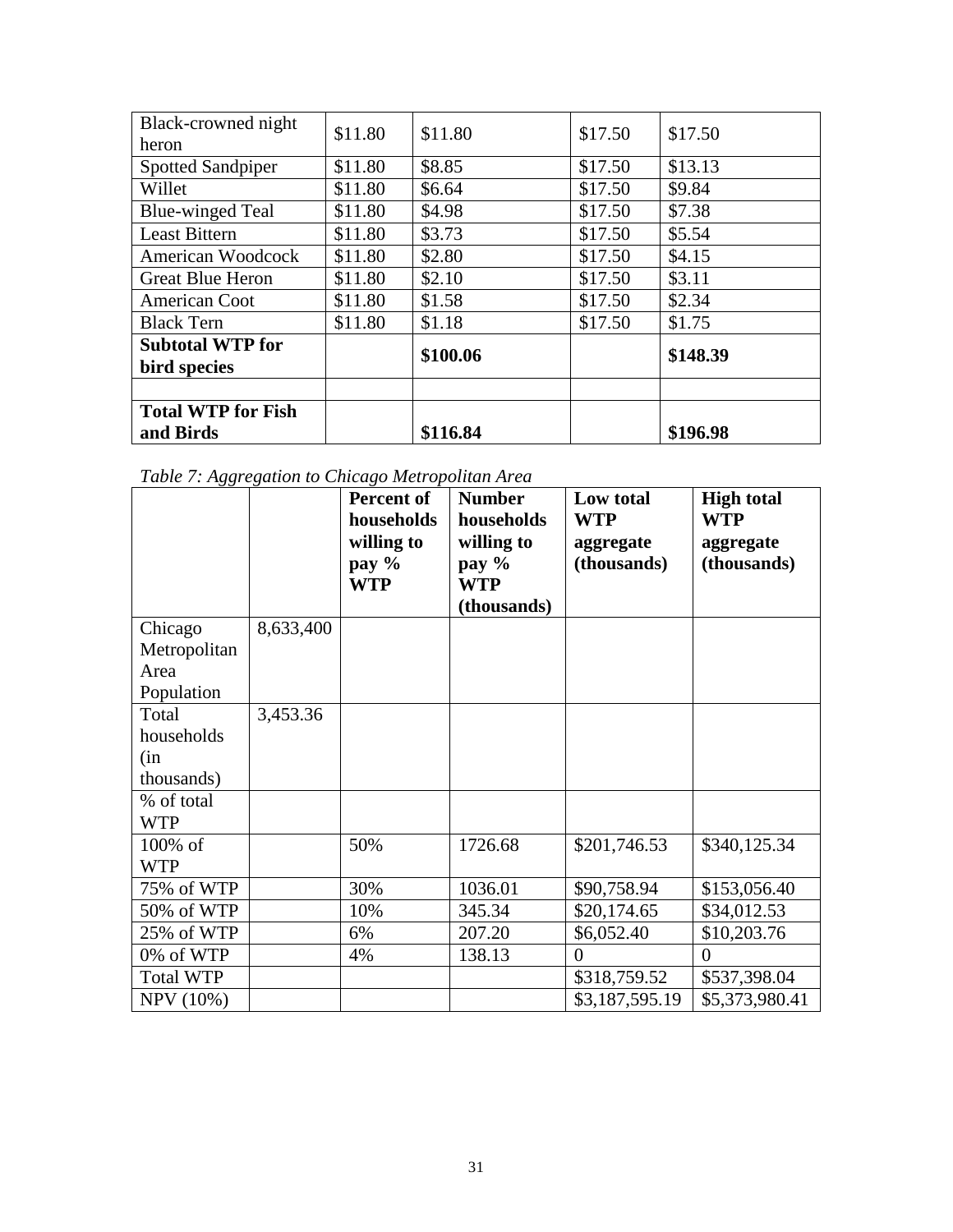# **Conclusion**

As is evident from this simple benefits transfer exercise, the biodiversity of the SLMCZ – a single, though very important, component of the region's natural capital – is likely to generate significant non-use value to the households of the region. As mentioned above, this value is between \$319 and \$537 million annually, with a total net present value between \$3.1 and \$5.3 billion.<sup>10</sup> This is a significant figure, and it suggests that any publicly funded effort to successfully preserve the existing stocks of biodiversity within the region is likely to pass a benefits-cost test. A definitive answer as to the regional willingness to pay to maintain biodiversity within this region would require a formal contingent valuation exercise. It should be noted that the valuation in this report did not include use values derived from Lake Michigan – i.e. the willingness-to-pay to for direct enjoyment of coastal resources and other water-dependent economic activities (beachgoing, boating, commercial and recreational angling, and hunting and bird watching within the coastal zone), which are also likely to be substantial.

It is obvious that the Illinois-Indiana southern Lake Michigan shoreline, coastal landforms and wetlands, and the nearshore and sub-aquatic ecosystems that support a unique stock of biodiversity are natural capital assets of vital importance to the Chicago metropolitan regional economy and to the quality of life for region's citizens. Costeffective planning to ensure the sustainability of the natural capital stock of the SLMCZ will require expanded, policy-relevant integrated economic and environmental research as well as strong connections between public and private planning user groups. Specifically, this will require more environmental and ecological research that helps to delineate functional ecosystem boundaries and overlaps, that identifies and quantifies species, and that further documents the interconnectedness of relevant species and their coastal habitats. Additional environmental economic valuation studies must be undertaken, such as a formal contingent valuation study of the biodiversity and ecosystems of the SLMCZ that can help refine the measure of non-use value suggested by this study. This information will be critical in any formal cost-benefit analysis of efforts to preserve or restore the existing stocks of natural capital, such as coastal wetlands, and can help scale these stock's relationship to the functioning regional economy. Other important economic research that is needed includes a travel cost study that determines dune and beach usage and expenditures specifically in the SLMCZ. This will help determine the use value of the coastal zone. The bottom line is that should actual valuation research be undertaken, evidence presented here suggests that any publicly-funded effort to maintain the existing stocks of biodiversity and ecosystem function within the SLMCZ is highly likely to be justifiable economically and merits further study and quantification.

l  $10$  Calculated at a 10% discount rate.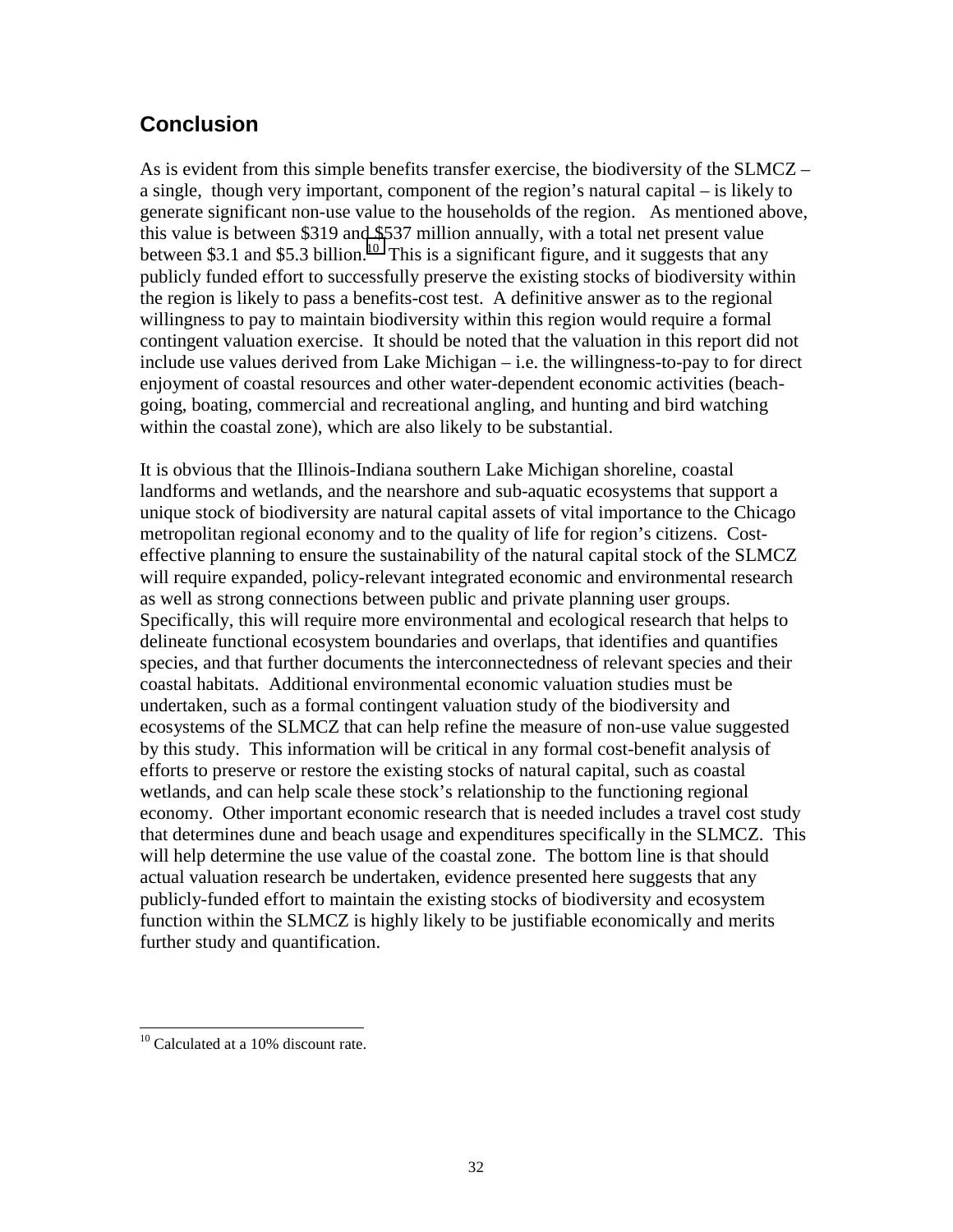# **Bibliography**

# **Section 1**

Albert, D. (1995). Regional Landscape Ecosystems of Michigan, Minnesota, and Wisconsin: A Working Map and Classification. St. Paul, MN: U.S. Department of Agriculture, Forest Services.

Chicago Wilderness (1999). An Atlas of Biodiversity.

Fabrizio, M.C., Raz, J., Bandekar, R.R. (1999). Using linear models with correlated errors to analyze changes in abundance of Lake Michigan Fishes: 1973-1992. *Canadian Journal of Fisheries and Aquatic Sciences* V57 775-778.

Illinois Natural History Survey, Suloway, L., Joselyn, M., Brown, P. (1996) Inventory of Resource Rich Areas in Illinois: an evaluation of ecological resources.

Illinois Nature Preserves Commission, Schwegman, J.E. (1973). Comprehensive Plan for the Illinois Nature Preserves System, Part 2: The Natural Divisions of Illinois.

Illinois State Geological Survey, Chrzastowski, M.J. (2000). Geology of the Chicago Lakeshore: shaping the Chicago shoreline.

Indiana Department of Natural Resources, Division of Outdoor Recreation. (1998). Lake Michigan Indiana Recreational Access Guide.

Indiana Department of Natural Resources (1999). Endangered, Threatened and Rare Species documented from Lake, Porter, and LaPorte Counties, Indiana. [http://state.in.us/dnr.](http://state.in.us/dnr)

Johnson, B., Hicks, H.E., De Rosa, C.T. (1998). Key Environmental Human Health Issues in the Great Lakes and St. Lawrence River Basins. *Environmental Research* A80 S2 S12.

Lake Michigan Coastal Coordination Program (1996). A Synthesis of Major Topics in the Lake Michigan Coastal Area.

Lake Michigan Federation (2000). An Advocates Field Guide to Protecting Lake Michigan.

Lane, J.A., Port, D.B, Minns, C.K. (1994). Nursery Habitat Characteristics of Adult Fishes of the Great Lakes. Canadian Manuscript Report of Fisheries and Aquatic Sciences.

Schilling, T., Williamson, C. (1999). The Lake Michigan Flyway: Chicagoland's Role in the Miracle of Bird Migration, a Green Paper by the Bird Conservation Network.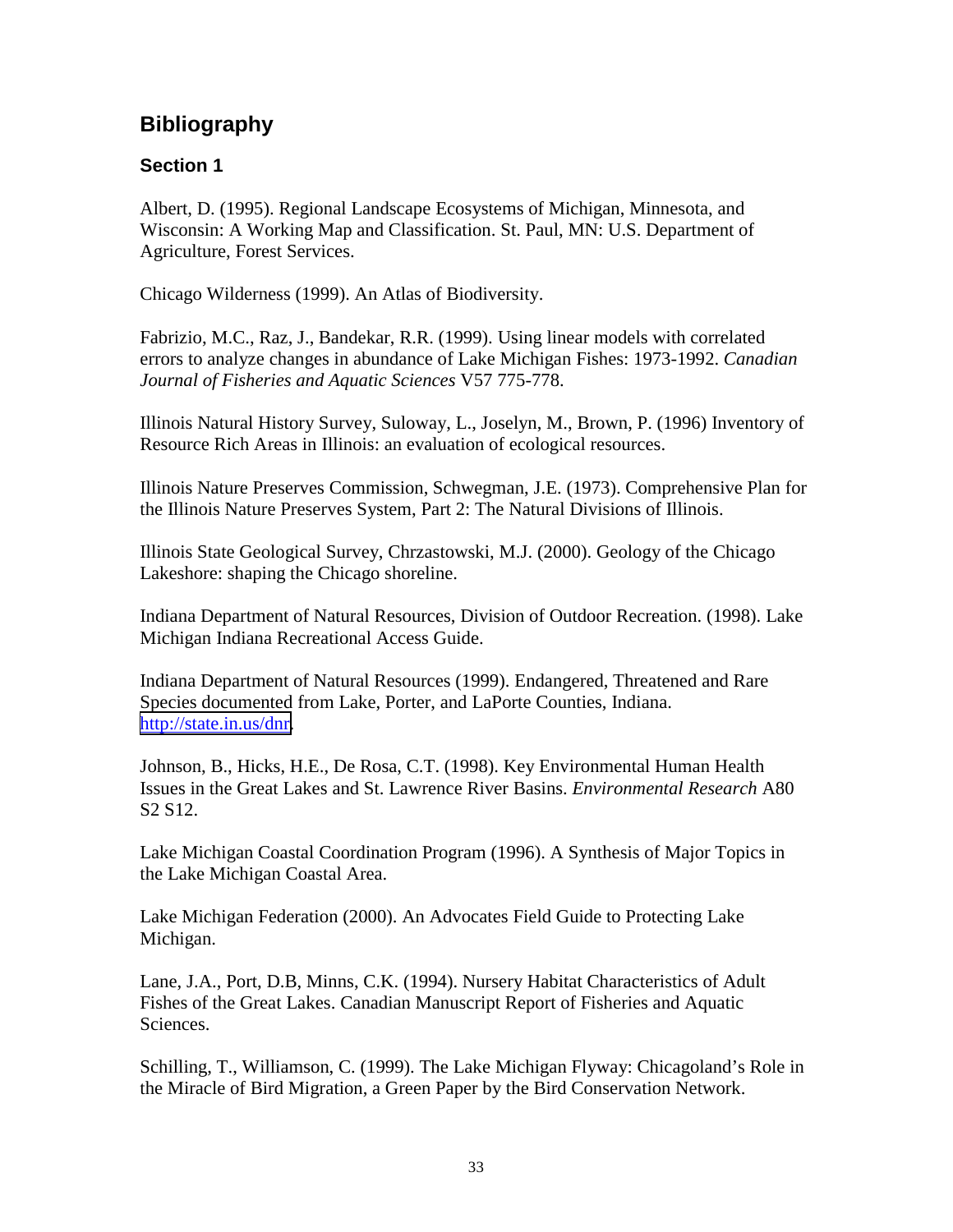Simcik, M.F., Huixiang, A., Eisenreich, S.J., Franz, T.P. (1997). Urban Contamination of the Chicago/Coastal Lake Michigan Atmosphere by PCBs and PAHs during AEOLOS. *Environmental Science Technology* V31 2141-2147.

Sprules, W.G., Brandt, S.B., Stewart, D.J., Munawar, M., Jin, E.H., Love, J. (1990). Biomass size spectrum of the Lake Michigan Pelagic Food Web. *Canadian Journal of Fisheries and Aquatic Sciences* V48 105-115.

United States Environmental Protection Agency and Government of Canada (1995). The Great Lakes": An Environmental Resource Book.

United States Environmental Protection Agency and Government of Canada (1996). State of the Lake Ecosystem Conference. [http://www.glnpo.net/glnpo/solec/96.](http://www.glnpo.net/glnpo/solec/96)

United States Environmental Protection Agency and Environment (1993). Environmental Sensitivity Index: Southern Lake Michigan. [http://www.epa.gov/glnpo/lakemich/esi.](http://www.epa.gov/glnpo/lakemich/esi)

## **Section 2**

Arrow, K., et al., (1993) Report of the NOAA Panel on Contingent Valuation, Silver Spring, MD: National Oceanic and Atmospheric Administration, 38 pp.

Bateman, I.J., Turner, R.D. (1993) Valuation of the Environment, Methods and Techniques: The Contingent Valuation Method. In Turner, R.K. (ed.) Sustainable Environmental Economics and Management. Belhaven Press, 120-191.

Blomquest, G.C., Berger, M.C., Hoehn, J.P. (1988). New Estimates of Quality of Life in Urban Areas. *American Economic Review*, V78 N1.

Carson, Richard T., Robert C. Mitchell, W. Michael Hanemann, Raymond J. Kopp, Stanley Presser, and Paul A Ruud. (1992) A Contingent Valuation Study of Lost Passive Use Values Resulting from the Exxon Valdez Oil Spill. A Report to the Attorney General of the State of Alaska, La Jolla, CA: Natural Resource Damage Assessment, Inc.

Gibson, J.G. (1978) Recreation Land Use. In Pearce, D.W. (ed.) The Valuation of Social Cost. Allen & Unwin, London.

Knesse, A.V. (1995) Natural Resource Economics. Edward Elgar Publishing Limited.

Loomis, J.B., White, D.S (1996). Economic benefits of rare and endangered species: summary and meta-analysis. *Ecological Economics* V18 197-206.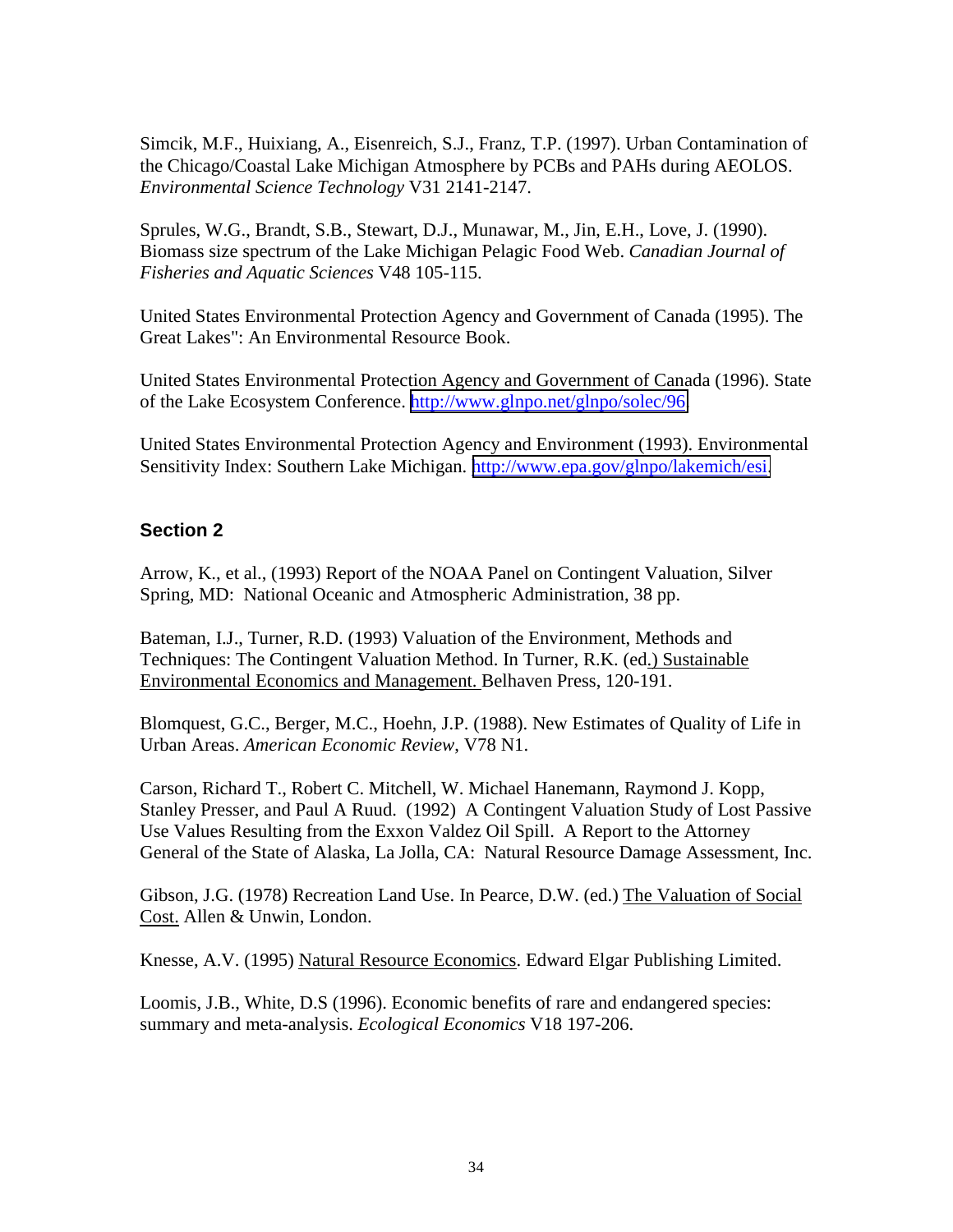Nordhaus, W.D., Kokkenlenberg, E.C. (eds) (1999). Nature's Numbers: Expanding the National Economic Accounts to Include the Environment, National Academy Press, Washington D.C..

Perrings, C. (1997). Economics of Ecological Resources. Edward Elgar Publishing Limited.

Point, P. (1994). The Value of Non-Market Natural Assets as Production Factor. In: Pething, R. (ed) Valuing the Environment: Methodological and Measurement Issues. Klumer Academic Publishers.

Rosen, S. (1974). Hedonic Prices and implicit market: Product differentiation in perfect competition. *Journal of Political Economy* V82 34-55.

Smith, V.K. (1993). Pricing what is Priceless: A status report on non-market valuation of environmental resources. *Journal of Economic Literature* Q4 H40.

Tietenberg, T. (1996). Environmental and Natural Resources. Harpers Collins College Publishers.

## **Section 3**

American Petroleum Institute (1991). Economic Valuation of Wetlands, Discussion Paper #065.

Bell, F. (1989) Application of Wetland Valuation Theory to Florida Fisheries, SGR-95. Sea Grant Publication, Florida State University, Tallahassee, FL.

Boyle, K.J., Bishop, R.C. (1987). Valuing Wildlife in Benefit-Cost Analyses: A case study involving endangered species. Water Resources Research V23 N5 943-950.

Brookshire, D., Eubanks, L., Randall, A. (1983). Estimating option prices and existence values for wildlife resources. *Land Economics* V59 1-15.

Carson, R. et al. (1994). Prospective interim lost use value due to DDT and PCB contamination in the Southern California Bight. (NOAA) Natural Resource Damage Assessment, La Jolla, CA.

Castanza, R., D'arge, R., de Groot, S., Grasso, M., Hannon, B., Limburg, K., Naeem, S., O'Neill, R.V., Paruelo, J., Raskin, R.G., Sutton, P., van den Belt, M. (1997). The Value of the World's Ecosystem Services and Natural Capital. *Nature* V387 253-260.

Caulkins, P.P, Bishop, N.W., Sr. (1986). The Travel Cost Model for Lake Recreation: a comparison of two methods for incorporating site quality and substitution effects. *American Journal of Agricultural Economics* May 1986 291-297.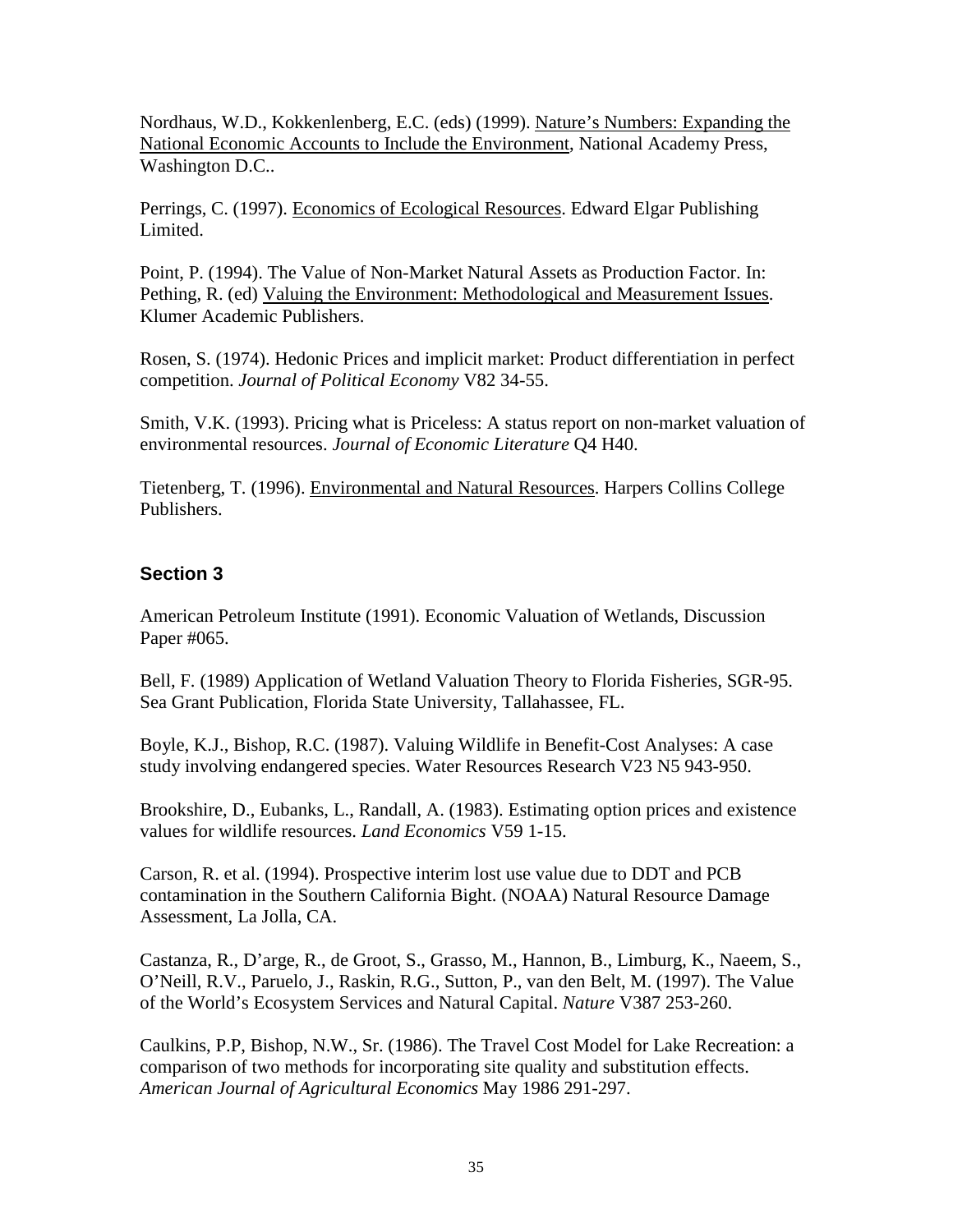Cummings, R., Ganderton, P., McGuckin, T. (1994). Substitution Effects in CVM Values. *American Journal of Agricultural Economics* V76 205-214.

Dunfield, J. (1991). Existence and Non-consumptive values for wildlife: application of wolf recovery in Yellowstone National Park. W-133/Western Regional Science Association Joint Session, Measuring Non-Market and Non-Use Values, Monterey, CA.

Farber, S. (1987). The Value of Coastal Wetlands for Protection of Property Against Hurricane Wind Damage. *Journal of Environmental Economics and Management* V24 41-51.

Farber, S., Costanza, R. (1987). The Economic Value of Wetland Systems. *Journal of Environmental Management* V24 41-51.

Georgiou, S., Langford, I.H., Bateman, I.J., Turner, R.K. (1988). Determinants of individual's willingness to pay for perceived reductions in environmental health risks: a case study of bathing water quality. *Journal of Environment and Planning* A V30 577- 594.

Goodman, S.L., Seabrooke, W., Jaffry, S.A. (1988). Considering Conservation Value in Economic Appraisals of Coastal Resources. *Journal of Environmental Planning and Management* V41 312-336.

Greenley, D.A., Walsh, R.G., Young, R.A. (1981). Option Value: empirical evidence from a case study of recreation and water quality. *The Quarterly Journal of Economics* November 1981.

Gupta, T.R., Foster, J.H. (1975). Economic Criteria for Freshwater Wetland Policy in Massachusetts. *American Journal of Agricultural Economics* V57 40-45.

Hageman, R. (1985). Valuing Marine Mammal Populations: benefit valuations in a multispecies ecosystem. Administrative Report LJ-85-22. Southwest Fisheries Center, National Marine Fisheries Service, La Jolla, CA.

Hagen, D., Vincent, J., Welle, P. (1992). Benefits of Preserving Old-growth Forests and the Spotted Owl. *Contemporary Policy Issues* V10 13-25.

Jordan, J.L., Elnagheeb, S.H. (1993). Willingness to Pay for Improvements in Drinking Water Quality. *Water Resources Research* V29 N2 237-245.

King, D., Flynn, D., Shaw, W. (1988). Total and existence values of a herd of desert bighorn sheep: benefits and costs in natural resource planning, interim report. Western Regional Planning Research Publication W-133, University of California, Davis, CA.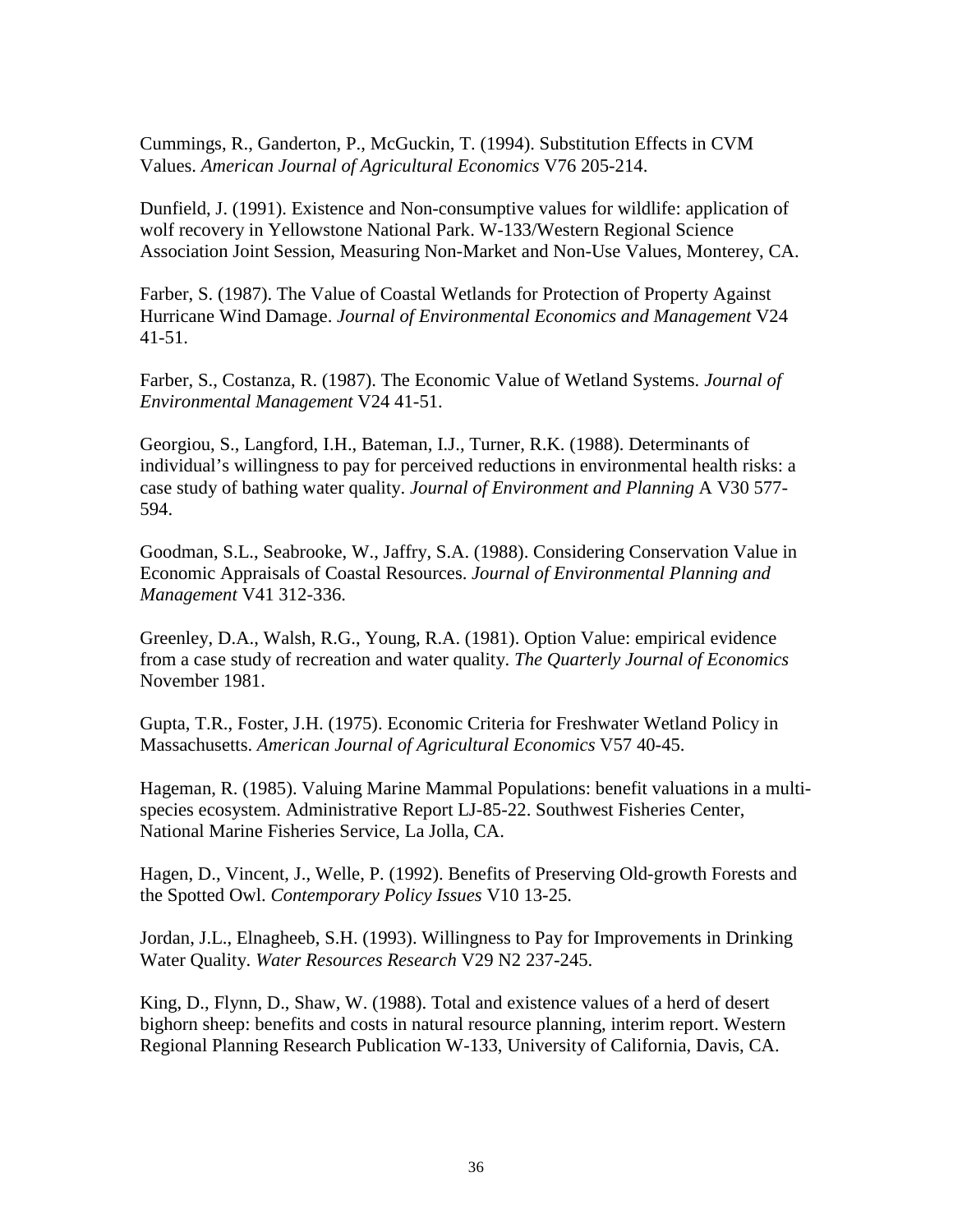King, P. (1999). The Fiscal Impact of Beaches in California: a report commissioned by the California Department of Boating and Waterways.

Kinnell, J.C., Epp, D., Fisher, A., Lazo, J., Shortle, J. (2000). Perceptions and Values for Preventing Ecosystem Change: a case study of Pennsylvania duck hunters and the Prairie Pothole Region. Working Paper, *Triangle Economic Research*.

Legget, C.G., Bockstael, N.E. (1999). Evidence of the Effects of Water Quality of Residential Land Prices. *Journal of Environmental Economics and Management* V39 121-144.

Loomis, J., Larson, D. (1994). Total Economic Values of Increasing Gray Whale Populations: results from a contingent valuation survey of visitors and households. *Marine Resource Economics* V9 25-286.

MacDonald, D.V., Hanley, N., Moffatt, I. (1999). Applying the Concept of Natural Capital Critically to Regional Resource Management. *Ecological Economics* V29 73-87.

Michael, H.J., Boyle, K.J., Bouchard, R. (1996). Does the Measurement of Environmental Quality Affect Implicit Prices Estimated From Hedonic Models? *Triangle Economic Research*.

Montgomery, C.A., Pollak, R.A., Freemark, K., White, D. (1999). Pricing Biodiversity. *Journal of Environmental Economics* V38 N1 2-19.

Olsen, D., Richards, J., Scott, D. (1991). Existence and Sports Values for Doubling the Size of Columbia River Basin Salmon and Steelhead Runs. *Rivers* V2 44-56.

Phaneuf, D.J., Kling, C.L., Herriges, J.A. (1998). Valuing Water Quality Improvements Using Revealed Preference Methods When Corner Solutions Are Present. *American Journal of Agricultural Economics* 5 1025-1031.

Reaves, D., Kramer, R., Holmes, T. (1994). Valuing the Endangered Red-cockaded Woodpecker and its Habitat: a comparison of contingent valuation elicitation techniques and a test for embedding. AAEA Meetings Paper.

Rubin, J., Helfland, G., Loomis, J. (1991). A Benefit-cost Analysis of the Northern Spotted Owl. *Journal of Forestry* V89 N12 29-30.

Sohngen, B., Lichtkoppler, F., Bielen, M. (1999). The Value of Lake Erie Beaches. Ohio State University and Ohio Sea Grant Extension Program.

Stevens, T., Echeverria, J., Glass, R., Hager, T., More, T. (1991). Measuring the Existence Value of Wildlife: what do CVM estimates really show? *Land Economics* V67 390-400.